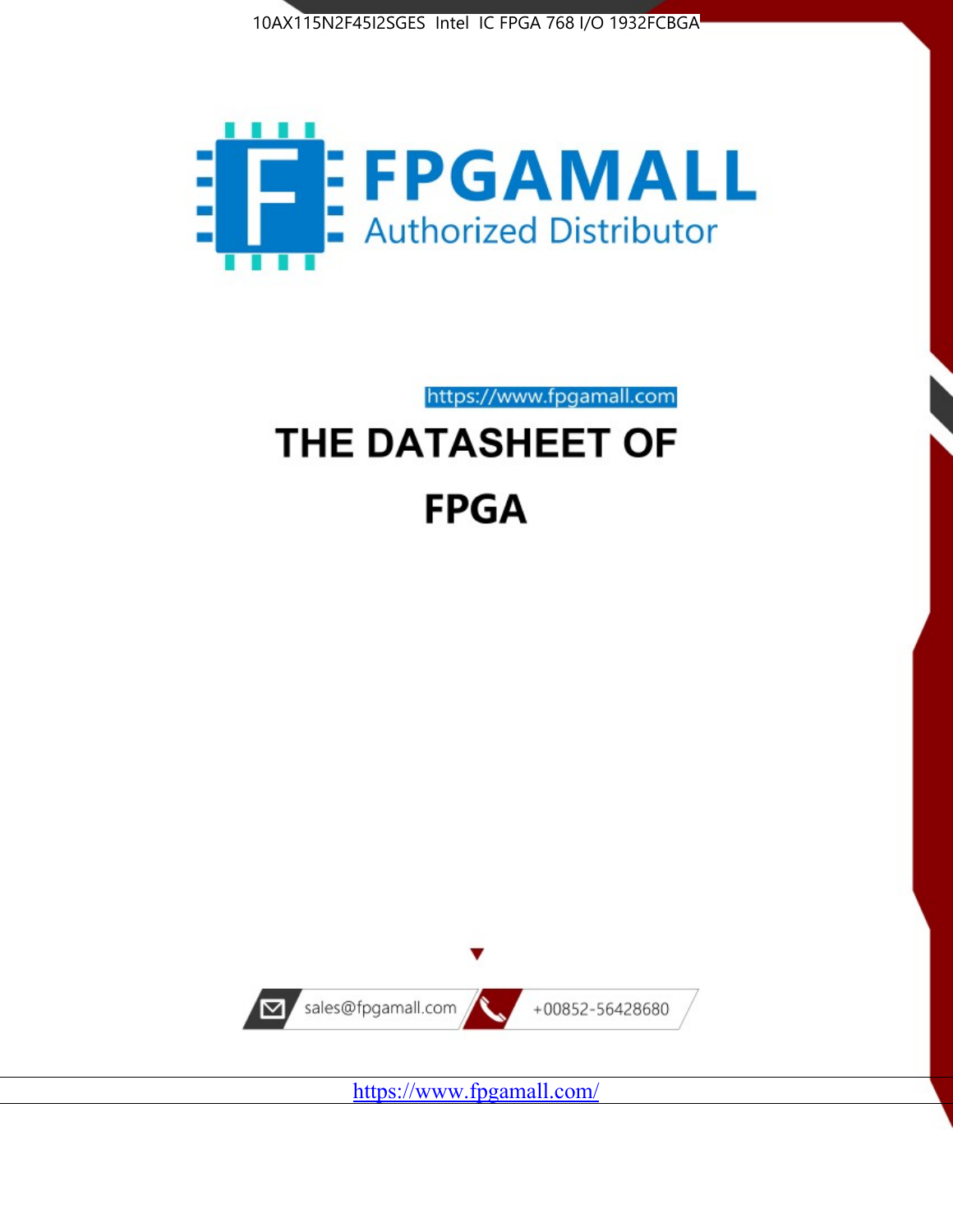10AX115N2F45I2SGES Intel IC FPGA 768 I/O 1932FCBGA



# **Intel® Arria® 10 Device Overview**



**A10-OVERVIEW | 2018.12.06** Latest document on the web: **[PDF](https://www.intel.com/content/dam/www/programmable/us/en/pdfs/literature/hb/arria-10/a10_overview.pdf)** | **[HTML](https://www.intel.com/content/www/us/en/programmable/documentation/sam1403480274650.html)**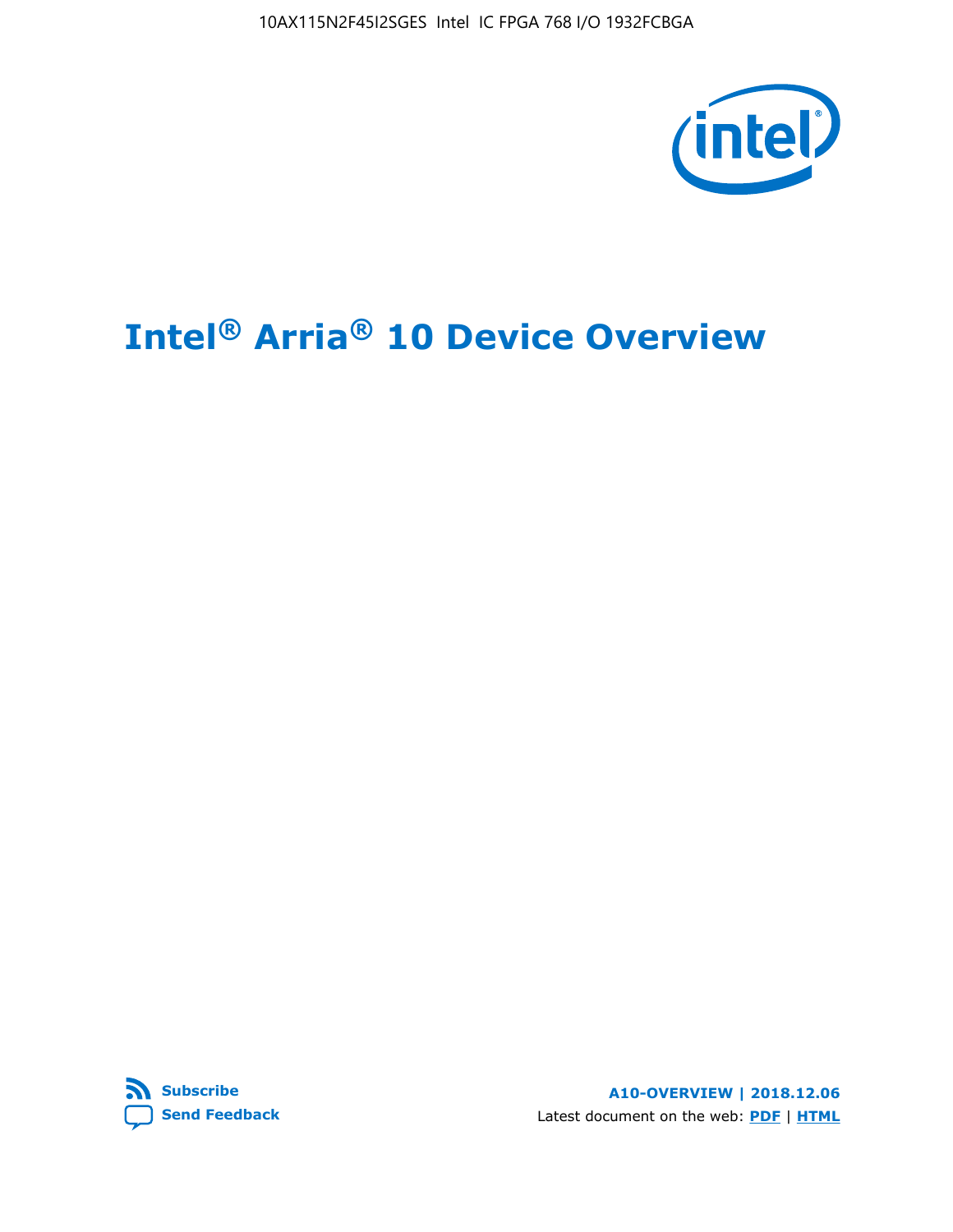

**Contents** 

# **Contents**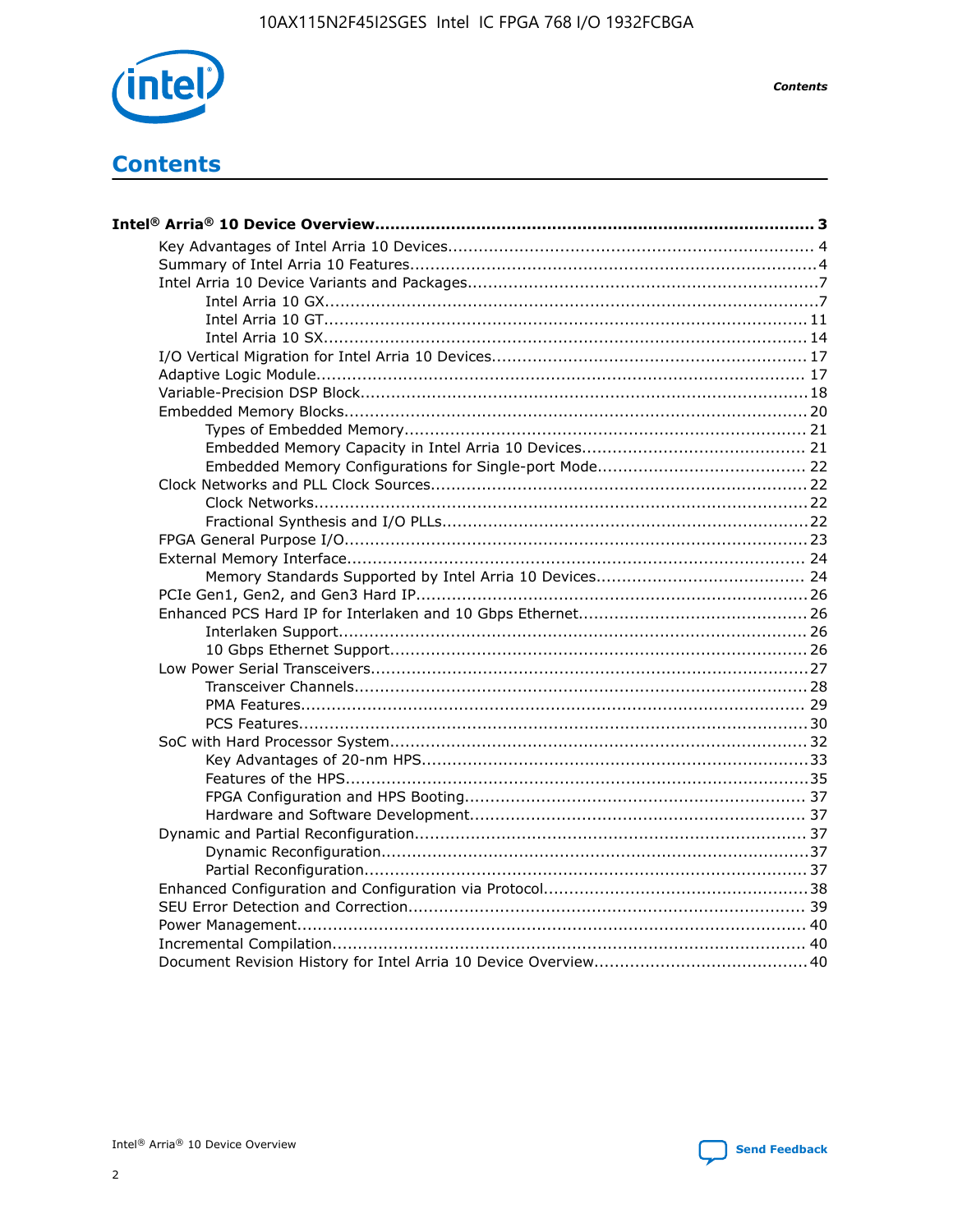**A10-OVERVIEW | 2018.12.06**

**[Send Feedback](mailto:FPGAtechdocfeedback@intel.com?subject=Feedback%20on%20Intel%20Arria%2010%20Device%20Overview%20(A10-OVERVIEW%202018.12.06)&body=We%20appreciate%20your%20feedback.%20In%20your%20comments,%20also%20specify%20the%20page%20number%20or%20paragraph.%20Thank%20you.)**



# **Intel® Arria® 10 Device Overview**

The Intel<sup>®</sup> Arria<sup>®</sup> 10 device family consists of high-performance and power-efficient 20 nm mid-range FPGAs and SoCs.

Intel Arria 10 device family delivers:

- Higher performance than the previous generation of mid-range and high-end FPGAs.
- Power efficiency attained through a comprehensive set of power-saving technologies.

The Intel Arria 10 devices are ideal for high performance, power-sensitive, midrange applications in diverse markets.

| <b>Market</b>         | <b>Applications</b>                                                                                               |
|-----------------------|-------------------------------------------------------------------------------------------------------------------|
| Wireless              | Channel and switch cards in remote radio heads<br>٠<br>Mobile backhaul<br>٠                                       |
| Wireline              | 40G/100G muxponders and transponders<br>٠<br>100G line cards<br>٠<br><b>Bridging</b><br>٠<br>Aggregation<br>٠     |
| <b>Broadcast</b>      | Studio switches<br>٠<br>Servers and transport<br>٠<br>Videoconferencing<br>٠<br>Professional audio and video<br>٠ |
| Computing and Storage | Flash cache<br>٠<br>Cloud computing servers<br>٠<br>Server acceleration<br>٠                                      |
| Medical               | Diagnostic scanners<br>٠<br>Diagnostic imaging<br>٠                                                               |
| Military              | Missile guidance and control<br>٠<br>Radar<br>٠<br>Electronic warfare<br>٠<br>Secure communications<br>٠          |

#### **Table 1. Sample Markets and Ideal Applications for Intel Arria 10 Devices**

#### **Related Information**

- [Intel Arria 10 Device Handbook: Known Issues](http://www.altera.com/support/kdb/solutions/rd07302013_646.html) Lists the planned updates to the *Intel Arria 10 Device Handbook* chapters.
- [Intel Arria 10 GX/GT Device Errata and Design Recommendations](https://www.intel.com/content/www/us/en/programmable/documentation/agz1493851706374.html#yqz1494433888646)
- [Intel Arria 10 SX Device Errata and Design Recommendations](https://www.intel.com/content/www/us/en/programmable/documentation/cru1462832385668.html#cru1462832558642)

Intel Corporation. All rights reserved. Intel, the Intel logo, Altera, Arria, Cyclone, Enpirion, MAX, Nios, Quartus and Stratix words and logos are trademarks of Intel Corporation or its subsidiaries in the U.S. and/or other countries. Intel warrants performance of its FPGA and semiconductor products to current specifications in accordance with Intel's standard warranty, but reserves the right to make changes to any products and services at any time without notice. Intel assumes no responsibility or liability arising out of the application or use of any information, product, or service described herein except as expressly agreed to in writing by Intel. Intel customers are advised to obtain the latest version of device specifications before relying on any published information and before placing orders for products or services. \*Other names and brands may be claimed as the property of others.

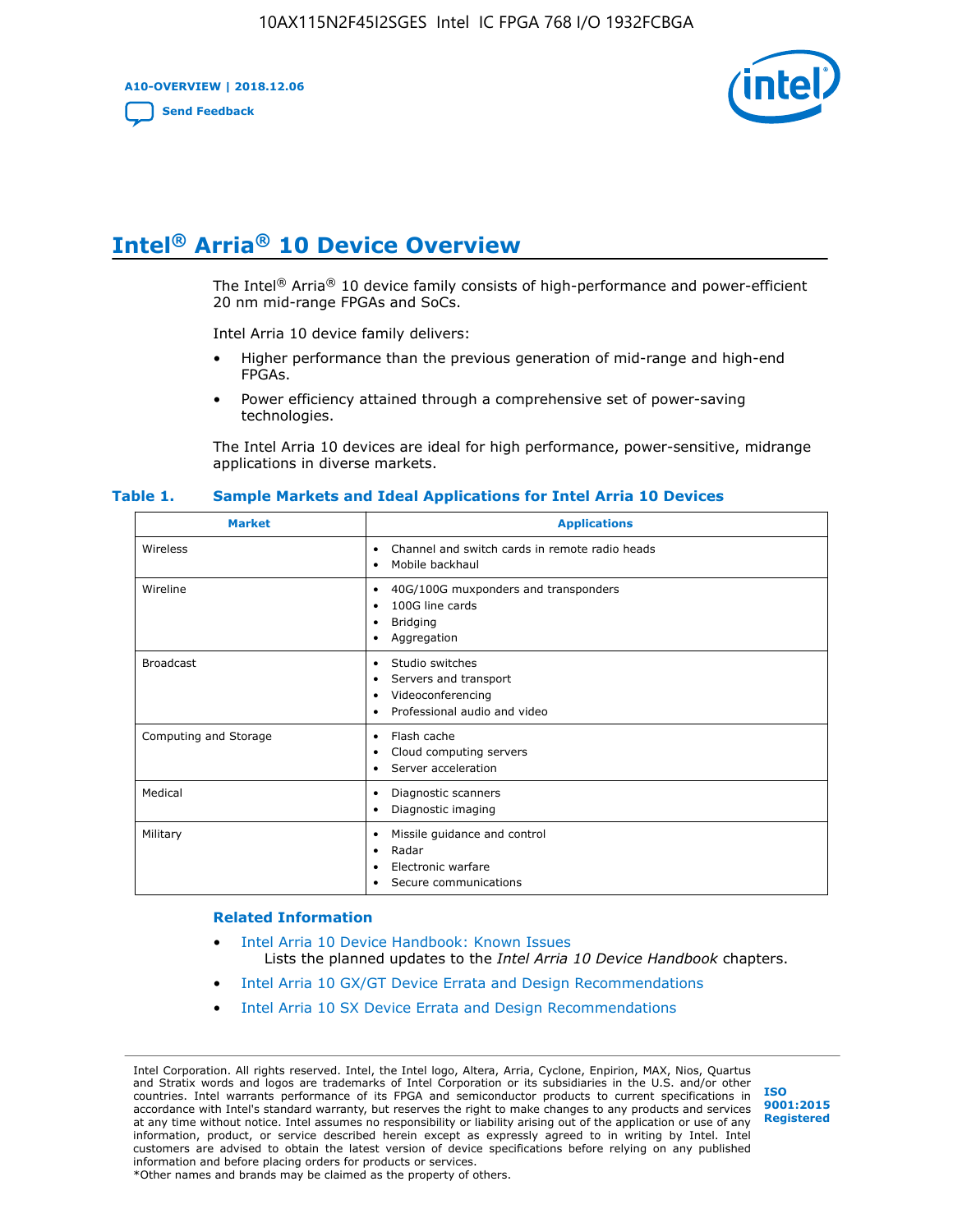

# **Key Advantages of Intel Arria 10 Devices**

## **Table 2. Key Advantages of the Intel Arria 10 Device Family**

| <b>Advantage</b>                                                                                          | <b>Supporting Feature</b>                                                                                                                                                                                                                                                                                                     |
|-----------------------------------------------------------------------------------------------------------|-------------------------------------------------------------------------------------------------------------------------------------------------------------------------------------------------------------------------------------------------------------------------------------------------------------------------------|
| Enhanced core architecture                                                                                | Built on TSMC's 20 nm process technology<br>٠<br>60% higher performance than the previous generation of mid-range FPGAs<br>٠<br>15% higher performance than the fastest previous-generation FPGA<br>٠                                                                                                                         |
| High-bandwidth integrated<br>transceivers                                                                 | Short-reach rates up to 25.8 Gigabits per second (Gbps)<br>٠<br>Backplane capability up to 12.5 Gbps<br>٠<br>Integrated 10GBASE-KR and 40GBASE-KR4 Forward Error Correction (FEC)<br>٠                                                                                                                                        |
| Improved logic integration and<br>hard IP blocks                                                          | 8-input adaptive logic module (ALM)<br>٠<br>Up to 65.6 megabits (Mb) of embedded memory<br>٠<br>Variable-precision digital signal processing (DSP) blocks<br>Fractional synthesis phase-locked loops (PLLs)<br>٠<br>Hard PCI Express Gen3 IP blocks<br>Hard memory controllers and PHY up to 2,400 Megabits per second (Mbps) |
| Second generation hard<br>processor system (HPS) with<br>integrated ARM* Cortex*-A9*<br>MPCore* processor | Tight integration of a dual-core ARM Cortex-A9 MPCore processor, hard IP, and an<br>٠<br>FPGA in a single Intel Arria 10 system-on-a-chip (SoC)<br>Supports over 128 Gbps peak bandwidth with integrated data coherency between<br>$\bullet$<br>the processor and the FPGA fabric                                             |
| Advanced power savings                                                                                    | Comprehensive set of advanced power saving features<br>٠<br>Power-optimized MultiTrack routing and core architecture<br>٠<br>Up to 40% lower power compared to previous generation of mid-range FPGAs<br>٠<br>Up to 60% lower power compared to previous generation of high-end FPGAs<br>٠                                    |

# **Summary of Intel Arria 10 Features**

## **Table 3. Summary of Features for Intel Arria 10 Devices**

| <b>Feature</b>                  | <b>Description</b>                                                                                                                                                                                                                                                                                                                                                                                           |
|---------------------------------|--------------------------------------------------------------------------------------------------------------------------------------------------------------------------------------------------------------------------------------------------------------------------------------------------------------------------------------------------------------------------------------------------------------|
| Technology                      | TSMC's 20-nm SoC process technology<br>٠<br>Allows operation at a lower $V_{CC}$ level of 0.82 V instead of the 0.9 V standard $V_{CC}$ core voltage                                                                                                                                                                                                                                                         |
| Packaging                       | 1.0 mm ball-pitch Fineline BGA packaging<br>٠<br>0.8 mm ball-pitch Ultra Fineline BGA packaging<br>Multiple devices with identical package footprints for seamless migration between different<br><b>FPGA</b> densities<br>Devices with compatible package footprints allow migration to next generation high-end<br>Stratix <sup>®</sup> 10 devices<br>RoHS, leaded $(1)$ , and lead-free (Pb-free) options |
| High-performance<br>FPGA fabric | Enhanced 8-input ALM with four registers<br>Improved multi-track routing architecture to reduce congestion and improve compilation time<br>Hierarchical core clocking architecture<br>Fine-grained partial reconfiguration                                                                                                                                                                                   |
| Internal memory<br>blocks       | M20K-20-Kb memory blocks with hard error correction code (ECC)<br>٠<br>Memory logic array block (MLAB)-640-bit memory                                                                                                                                                                                                                                                                                        |
|                                 | continued                                                                                                                                                                                                                                                                                                                                                                                                    |



<sup>(1)</sup> Contact Intel for availability.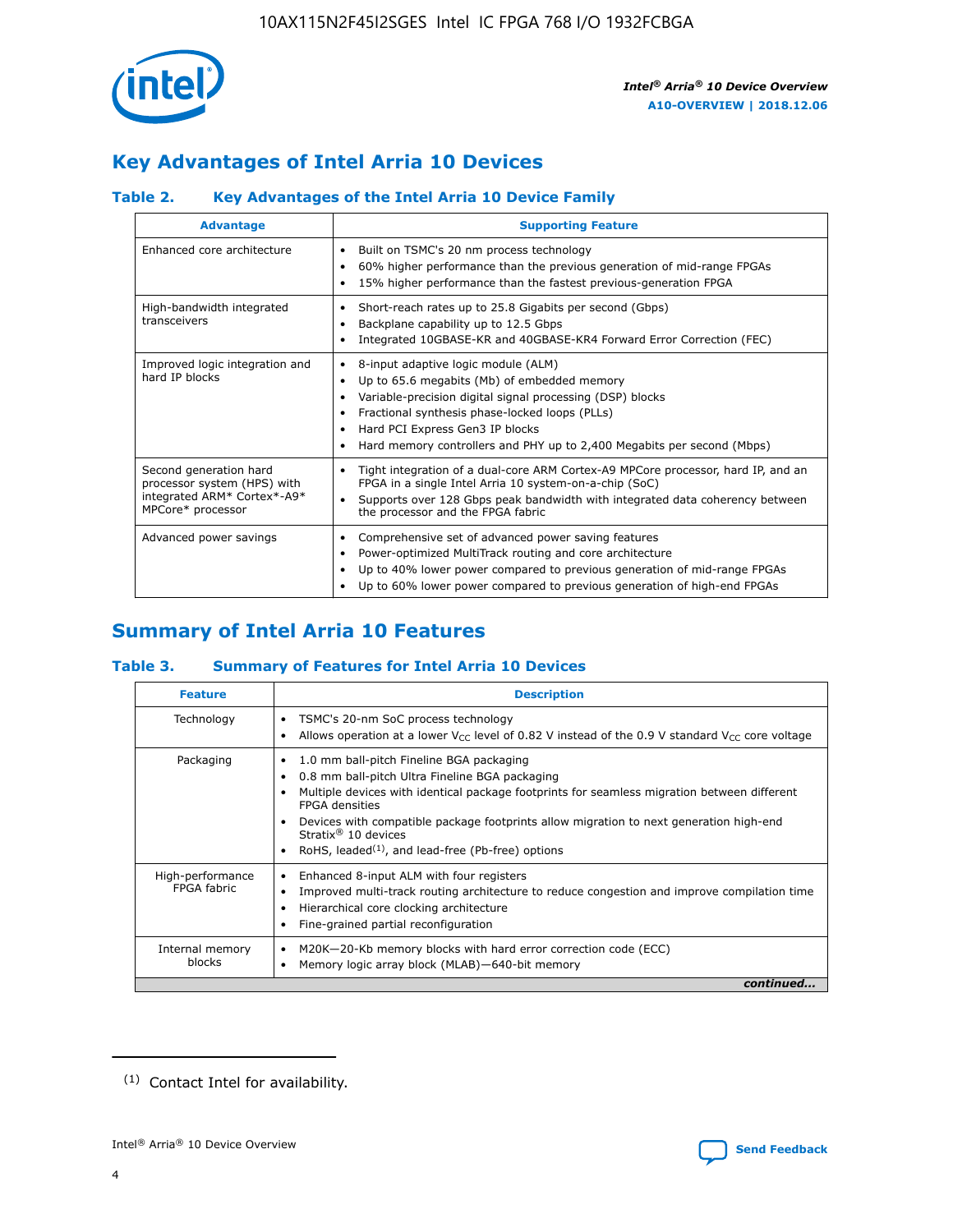r



| <b>Feature</b>                         |                                                                                                                | <b>Description</b>                                                                                                                                                                                                                                                                                                                                                                                                                                                                                                                                                                                                                                                                                                                                                                                                                     |
|----------------------------------------|----------------------------------------------------------------------------------------------------------------|----------------------------------------------------------------------------------------------------------------------------------------------------------------------------------------------------------------------------------------------------------------------------------------------------------------------------------------------------------------------------------------------------------------------------------------------------------------------------------------------------------------------------------------------------------------------------------------------------------------------------------------------------------------------------------------------------------------------------------------------------------------------------------------------------------------------------------------|
| Embedded Hard IP<br>blocks             | Variable-precision DSP                                                                                         | Native support for signal processing precision levels from $18 \times 19$ to<br>54 x 54<br>Native support for 27 x 27 multiplier mode<br>64-bit accumulator and cascade for systolic finite impulse responses<br>(FIRs)<br>Internal coefficient memory banks<br>$\bullet$<br>Preadder/subtractor for improved efficiency<br>Additional pipeline register to increase performance and reduce<br>power<br>Supports floating point arithmetic:<br>- Perform multiplication, addition, subtraction, multiply-add,<br>multiply-subtract, and complex multiplication.<br>- Supports multiplication with accumulation capability, cascade<br>summation, and cascade subtraction capability.<br>- Dynamic accumulator reset control.<br>- Support direct vector dot and complex multiplication chaining<br>multiply floating point DSP blocks. |
|                                        | Memory controller                                                                                              | DDR4, DDR3, and DDR3L                                                                                                                                                                                                                                                                                                                                                                                                                                                                                                                                                                                                                                                                                                                                                                                                                  |
|                                        | PCI Express*                                                                                                   | PCI Express (PCIe*) Gen3 (x1, x2, x4, or x8), Gen2 (x1, x2, x4, or x8)<br>and Gen1 (x1, x2, x4, or x8) hard IP with complete protocol stack,<br>endpoint, and root port                                                                                                                                                                                                                                                                                                                                                                                                                                                                                                                                                                                                                                                                |
|                                        | Transceiver I/O                                                                                                | 10GBASE-KR/40GBASE-KR4 Forward Error Correction (FEC)<br>PCS hard IPs that support:<br>$\bullet$<br>- 10-Gbps Ethernet (10GbE)<br>- PCIe PIPE interface<br>$-$ Interlaken<br>- Gbps Ethernet (GbE)<br>- Common Public Radio Interface (CPRI) with deterministic latency<br>support<br>- Gigabit-capable passive optical network (GPON) with fast lock-<br>time support<br>13.5G JESD204b<br>$\bullet$<br>8B/10B, 64B/66B, 64B/67B encoders and decoders<br>Custom mode support for proprietary protocols                                                                                                                                                                                                                                                                                                                               |
| Core clock networks                    | $\bullet$<br>$\bullet$                                                                                         | Up to 800 MHz fabric clocking, depending on the application:<br>- 667 MHz external memory interface clocking with 2,400 Mbps DDR4 interface<br>- 800 MHz LVDS interface clocking with 1,600 Mbps LVDS interface<br>Global, regional, and peripheral clock networks<br>Clock networks that are not used can be gated to reduce dynamic power                                                                                                                                                                                                                                                                                                                                                                                                                                                                                            |
| Phase-locked loops<br>(PLLs)           | High-resolution fractional synthesis PLLs:<br>$\bullet$<br>Integer PLLs:<br>- Adjacent to general purpose I/Os | - Precision clock synthesis, clock delay compensation, and zero delay buffering (ZDB)<br>- Support integer mode and fractional mode<br>- Fractional mode support with third-order delta-sigma modulation<br>- Support external memory and LVDS interfaces                                                                                                                                                                                                                                                                                                                                                                                                                                                                                                                                                                              |
| FPGA General-purpose<br>$I/Os$ (GPIOs) | On-chip termination (OCT)                                                                                      | 1.6 Gbps LVDS-every pair can be configured as receiver or transmitter<br>1.2 V to 3.0 V single-ended LVTTL/LVCMOS interfacing                                                                                                                                                                                                                                                                                                                                                                                                                                                                                                                                                                                                                                                                                                          |
| <b>External Memory</b><br>Interface    |                                                                                                                | Hard memory controller- DDR4, DDR3, and DDR3L support<br>$-$ DDR4 $-$ speeds up to 1,200 MHz/2,400 Mbps<br>- DDR3-speeds up to 1,067 MHz/2,133 Mbps<br>Soft memory controller—provides support for RLDRAM $3^{(2)}$ , QDR IV $^{(2)}$ , and QDR II+<br>continued                                                                                                                                                                                                                                                                                                                                                                                                                                                                                                                                                                       |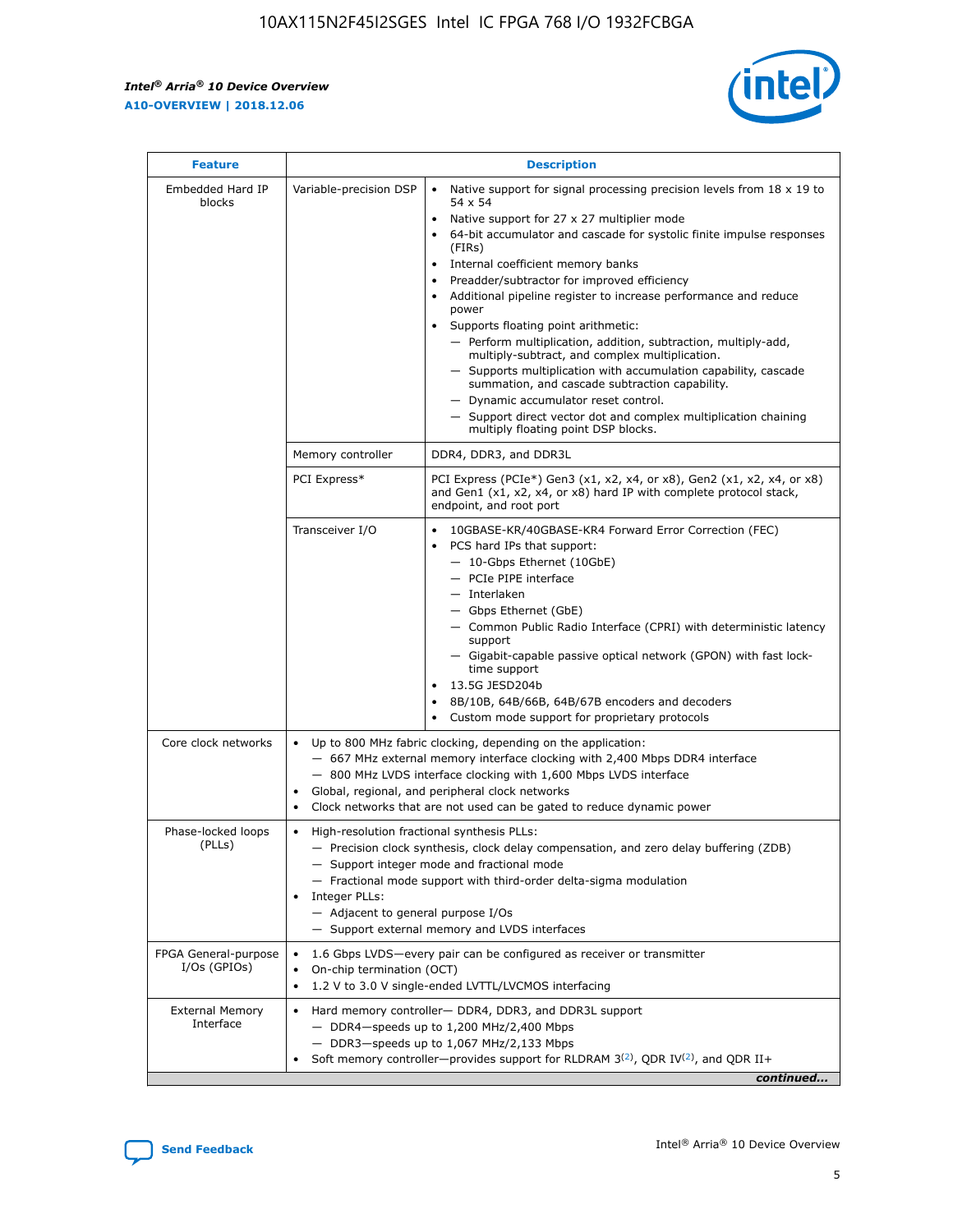

| <b>Feature</b>                                    | <b>Description</b>                                                                                                                                                                                                                                                                                                                                                                                                                                                                                                                                                                                                                           |
|---------------------------------------------------|----------------------------------------------------------------------------------------------------------------------------------------------------------------------------------------------------------------------------------------------------------------------------------------------------------------------------------------------------------------------------------------------------------------------------------------------------------------------------------------------------------------------------------------------------------------------------------------------------------------------------------------------|
| Low-power serial<br>transceivers                  | • Continuous operating range:<br>- Intel Arria 10 GX-1 Gbps to 17.4 Gbps<br>- Intel Arria 10 GT-1 Gbps to 25.8 Gbps<br>Backplane support:<br>$-$ Intel Arria 10 GX-up to 12.5<br>$-$ Intel Arria 10 GT-up to 12.5<br>Extended range down to 125 Mbps with oversampling<br>ATX transmit PLLs with user-configurable fractional synthesis capability<br>Electronic Dispersion Compensation (EDC) support for XFP, SFP+, QSFP, and CFP optical<br>module<br>• Adaptive linear and decision feedback equalization<br>Transmitter pre-emphasis and de-emphasis<br>$\bullet$<br>Dynamic partial reconfiguration of individual transceiver channels |
| <b>HPS</b><br>(Intel Arria 10 SX<br>devices only) | Dual-core ARM Cortex-A9 MPCore processor-1.2 GHz CPU with<br>Processor and system<br>$\bullet$<br>1.5 GHz overdrive capability<br>256 KB on-chip RAM and 64 KB on-chip ROM<br>System peripherals-general-purpose timers, watchdog timers, direct<br>memory access (DMA) controller, FPGA configuration manager, and<br>clock and reset managers<br>Security features-anti-tamper, secure boot, Advanced Encryption<br>$\bullet$<br>Standard (AES) and authentication (SHA)<br>ARM CoreSight* JTAG debug access port, trace port, and on-chip<br>trace storage                                                                                |
|                                                   | <b>External interfaces</b><br>Hard memory interface-Hard memory controller (2,400 Mbps DDR4,<br>$\bullet$<br>and 2,133 Mbps DDR3), Quad serial peripheral interface (QSPI) flash<br>controller, NAND flash controller, direct memory access (DMA)<br>controller, Secure Digital/MultiMediaCard (SD/MMC) controller<br>Communication interface-10/100/1000 Ethernet media access<br>$\bullet$<br>control (MAC), USB On-The-GO (OTG) controllers, I <sup>2</sup> C controllers,<br>UART 16550, serial peripheral interface (SPI), and up to 62<br>HPS GPIO interfaces (48 direct-share I/Os)                                                   |
|                                                   | High-performance ARM AMBA* AXI bus bridges that support<br>Interconnects to core<br>$\bullet$<br>simultaneous read and write<br>HPS-FPGA bridges-include the FPGA-to-HPS, HPS-to-FPGA, and<br>$\bullet$<br>lightweight HPS-to-FPGA bridges that allow the FPGA fabric to issue<br>transactions to slaves in the HPS, and vice versa<br>Configuration bridge that allows HPS configuration manager to<br>configure the core logic via dedicated 32-bit configuration port<br>FPGA-to-HPS SDRAM controller bridge-provides configuration<br>interfaces for the multiport front end (MPFE) of the HPS SDRAM<br>controller                       |
| Configuration                                     | Tamper protection—comprehensive design protection to protect your valuable IP investments<br>Enhanced 256-bit advanced encryption standard (AES) design security with authentication<br>٠<br>Configuration via protocol (CvP) using PCIe Gen1, Gen2, or Gen3<br>continued                                                                                                                                                                                                                                                                                                                                                                    |

<sup>(2)</sup> Intel Arria 10 devices support this external memory interface using hard PHY with soft memory controller.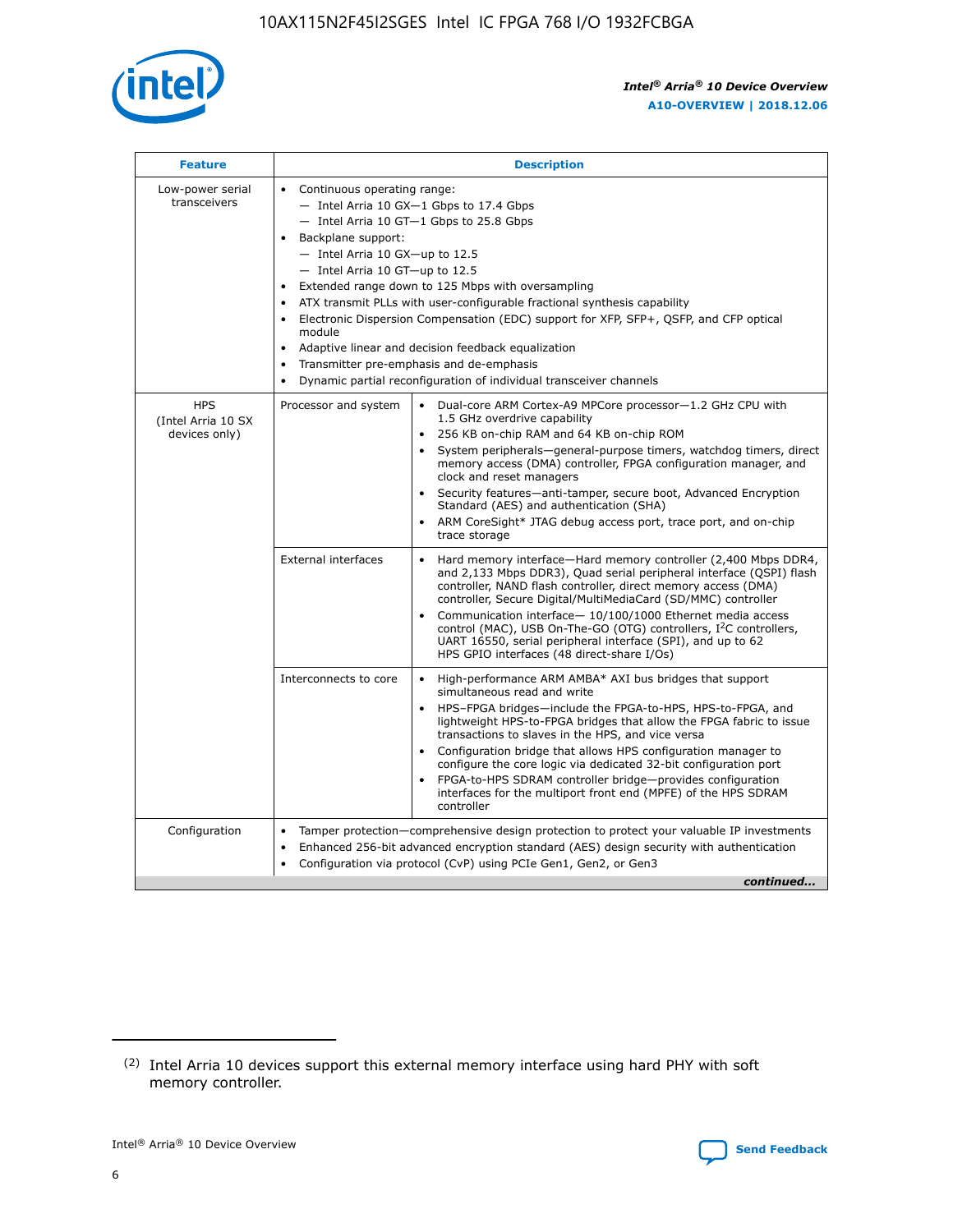

| <b>Feature</b>     | <b>Description</b>                                                                                                                                                                                                    |
|--------------------|-----------------------------------------------------------------------------------------------------------------------------------------------------------------------------------------------------------------------|
|                    | Dynamic reconfiguration of the transceivers and PLLs<br>Fine-grained partial reconfiguration of the core fabric<br>Active Serial x4 Interface                                                                         |
| Power management   | SmartVID<br>Low static power device options<br>Programmable Power Technology<br>Intel Quartus <sup>®</sup> Prime integrated power analysis                                                                            |
| Software and tools | Intel Quartus Prime design suite<br>Transceiver toolkit<br>٠<br>Platform Designer system integration tool<br>DSP Builder for Intel FPGAs<br>OpenCL <sup>™</sup> support<br>Intel SoC FPGA Embedded Design Suite (EDS) |

## **Related Information**

[Intel Arria 10 Transceiver PHY Overview](https://www.intel.com/content/www/us/en/programmable/documentation/nik1398707230472.html#nik1398706768037) Provides details on Intel Arria 10 transceivers.

## **Intel Arria 10 Device Variants and Packages**

#### **Table 4. Device Variants for the Intel Arria 10 Device Family**

| <b>Variant</b>    | <b>Description</b>                                                                                                                                                                                                     |
|-------------------|------------------------------------------------------------------------------------------------------------------------------------------------------------------------------------------------------------------------|
| Intel Arria 10 GX | FPGA featuring 17.4 Gbps transceivers for short reach applications with 12.5 backplane driving<br>capability.                                                                                                          |
| Intel Arria 10 GT | FPGA featuring:<br>17.4 Gbps transceivers for short reach applications with 12.5 backplane driving capability.<br>25.8 Gbps transceivers for supporting CAUI-4 and CEI-25G applications with CFP2 and CFP4<br>modules. |
| Intel Arria 10 SX | SoC integrating ARM-based HPS and FPGA featuring 17.4 Gbps transceivers for short reach<br>applications with 12.5 backplane driving capability.                                                                        |

## **Intel Arria 10 GX**

This section provides the available options, maximum resource counts, and package plan for the Intel Arria 10 GX devices.

The information in this section is correct at the time of publication. For the latest information and to get more details, refer to the Intel FPGA Product Selector.

#### **Related Information**

#### [Intel FPGA Product Selector](http://www.altera.com/products/selector/psg-selector.html) Provides the latest information on Intel products.

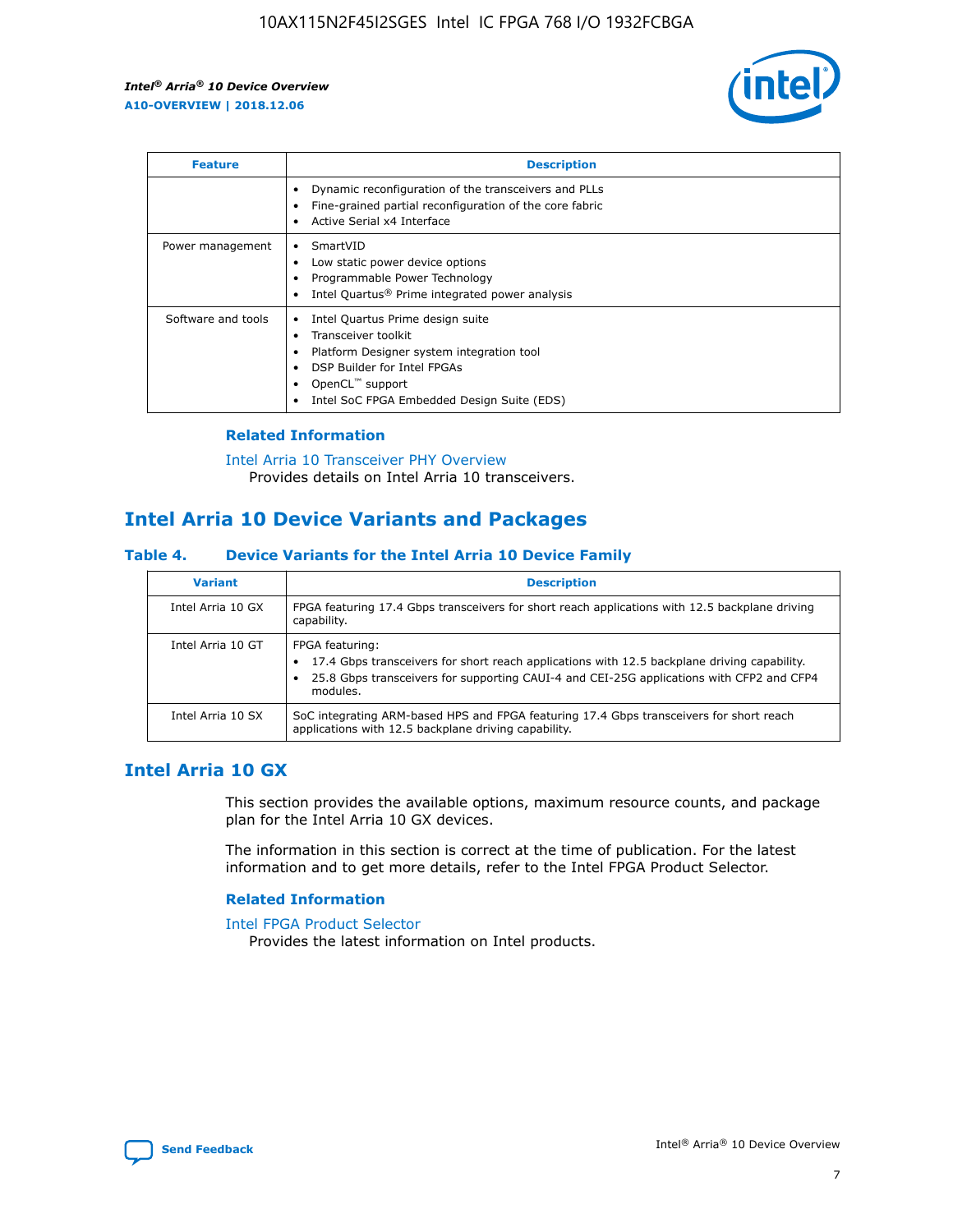

## **Available Options**





#### **Related Information**

[Transceiver Performance for Intel Arria 10 GX/SX Devices](https://www.intel.com/content/www/us/en/programmable/documentation/mcn1413182292568.html#mcn1413213965502) Provides more information about the transceiver speed grade.

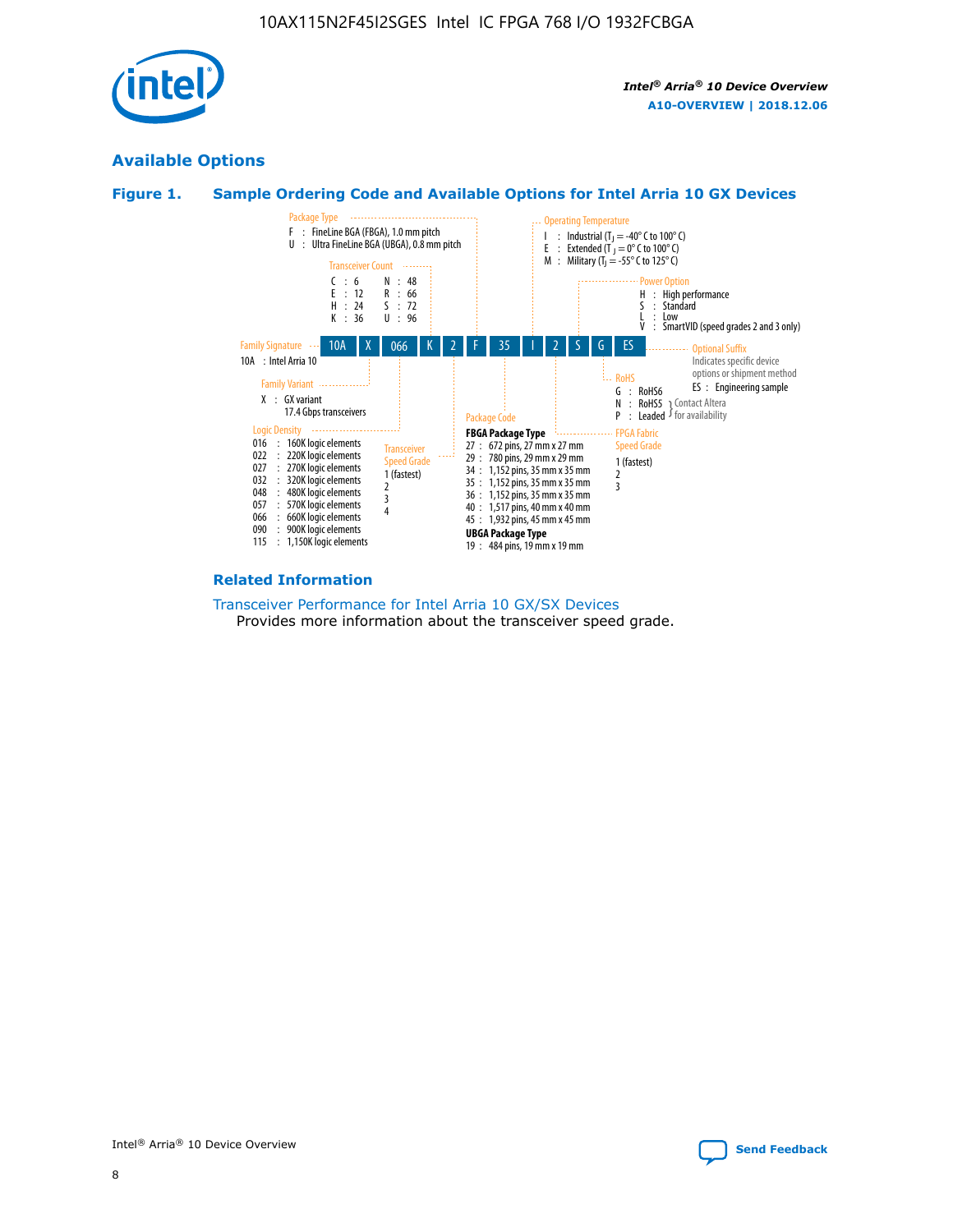

## **Maximum Resources**

#### **Table 5. Maximum Resource Counts for Intel Arria 10 GX Devices (GX 160, GX 220, GX 270, GX 320, and GX 480)**

| <b>Resource</b>              |                         | <b>Product Line</b> |                                                 |                |                |                |  |  |  |
|------------------------------|-------------------------|---------------------|-------------------------------------------------|----------------|----------------|----------------|--|--|--|
|                              |                         | <b>GX 160</b>       | <b>GX 220</b><br><b>GX 270</b><br><b>GX 320</b> |                |                | <b>GX 480</b>  |  |  |  |
| Logic Elements (LE) (K)      |                         | 160                 | 220                                             | 270            | 320            | 480            |  |  |  |
| <b>ALM</b>                   |                         | 61,510              | 80,330                                          | 101,620        | 119,900        | 183,590        |  |  |  |
| Register                     |                         | 246,040             | 321,320                                         | 406,480        | 479,600        | 734,360        |  |  |  |
| Memory (Kb)                  | M <sub>20</sub> K       | 8,800               | 11,740                                          | 15,000         | 17,820         | 28,620         |  |  |  |
|                              | <b>MLAB</b>             | 1,050               | 1,690                                           | 2,452<br>2,727 |                | 4,164          |  |  |  |
| Variable-precision DSP Block |                         | 156                 | 192                                             | 985<br>830     |                | 1,368          |  |  |  |
| 18 x 19 Multiplier           |                         | 312                 | 384                                             | 1,660<br>1,970 |                | 2,736          |  |  |  |
| PLL                          | Fractional<br>Synthesis | 6                   | 6                                               | 8              | 8              | 12             |  |  |  |
|                              | I/O                     | 6                   | 6                                               | 8              | 8              | 12             |  |  |  |
| 17.4 Gbps Transceiver        |                         | 12                  | 12                                              | 24             | 24             | 36             |  |  |  |
| GPIO <sup>(3)</sup>          |                         | 288                 | 288                                             | 384<br>384     |                | 492            |  |  |  |
| LVDS Pair $(4)$              |                         | 120                 | 120                                             | 168            | 168            | 222            |  |  |  |
| PCIe Hard IP Block           |                         | $\mathbf{1}$        | 1                                               | $\overline{2}$ | $\overline{2}$ | $\overline{2}$ |  |  |  |
| Hard Memory Controller       |                         | 6                   | 6                                               | 8              | 8              | 12             |  |  |  |

<sup>(4)</sup> Each LVDS I/O pair can be used as differential input or output.



<sup>(3)</sup> The number of GPIOs does not include transceiver I/Os. In the Intel Quartus Prime software, the number of user I/Os includes transceiver I/Os.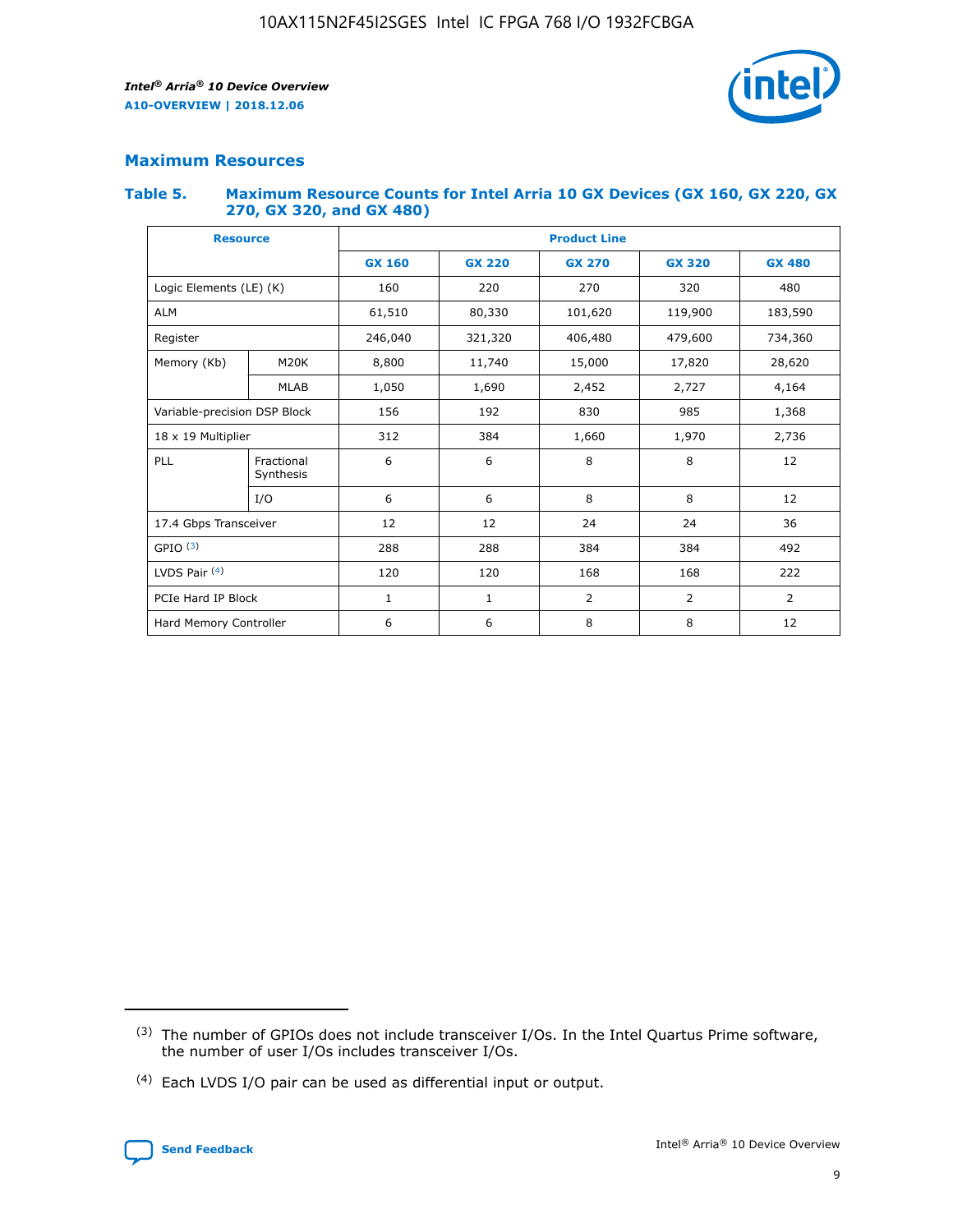

## **Table 6. Maximum Resource Counts for Intel Arria 10 GX Devices (GX 570, GX 660, GX 900, and GX 1150)**

|                              | <b>Resource</b>         | <b>Product Line</b> |                |                |                |  |  |  |  |
|------------------------------|-------------------------|---------------------|----------------|----------------|----------------|--|--|--|--|
|                              |                         | <b>GX 570</b>       | <b>GX 660</b>  | <b>GX 900</b>  | <b>GX 1150</b> |  |  |  |  |
| Logic Elements (LE) (K)      |                         | 570                 | 660            | 900            | 1,150          |  |  |  |  |
| <b>ALM</b>                   |                         | 217,080             | 251,680        | 339,620        | 427,200        |  |  |  |  |
| Register                     |                         | 868,320             | 1,006,720      | 1,358,480      | 1,708,800      |  |  |  |  |
| Memory (Kb)                  | <b>M20K</b>             | 36,000              | 42,620         | 48,460         | 54,260         |  |  |  |  |
|                              | <b>MLAB</b>             | 5,096               | 5,788          | 9,386          | 12,984         |  |  |  |  |
| Variable-precision DSP Block |                         | 1,523               | 1,687          | 1,518          | 1,518          |  |  |  |  |
| $18 \times 19$ Multiplier    |                         | 3,046               | 3,374          | 3,036          | 3,036          |  |  |  |  |
| PLL                          | Fractional<br>Synthesis | 16                  | 16             | 32             | 32             |  |  |  |  |
|                              | I/O                     | 16                  | 16             | 16             | 16             |  |  |  |  |
| 17.4 Gbps Transceiver        |                         | 48                  | 48             | 96             | 96             |  |  |  |  |
| GPIO <sup>(3)</sup>          |                         | 696                 | 696            | 768            | 768            |  |  |  |  |
| LVDS Pair $(4)$              |                         | 324                 | 324<br>384     |                | 384            |  |  |  |  |
| PCIe Hard IP Block           |                         | 2                   | $\overline{2}$ | $\overline{4}$ | 4              |  |  |  |  |
| Hard Memory Controller       |                         | 16                  | 16             | 16             | 16             |  |  |  |  |

## **Package Plan**

## **Table 7. Package Plan for Intel Arria 10 GX Devices (U19, F27, and F29)**

Refer to I/O and High Speed I/O in Intel Arria 10 Devices chapter for the number of 3 V I/O, LVDS I/O, and LVDS channels in each device package.

| <b>Product Line</b> | U <sub>19</sub><br>$(19 \text{ mm} \times 19 \text{ mm})$<br>484-pin UBGA) |          |             |         | <b>F27</b><br>(27 mm × 27 mm,<br>672-pin FBGA) |             | <b>F29</b><br>(29 mm × 29 mm,<br>780-pin FBGA) |          |             |  |
|---------------------|----------------------------------------------------------------------------|----------|-------------|---------|------------------------------------------------|-------------|------------------------------------------------|----------|-------------|--|
|                     | 3 V I/O                                                                    | LVDS I/O | <b>XCVR</b> | 3 V I/O | <b>LVDS I/O</b>                                | <b>XCVR</b> | 3 V I/O                                        | LVDS I/O | <b>XCVR</b> |  |
| GX 160              | 48                                                                         | 192      | 6           | 48      | 192                                            | 12          | 48                                             | 240      | 12          |  |
| GX 220              | 48                                                                         | 192      | 6           | 48      | 192                                            | 12          | 48                                             | 240      | 12          |  |
| GX 270              |                                                                            |          |             | 48      | 192                                            | 12          | 48                                             | 312      | 12          |  |
| GX 320              |                                                                            |          |             | 48      | 192                                            | 12          | 48                                             | 312      | 12          |  |
| GX 480              |                                                                            |          |             |         |                                                |             | 48                                             | 312      | 12          |  |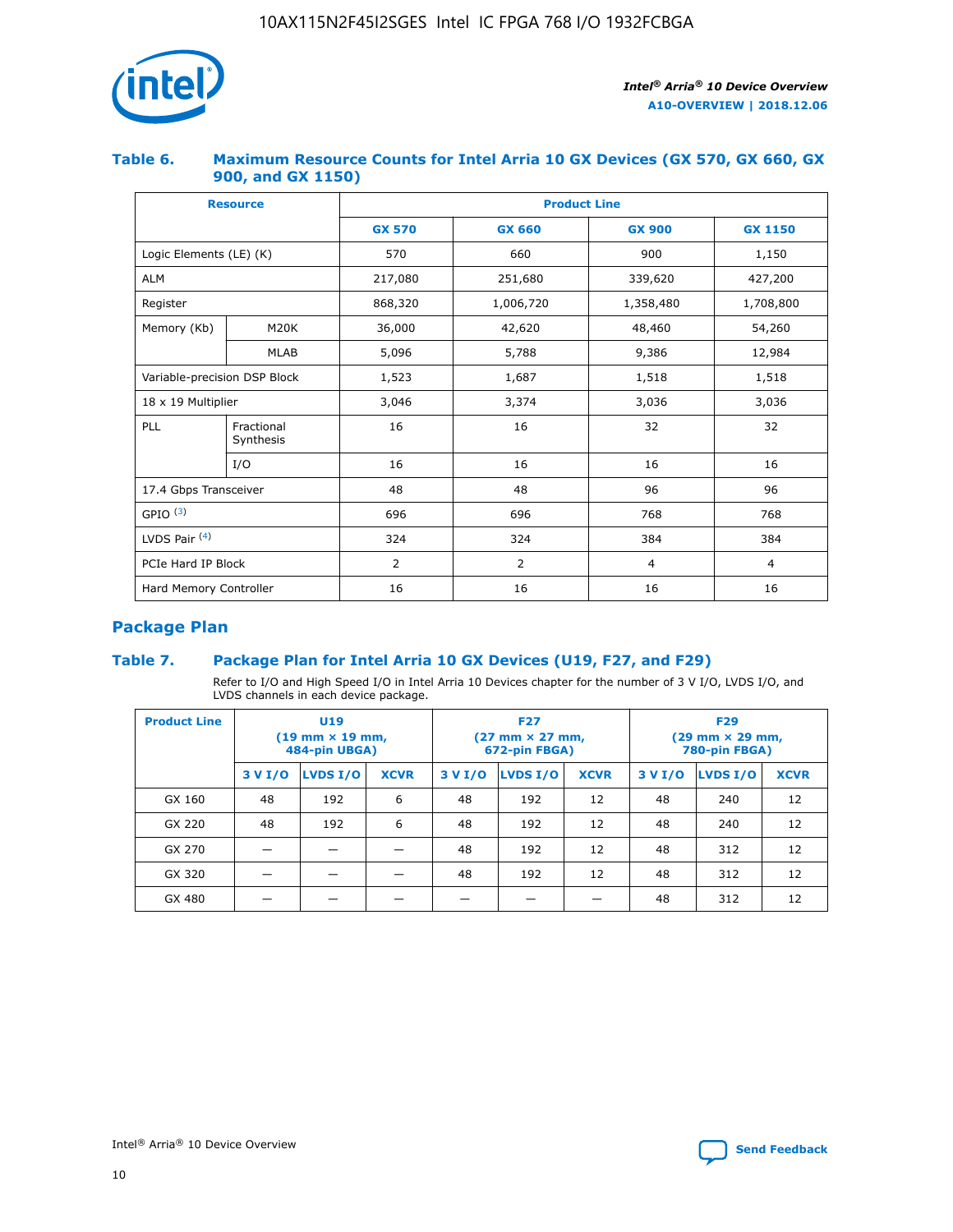

#### **Table 8. Package Plan for Intel Arria 10 GX Devices (F34, F35, NF40, and KF40)**

Refer to I/O and High Speed I/O in Intel Arria 10 Devices chapter for the number of 3 V I/O, LVDS I/O, and LVDS channels in each device package.

| <b>Product Line</b> | <b>F34</b><br>$(35 \text{ mm} \times 35 \text{ mm})$<br><b>1152-pin FBGA)</b> |                    | <b>F35</b><br>$(35 \text{ mm} \times 35 \text{ mm})$<br><b>1152-pin FBGA)</b> |           | <b>KF40</b><br>$(40$ mm $\times$ 40 mm,<br><b>1517-pin FBGA)</b> |             |           | <b>NF40</b><br>$(40 \text{ mm} \times 40 \text{ mm})$<br>1517-pin FBGA) |             |           |                    |             |
|---------------------|-------------------------------------------------------------------------------|--------------------|-------------------------------------------------------------------------------|-----------|------------------------------------------------------------------|-------------|-----------|-------------------------------------------------------------------------|-------------|-----------|--------------------|-------------|
|                     | 3V<br>I/O                                                                     | <b>LVDS</b><br>I/O | <b>XCVR</b>                                                                   | 3V<br>I/O | <b>LVDS</b><br>I/O                                               | <b>XCVR</b> | 3V<br>I/O | <b>LVDS</b><br>I/O                                                      | <b>XCVR</b> | 3V<br>I/O | <b>LVDS</b><br>I/O | <b>XCVR</b> |
| GX 270              | 48                                                                            | 336                | 24                                                                            | 48        | 336                                                              | 24          |           |                                                                         |             |           |                    |             |
| GX 320              | 48                                                                            | 336                | 24                                                                            | 48        | 336                                                              | 24          |           |                                                                         |             |           |                    |             |
| GX 480              | 48                                                                            | 444                | 24                                                                            | 48        | 348                                                              | 36          |           |                                                                         |             |           |                    |             |
| GX 570              | 48                                                                            | 444                | 24                                                                            | 48        | 348                                                              | 36          | 96        | 600                                                                     | 36          | 48        | 540                | 48          |
| GX 660              | 48                                                                            | 444                | 24                                                                            | 48        | 348                                                              | 36          | 96        | 600                                                                     | 36          | 48        | 540                | 48          |
| GX 900              |                                                                               | 504                | 24                                                                            | –         |                                                                  | -           |           |                                                                         |             |           | 600                | 48          |
| GX 1150             |                                                                               | 504                | 24                                                                            |           |                                                                  |             |           |                                                                         |             |           | 600                | 48          |

#### **Table 9. Package Plan for Intel Arria 10 GX Devices (RF40, NF45, SF45, and UF45)**

Refer to I/O and High Speed I/O in Intel Arria 10 Devices chapter for the number of 3 V I/O, LVDS I/O, and LVDS channels in each device package.

| <b>Product Line</b> | <b>RF40</b><br>$(40$ mm $\times$ 40 mm,<br>1517-pin FBGA) |                    |             | <b>NF45</b><br>$(45 \text{ mm} \times 45 \text{ mm})$<br><b>1932-pin FBGA)</b> |                    |             | <b>SF45</b><br>$(45 \text{ mm} \times 45 \text{ mm})$<br><b>1932-pin FBGA)</b> |                    |             | <b>UF45</b><br>$(45 \text{ mm} \times 45 \text{ mm})$<br><b>1932-pin FBGA)</b> |                    |             |
|---------------------|-----------------------------------------------------------|--------------------|-------------|--------------------------------------------------------------------------------|--------------------|-------------|--------------------------------------------------------------------------------|--------------------|-------------|--------------------------------------------------------------------------------|--------------------|-------------|
|                     | 3V<br>I/O                                                 | <b>LVDS</b><br>I/O | <b>XCVR</b> | 3 V<br>I/O                                                                     | <b>LVDS</b><br>I/O | <b>XCVR</b> | 3 V<br>I/O                                                                     | <b>LVDS</b><br>I/O | <b>XCVR</b> | 3V<br>I/O                                                                      | <b>LVDS</b><br>I/O | <b>XCVR</b> |
| GX 900              |                                                           | 342                | 66          | _                                                                              | 768                | 48          |                                                                                | 624                | 72          |                                                                                | 480                | 96          |
| GX 1150             |                                                           | 342                | 66          | _                                                                              | 768                | 48          |                                                                                | 624                | 72          |                                                                                | 480                | 96          |

#### **Related Information**

[I/O and High-Speed Differential I/O Interfaces in Intel Arria 10 Devices chapter, Intel](https://www.intel.com/content/www/us/en/programmable/documentation/sam1403482614086.html#sam1403482030321) [Arria 10 Device Handbook](https://www.intel.com/content/www/us/en/programmable/documentation/sam1403482614086.html#sam1403482030321)

Provides the number of 3 V and LVDS I/Os, and LVDS channels for each Intel Arria 10 device package.

## **Intel Arria 10 GT**

This section provides the available options, maximum resource counts, and package plan for the Intel Arria 10 GT devices.

The information in this section is correct at the time of publication. For the latest information and to get more details, refer to the Intel FPGA Product Selector.

#### **Related Information**

#### [Intel FPGA Product Selector](http://www.altera.com/products/selector/psg-selector.html)

Provides the latest information on Intel products.

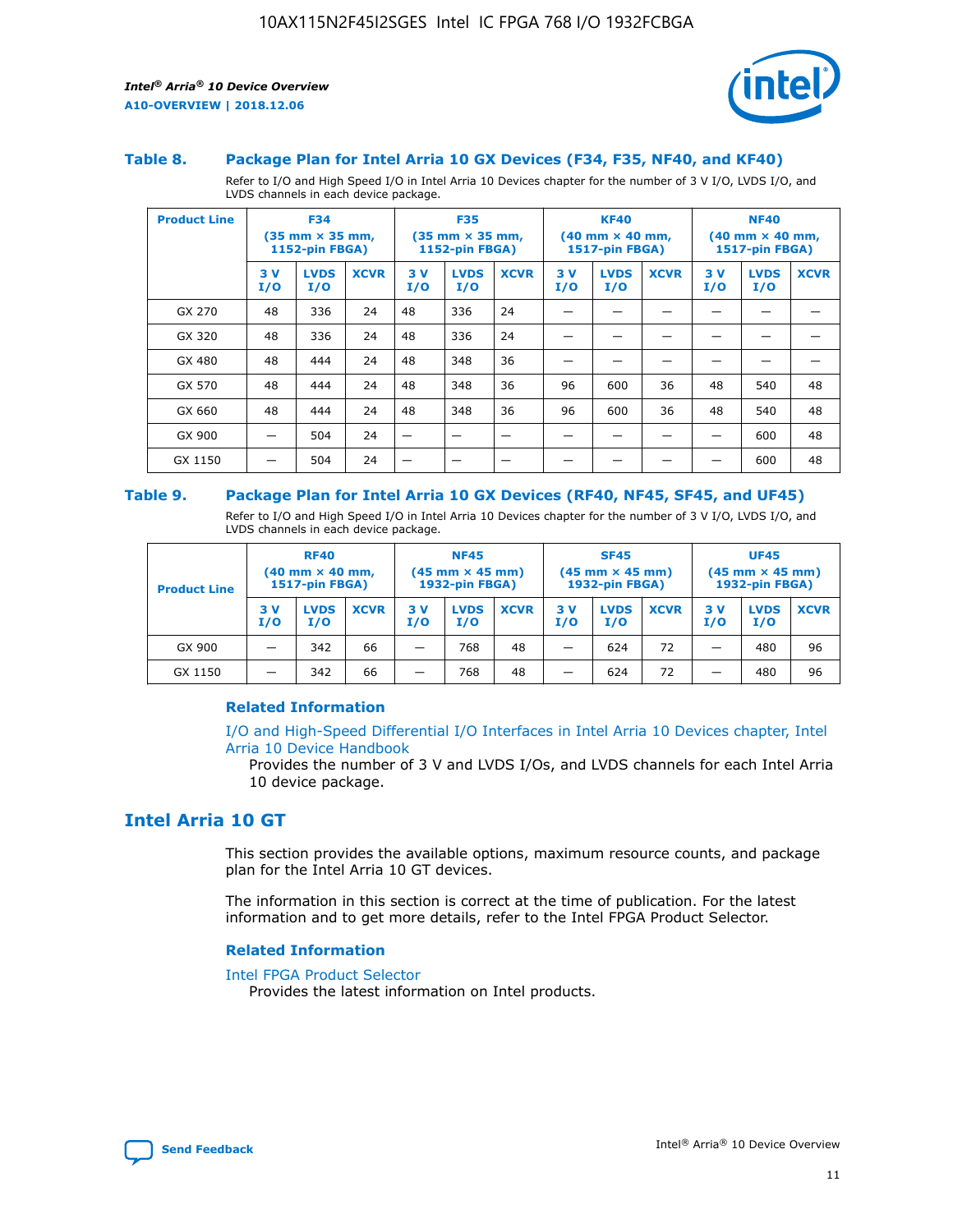

## **Available Options**

## **Figure 2. Sample Ordering Code and Available Options for Intel Arria 10 GT Devices**

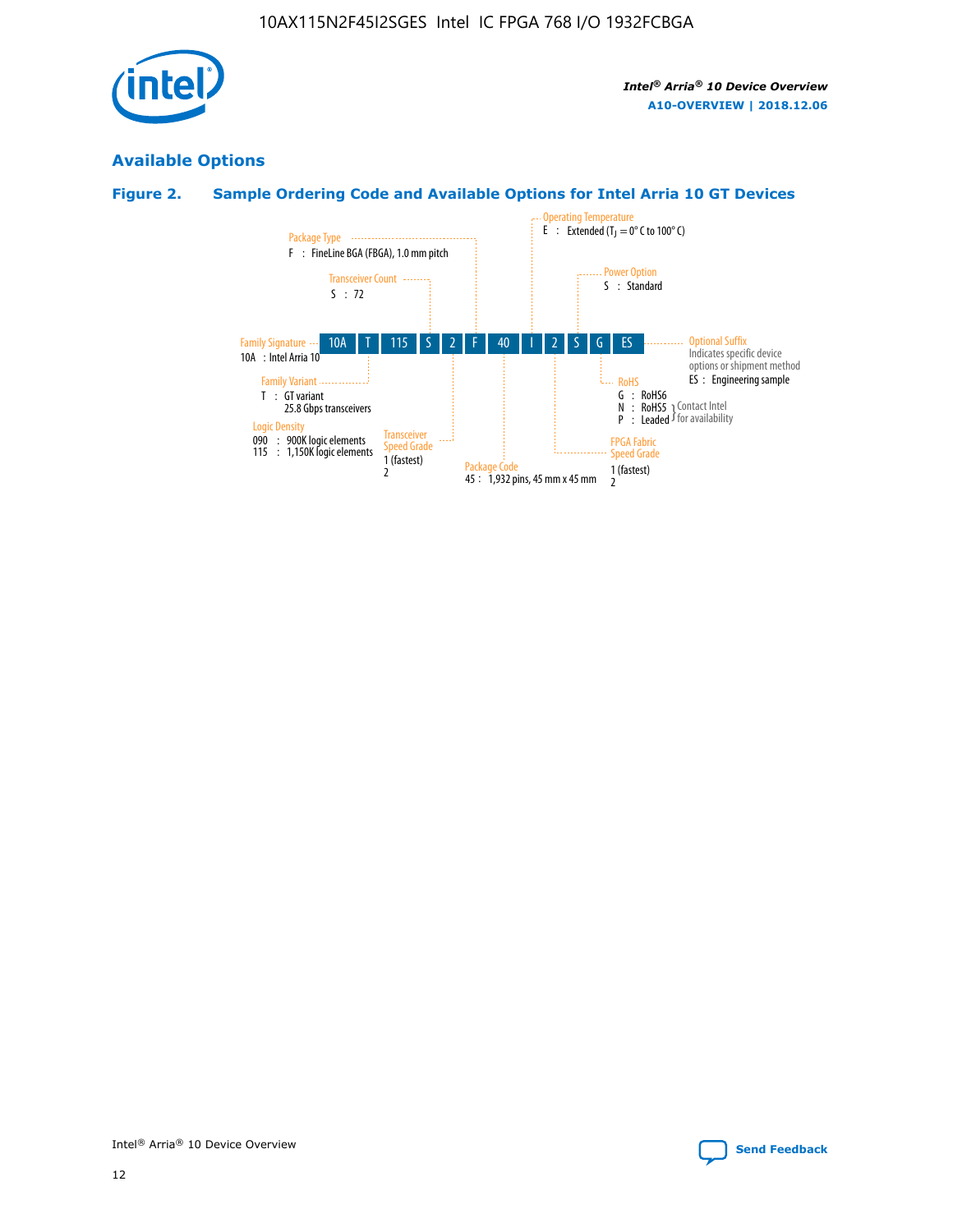

## **Maximum Resources**

#### **Table 10. Maximum Resource Counts for Intel Arria 10 GT Devices**

| <b>Resource</b>              |                      | <b>Product Line</b> |                |  |
|------------------------------|----------------------|---------------------|----------------|--|
|                              |                      | <b>GT 900</b>       | <b>GT 1150</b> |  |
| Logic Elements (LE) (K)      |                      | 900                 | 1,150          |  |
| <b>ALM</b>                   |                      | 339,620             | 427,200        |  |
| Register                     |                      | 1,358,480           | 1,708,800      |  |
| Memory (Kb)                  | M20K                 | 48,460              | 54,260         |  |
|                              | <b>MLAB</b>          | 9,386               | 12,984         |  |
| Variable-precision DSP Block |                      | 1,518               | 1,518          |  |
| 18 x 19 Multiplier           |                      | 3,036               | 3,036          |  |
| PLL                          | Fractional Synthesis | 32                  | 32             |  |
|                              | I/O                  | 16                  | 16             |  |
| Transceiver                  | 17.4 Gbps            | 72(5)               | 72(5)          |  |
|                              | 25.8 Gbps            | 6                   | 6              |  |
| GPIO <sup>(6)</sup>          |                      | 624                 | 624            |  |
| LVDS Pair $(7)$              |                      | 312                 | 312            |  |
| PCIe Hard IP Block           |                      | $\overline{4}$      | $\overline{4}$ |  |
| Hard Memory Controller       |                      | 16                  | 16             |  |

#### **Related Information**

#### [Intel Arria 10 GT Channel Usage](https://www.intel.com/content/www/us/en/programmable/documentation/nik1398707230472.html#nik1398707008178)

Configuring GT/GX channels in Intel Arria 10 GT devices.

## **Package Plan**

#### **Table 11. Package Plan for Intel Arria 10 GT Devices**

Refer to I/O and High Speed I/O in Intel Arria 10 Devices chapter for the number of 3 V I/O, LVDS I/O, and LVDS channels in each device package.

| <b>Product Line</b> | <b>SF45</b><br>(45 mm × 45 mm, 1932-pin FBGA) |                 |             |  |  |  |
|---------------------|-----------------------------------------------|-----------------|-------------|--|--|--|
|                     | 3 V I/O                                       | <b>LVDS I/O</b> | <b>XCVR</b> |  |  |  |
| GT 900              |                                               | 624             | 72          |  |  |  |
| GT 1150             |                                               | 624             | 72          |  |  |  |

<sup>(7)</sup> Each LVDS I/O pair can be used as differential input or output.



 $(5)$  If all 6 GT channels are in use, 12 of the GX channels are not usable.

<sup>(6)</sup> The number of GPIOs does not include transceiver I/Os. In the Intel Quartus Prime software, the number of user I/Os includes transceiver I/Os.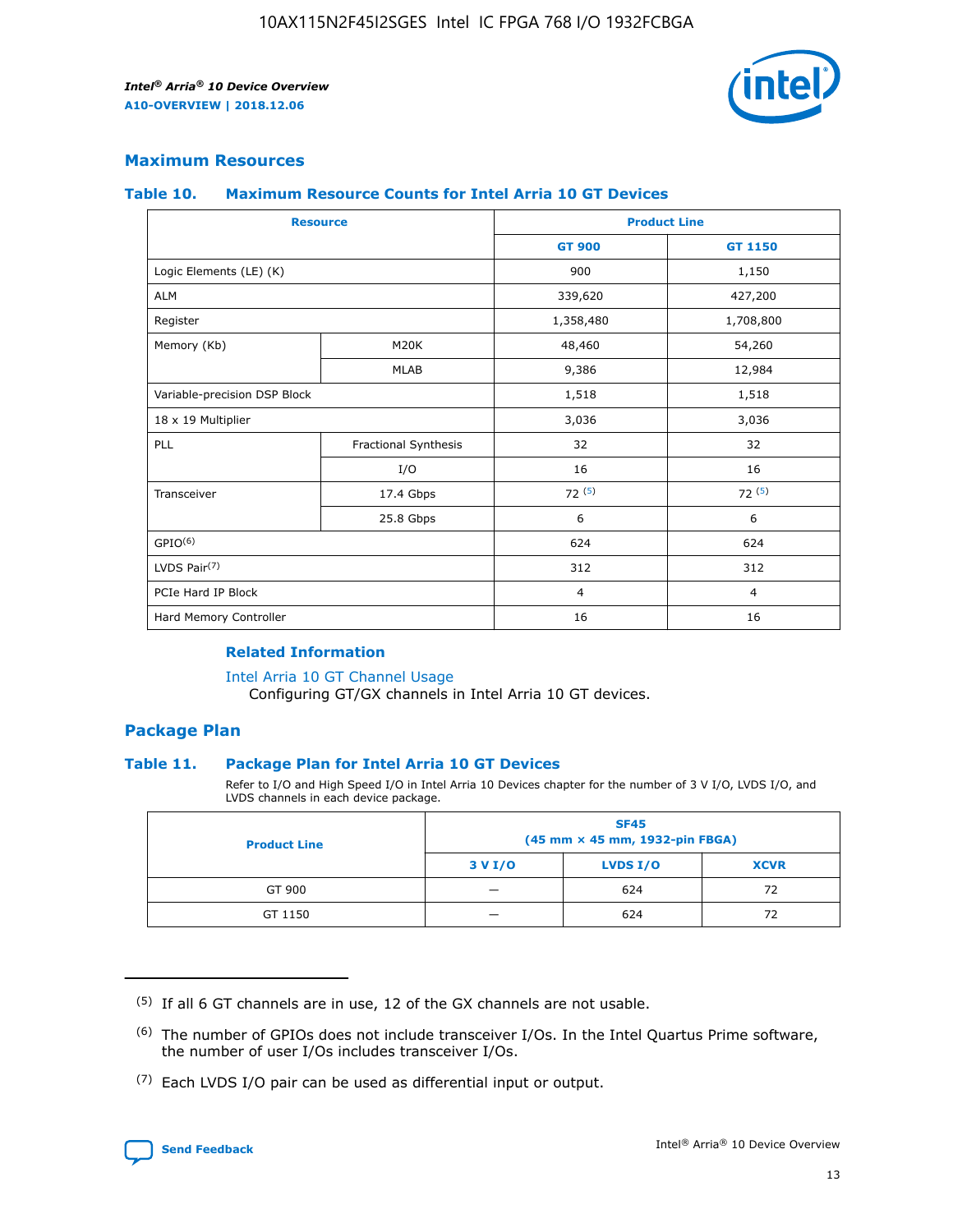

#### **Related Information**

[I/O and High-Speed Differential I/O Interfaces in Intel Arria 10 Devices chapter, Intel](https://www.intel.com/content/www/us/en/programmable/documentation/sam1403482614086.html#sam1403482030321) [Arria 10 Device Handbook](https://www.intel.com/content/www/us/en/programmable/documentation/sam1403482614086.html#sam1403482030321)

Provides the number of 3 V and LVDS I/Os, and LVDS channels for each Intel Arria 10 device package.

## **Intel Arria 10 SX**

This section provides the available options, maximum resource counts, and package plan for the Intel Arria 10 SX devices.

The information in this section is correct at the time of publication. For the latest information and to get more details, refer to the Intel FPGA Product Selector.

#### **Related Information**

[Intel FPGA Product Selector](http://www.altera.com/products/selector/psg-selector.html) Provides the latest information on Intel products.

#### **Available Options**

#### **Figure 3. Sample Ordering Code and Available Options for Intel Arria 10 SX Devices**



#### **Related Information**

[Transceiver Performance for Intel Arria 10 GX/SX Devices](https://www.intel.com/content/www/us/en/programmable/documentation/mcn1413182292568.html#mcn1413213965502) Provides more information about the transceiver speed grade.

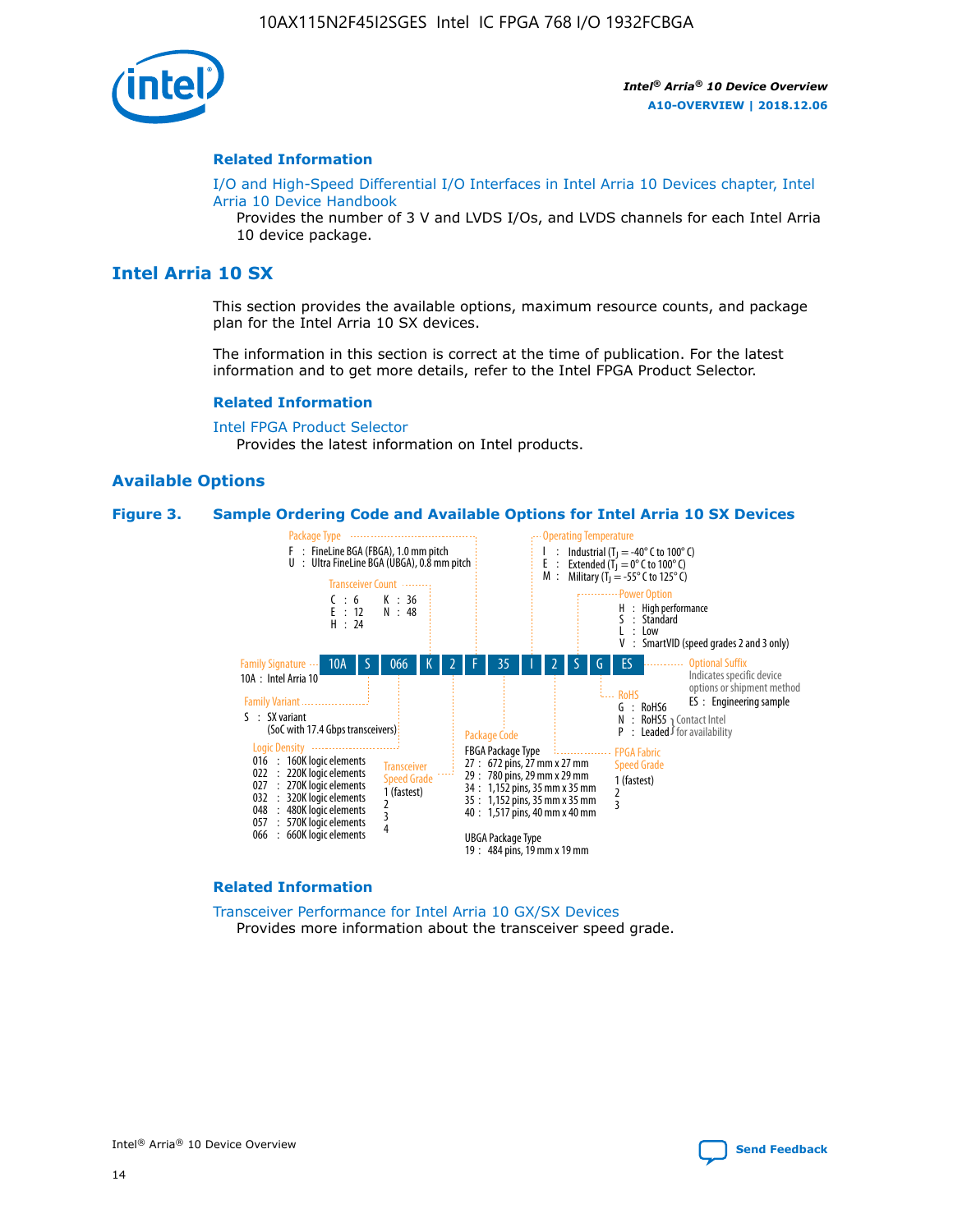

## **Maximum Resources**

#### **Table 12. Maximum Resource Counts for Intel Arria 10 SX Devices**

|                                   | <b>Resource</b>         | <b>Product Line</b> |               |                |                |                |                |                |  |  |  |
|-----------------------------------|-------------------------|---------------------|---------------|----------------|----------------|----------------|----------------|----------------|--|--|--|
|                                   |                         | <b>SX 160</b>       | <b>SX 220</b> | <b>SX 270</b>  | <b>SX 320</b>  | <b>SX 480</b>  | <b>SX 570</b>  | <b>SX 660</b>  |  |  |  |
| Logic Elements (LE) (K)           |                         | 160                 | 220           | 270            | 320            | 480            | 570            | 660            |  |  |  |
| <b>ALM</b>                        |                         | 61,510              | 80,330        | 101,620        | 119,900        | 183,590        | 217,080        | 251,680        |  |  |  |
| Register                          |                         | 246,040             | 321,320       | 406,480        | 479,600        | 734,360        | 868,320        | 1,006,720      |  |  |  |
| Memory (Kb)                       | M <sub>20</sub> K       | 8,800               | 11,740        | 15,000         | 17,820         | 28,620         | 36,000         | 42,620         |  |  |  |
|                                   | <b>MLAB</b>             | 1,050               | 1,690         | 2,452          | 2,727          | 4,164          | 5,096          | 5,788          |  |  |  |
| Variable-precision DSP Block      |                         | 156                 | 192           | 830            | 985            | 1,368          | 1,523          | 1,687          |  |  |  |
| 18 x 19 Multiplier                |                         | 312                 | 384           | 1,660          | 1,970          | 2,736          | 3,046          | 3,374          |  |  |  |
| <b>PLL</b>                        | Fractional<br>Synthesis | 6                   | 6             | 8              | 8              | 12             | 16             | 16             |  |  |  |
|                                   | I/O                     | 6                   | 6             | 8              | 8              | 12             | 16             | 16             |  |  |  |
| 17.4 Gbps Transceiver             |                         | 12                  | 12            | 24             | 24             | 36             | 48             | 48             |  |  |  |
| GPIO <sup>(8)</sup>               |                         | 288                 | 288           | 384            | 384            | 492            | 696            | 696            |  |  |  |
| LVDS Pair $(9)$                   |                         | 120                 | 120           | 168            | 168            | 174            | 324            | 324            |  |  |  |
| PCIe Hard IP Block                |                         | $\mathbf{1}$        | $\mathbf{1}$  | $\overline{2}$ | $\overline{2}$ | $\overline{2}$ | $\overline{2}$ | $\overline{2}$ |  |  |  |
| Hard Memory Controller            |                         | 6                   | 6             | 8              | 8              | 12             | 16             | 16             |  |  |  |
| ARM Cortex-A9 MPCore<br>Processor |                         | Yes                 | Yes           | Yes            | Yes            | Yes            | Yes            | Yes            |  |  |  |

## **Package Plan**

#### **Table 13. Package Plan for Intel Arria 10 SX Devices (U19, F27, F29, and F34)**

Refer to I/O and High Speed I/O in Intel Arria 10 Devices chapter for the number of 3 V I/O, LVDS I/O, and LVDS channels in each device package.

| <b>Product Line</b> | <b>U19</b><br>$(19 \text{ mm} \times 19 \text{ mm})$<br>484-pin UBGA) |                    | <b>F27</b><br>$(27 \text{ mm} \times 27 \text{ mm})$<br>672-pin FBGA) |           | <b>F29</b><br>$(29$ mm $\times$ 29 mm,<br>780-pin FBGA) |             |            | <b>F34</b><br>$(35 \text{ mm} \times 35 \text{ mm})$<br>1152-pin FBGA) |             |           |                    |             |
|---------------------|-----------------------------------------------------------------------|--------------------|-----------------------------------------------------------------------|-----------|---------------------------------------------------------|-------------|------------|------------------------------------------------------------------------|-------------|-----------|--------------------|-------------|
|                     | 3V<br>I/O                                                             | <b>LVDS</b><br>I/O | <b>XCVR</b>                                                           | 3V<br>I/O | <b>LVDS</b><br>I/O                                      | <b>XCVR</b> | 3 V<br>I/O | <b>LVDS</b><br>I/O                                                     | <b>XCVR</b> | 3V<br>I/O | <b>LVDS</b><br>I/O | <b>XCVR</b> |
| SX 160              | 48                                                                    | 144                | 6                                                                     | 48        | 192                                                     | 12          | 48         | 240                                                                    | 12          | –         |                    |             |
| SX 220              | 48                                                                    | 144                | 6                                                                     | 48        | 192                                                     | 12          | 48         | 240                                                                    | 12          |           |                    |             |
| SX 270              |                                                                       |                    |                                                                       | 48        | 192                                                     | 12          | 48         | 312                                                                    | 12          | 48        | 336                | 24          |
| SX 320              |                                                                       |                    |                                                                       | 48        | 192                                                     | 12          | 48         | 312                                                                    | 12          | 48        | 336                | 24          |
|                     | continued                                                             |                    |                                                                       |           |                                                         |             |            |                                                                        |             |           |                    |             |

 $(8)$  The number of GPIOs does not include transceiver I/Os. In the Intel Quartus Prime software, the number of user I/Os includes transceiver I/Os.

 $(9)$  Each LVDS I/O pair can be used as differential input or output.

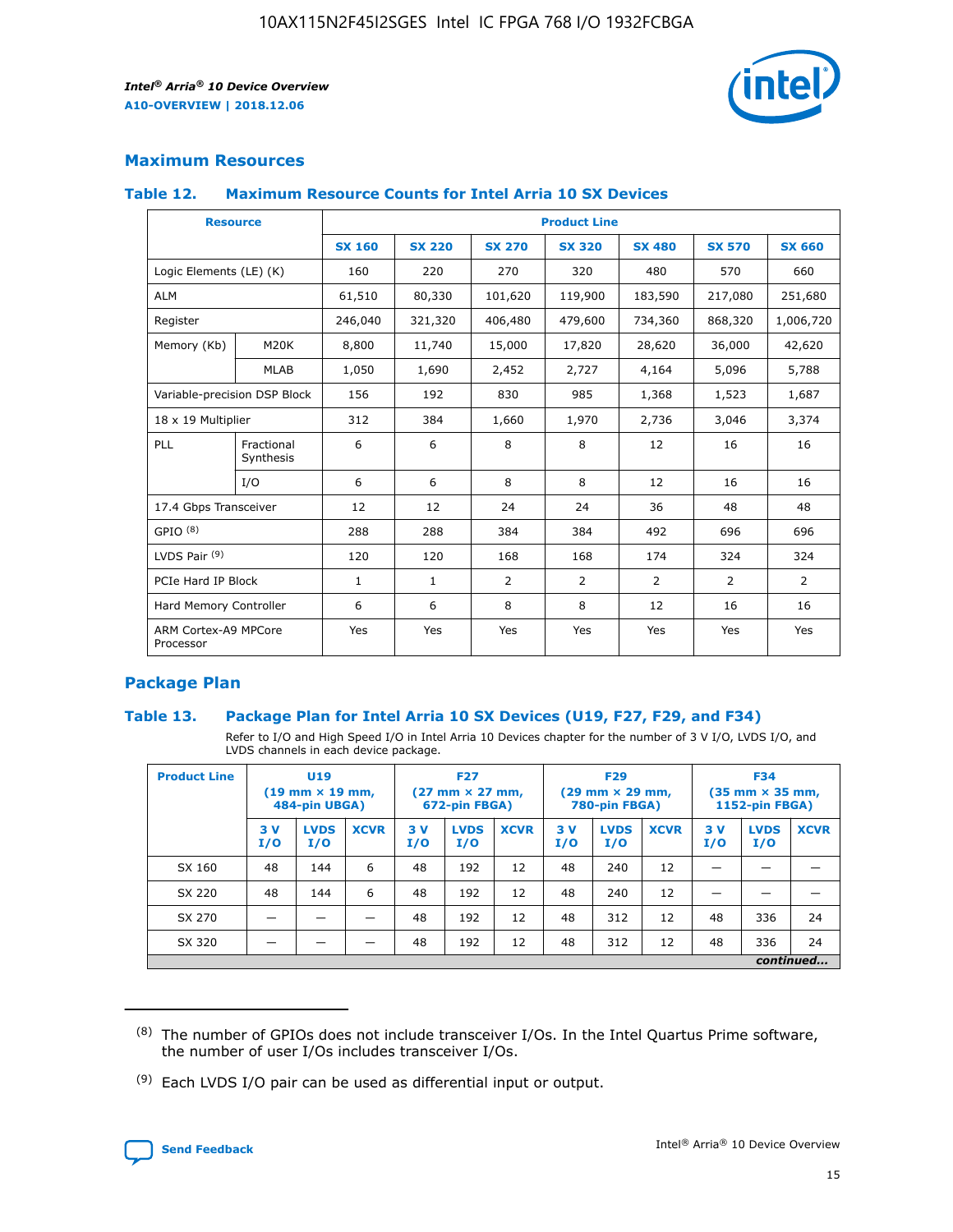

| <b>Product Line</b> | U <sub>19</sub><br>$(19 \text{ mm} \times 19 \text{ mm})$<br>484-pin UBGA) |                    | <b>F27</b><br>$(27 \text{ mm} \times 27 \text{ mm})$<br>672-pin FBGA) |           | <b>F29</b><br>$(29$ mm $\times$ 29 mm,<br>780-pin FBGA) |             |           | <b>F34</b><br>$(35$ mm $\times$ 35 mm,<br><b>1152-pin FBGA)</b> |             |            |                    |             |
|---------------------|----------------------------------------------------------------------------|--------------------|-----------------------------------------------------------------------|-----------|---------------------------------------------------------|-------------|-----------|-----------------------------------------------------------------|-------------|------------|--------------------|-------------|
|                     | 3 V<br>I/O                                                                 | <b>LVDS</b><br>I/O | <b>XCVR</b>                                                           | 3V<br>I/O | <b>LVDS</b><br>I/O                                      | <b>XCVR</b> | 3V<br>I/O | <b>LVDS</b><br>I/O                                              | <b>XCVR</b> | 3 V<br>I/O | <b>LVDS</b><br>I/O | <b>XCVR</b> |
| SX 480              |                                                                            |                    |                                                                       |           |                                                         |             | 48        | 312                                                             | 12          | 48         | 444                | 24          |
| SX 570              |                                                                            |                    |                                                                       |           |                                                         |             |           |                                                                 |             | 48         | 444                | 24          |
| SX 660              |                                                                            |                    |                                                                       |           |                                                         |             |           |                                                                 |             | 48         | 444                | 24          |

## **Table 14. Package Plan for Intel Arria 10 SX Devices (F35, KF40, and NF40)**

Refer to I/O and High Speed I/O in Intel Arria 10 Devices chapter for the number of 3 V I/O, LVDS I/O, and LVDS channels in each device package.

| <b>Product Line</b> | <b>F35</b><br>$(35 \text{ mm} \times 35 \text{ mm})$<br><b>1152-pin FBGA)</b> |          |             |                                           | <b>KF40</b><br>(40 mm × 40 mm,<br>1517-pin FBGA) |    | <b>NF40</b><br>$(40 \text{ mm} \times 40 \text{ mm})$<br>1517-pin FBGA) |          |             |  |
|---------------------|-------------------------------------------------------------------------------|----------|-------------|-------------------------------------------|--------------------------------------------------|----|-------------------------------------------------------------------------|----------|-------------|--|
|                     | 3 V I/O                                                                       | LVDS I/O | <b>XCVR</b> | <b>LVDS I/O</b><br><b>XCVR</b><br>3 V I/O |                                                  |    | 3 V I/O                                                                 | LVDS I/O | <b>XCVR</b> |  |
| SX 270              | 48                                                                            | 336      | 24          |                                           |                                                  |    |                                                                         |          |             |  |
| SX 320              | 48                                                                            | 336      | 24          |                                           |                                                  |    |                                                                         |          |             |  |
| SX 480              | 48                                                                            | 348      | 36          |                                           |                                                  |    |                                                                         |          |             |  |
| SX 570              | 48                                                                            | 348      | 36          | 96                                        | 600                                              | 36 | 48                                                                      | 540      | 48          |  |
| SX 660              | 48                                                                            | 348      | 36          | 96                                        | 600                                              | 36 | 48                                                                      | 540      | 48          |  |

## **Related Information**

[I/O and High-Speed Differential I/O Interfaces in Intel Arria 10 Devices chapter, Intel](https://www.intel.com/content/www/us/en/programmable/documentation/sam1403482614086.html#sam1403482030321) [Arria 10 Device Handbook](https://www.intel.com/content/www/us/en/programmable/documentation/sam1403482614086.html#sam1403482030321)

Provides the number of 3 V and LVDS I/Os, and LVDS channels for each Intel Arria 10 device package.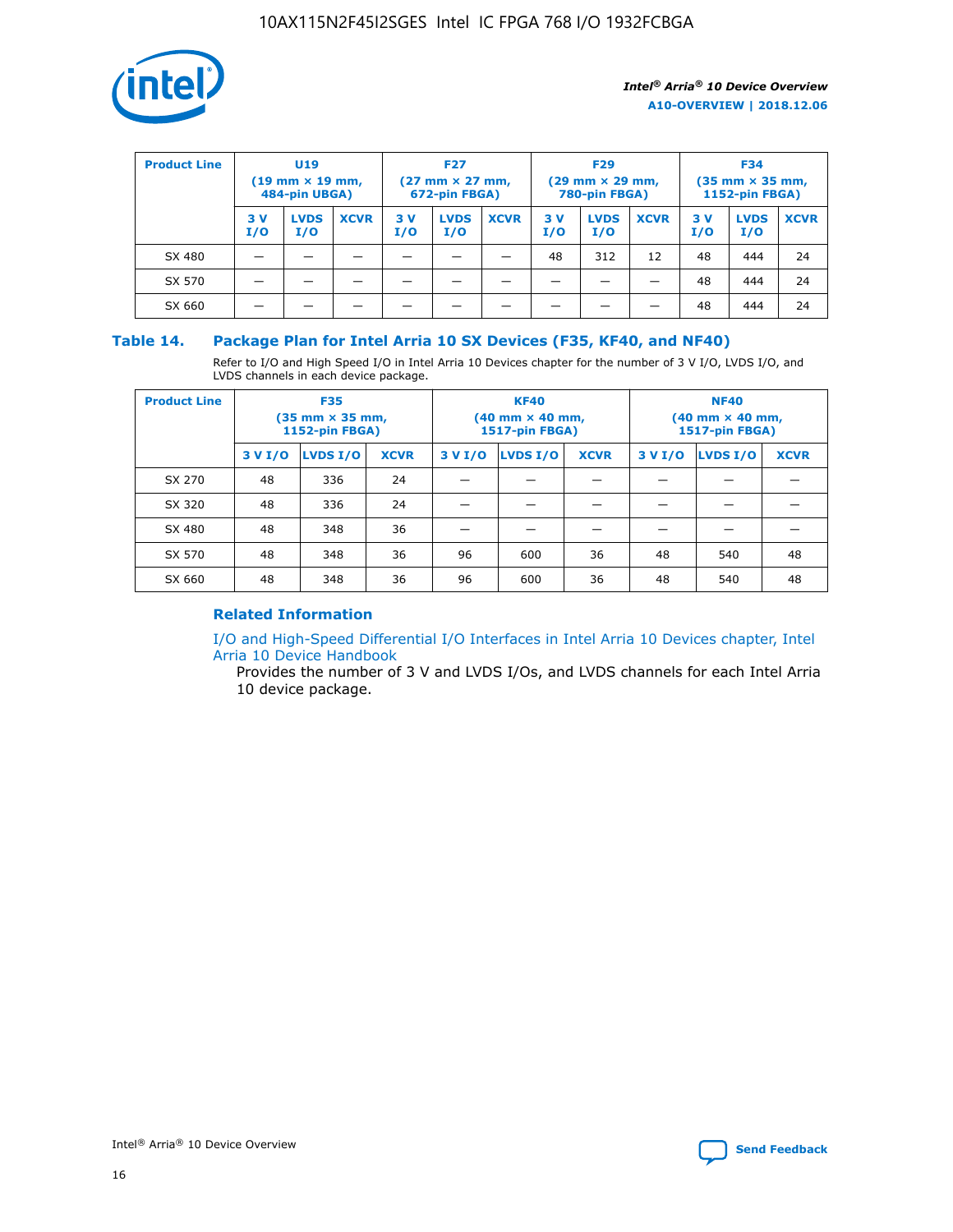

# **I/O Vertical Migration for Intel Arria 10 Devices**

#### **Figure 4. Migration Capability Across Intel Arria 10 Product Lines**

- The arrows indicate the migration paths. The devices included in each vertical migration path are shaded. Devices with fewer resources in the same path have lighter shades.
- To achieve the full I/O migration across product lines in the same migration path, restrict I/Os and transceivers usage to match the product line with the lowest I/O and transceiver counts.
- An LVDS I/O bank in the source device may be mapped to a 3 V I/O bank in the target device. To use memory interface clock frequency higher than 533 MHz, assign external memory interface pins only to banks that are LVDS I/O in both devices.
- There may be nominal 0.15 mm package height difference between some product lines in the same package type.
	- **Variant Product Line Package U19 F27 F29 F34 F35 KF40 NF40 RF40 NF45 SF45 UF45** Intel® Arria® 10 GX GX 160 GX 220 GX 270 GX 320 GX 480 GX 570 GX 660 GX 900 GX 1150 Intel Arria 10 GT GT 900 GT 1150 Intel Arria 10 SX SX 160 SX 220 SX 270 SX 320 SX 480 SX 570 SX 660
- Some migration paths are not shown in the Intel Quartus Prime software **Pin Migration View**.

*Note:* To verify the pin migration compatibility, use the **Pin Migration View** window in the Intel Quartus Prime software Pin Planner.

## **Adaptive Logic Module**

Intel Arria 10 devices use a 20 nm ALM as the basic building block of the logic fabric.

The ALM architecture is the same as the previous generation FPGAs, allowing for efficient implementation of logic functions and easy conversion of IP between the device generations.

The ALM, as shown in following figure, uses an 8-input fracturable look-up table (LUT) with four dedicated registers to help improve timing closure in register-rich designs and achieve an even higher design packing capability than the traditional two-register per LUT architecture.

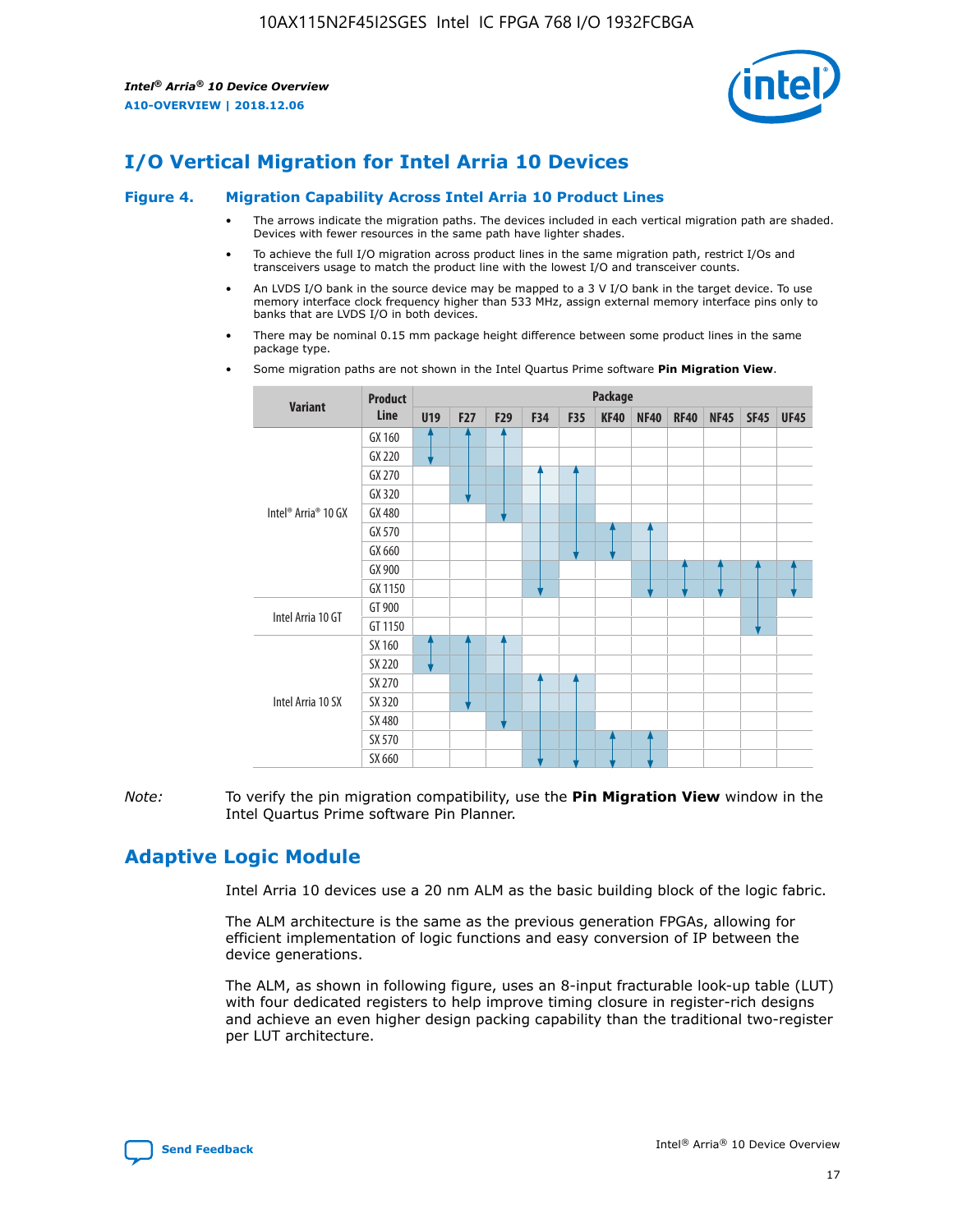

**Figure 5. ALM for Intel Arria 10 Devices**



The Intel Quartus Prime software optimizes your design according to the ALM logic structure and automatically maps legacy designs into the Intel Arria 10 ALM architecture.

## **Variable-Precision DSP Block**

The Intel Arria 10 variable precision DSP blocks support fixed-point arithmetic and floating-point arithmetic.

Features for fixed-point arithmetic:

- High-performance, power-optimized, and fully registered multiplication operations
- 18-bit and 27-bit word lengths
- Two 18 x 19 multipliers or one 27 x 27 multiplier per DSP block
- Built-in addition, subtraction, and 64-bit double accumulation register to combine multiplication results
- Cascading 19-bit or 27-bit when pre-adder is disabled and cascading 18-bit when pre-adder is used to form the tap-delay line for filtering applications
- Cascading 64-bit output bus to propagate output results from one block to the next block without external logic support
- Hard pre-adder supported in 19-bit and 27-bit modes for symmetric filters
- Internal coefficient register bank in both 18-bit and 27-bit modes for filter implementation
- 18-bit and 27-bit systolic finite impulse response (FIR) filters with distributed output adder
- Biased rounding support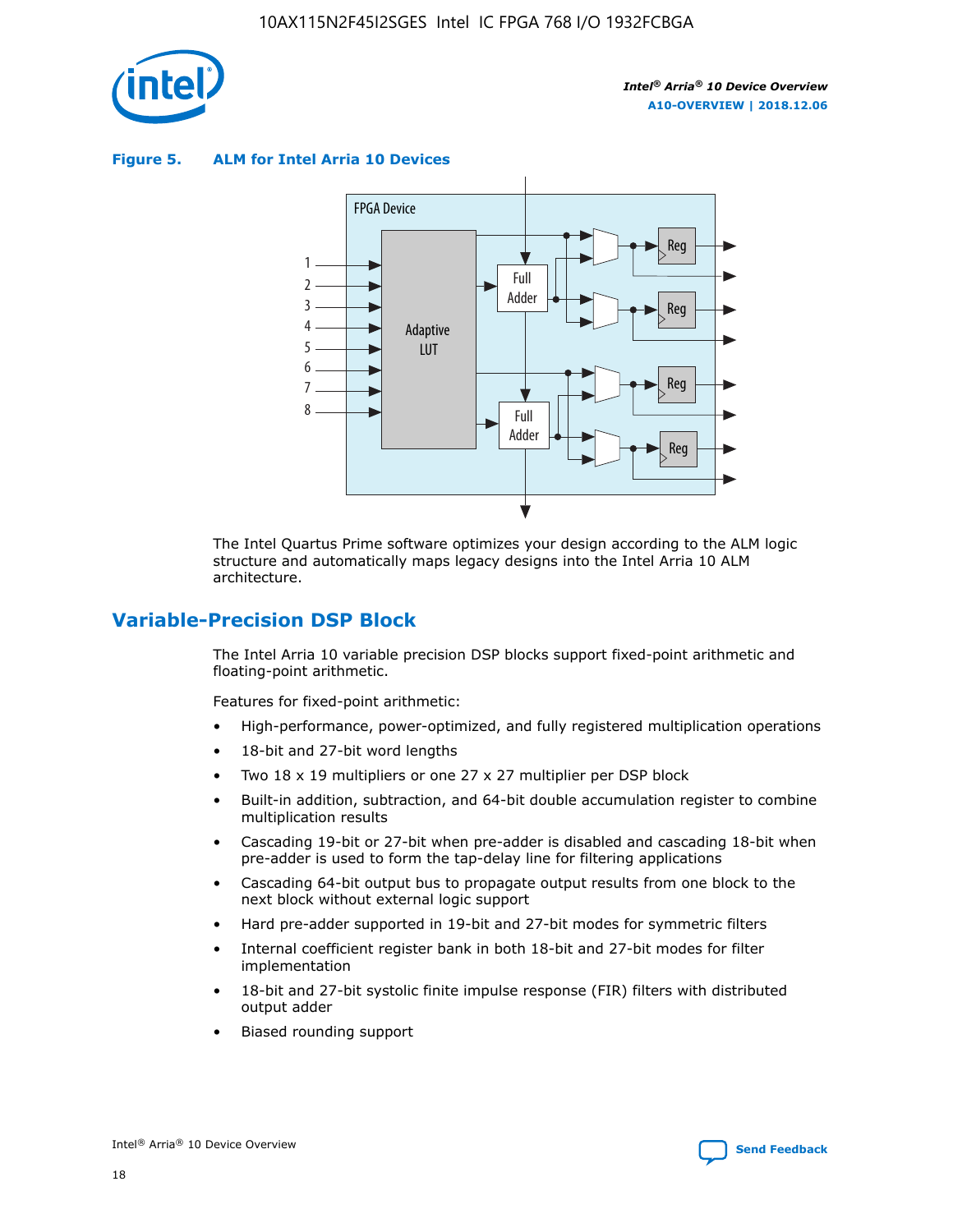

Features for floating-point arithmetic:

- A completely hardened architecture that supports multiplication, addition, subtraction, multiply-add, and multiply-subtract
- Multiplication with accumulation capability and a dynamic accumulator reset control
- Multiplication with cascade summation capability
- Multiplication with cascade subtraction capability
- Complex multiplication
- Direct vector dot product
- Systolic FIR filter

#### **Table 15. Variable-Precision DSP Block Configurations for Intel Arria 10 Devices**

| <b>Usage Example</b>                                       | <b>Multiplier Size (Bit)</b>    | <b>DSP Block Resources</b> |
|------------------------------------------------------------|---------------------------------|----------------------------|
| Medium precision fixed point                               | Two 18 x 19                     |                            |
| High precision fixed or Single precision<br>floating point | One 27 x 27                     |                            |
| Fixed point FFTs                                           | One 19 x 36 with external adder |                            |
| Very high precision fixed point                            | One 36 x 36 with external adder |                            |
| Double precision floating point                            | One 54 x 54 with external adder | 4                          |

#### **Table 16. Resources for Fixed-Point Arithmetic in Intel Arria 10 Devices**

The table lists the variable-precision DSP resources by bit precision for each Intel Arria 10 device.

| <b>Variant</b>        | <b>Product Line</b> | Variable-<br>precision<br><b>DSP Block</b> | <b>Independent Input and Output</b><br><b>Multiplications Operator</b> |                                     | $18 \times 19$<br><b>Multiplier</b><br><b>Adder Sum</b> | $18 \times 18$<br><b>Multiplier</b><br><b>Adder</b> |
|-----------------------|---------------------|--------------------------------------------|------------------------------------------------------------------------|-------------------------------------|---------------------------------------------------------|-----------------------------------------------------|
|                       |                     |                                            | 18 x 19<br><b>Multiplier</b>                                           | $27 \times 27$<br><b>Multiplier</b> | <b>Mode</b>                                             | <b>Summed with</b><br>36 bit Input                  |
| AIntel Arria 10<br>GX | GX 160              | 156                                        | 312                                                                    | 156                                 | 156                                                     | 156                                                 |
|                       | GX 220              | 192                                        | 384                                                                    | 192                                 | 192                                                     | 192                                                 |
|                       | GX 270              | 830                                        | 1,660                                                                  | 830                                 | 830                                                     | 830                                                 |
|                       | GX 320              | 984                                        | 1,968                                                                  | 984                                 | 984                                                     | 984                                                 |
|                       | GX 480              | 1,368                                      | 2,736                                                                  | 1,368                               | 1,368                                                   | 1,368                                               |
|                       | GX 570              | 1,523                                      | 3,046                                                                  | 1,523                               | 1,523                                                   | 1,523                                               |
|                       | GX 660              | 1,687                                      | 3,374                                                                  | 1,687                               | 1,687                                                   | 1,687                                               |
|                       | GX 900              | 1,518                                      | 3,036                                                                  | 1,518                               | 1,518                                                   | 1,518                                               |
|                       | GX 1150             | 1,518                                      | 3,036                                                                  | 1,518                               | 1,518                                                   | 1,518                                               |
| Intel Arria 10        | GT 900              | 1,518                                      | 3,036                                                                  | 1,518                               | 1,518                                                   | 1,518                                               |
| GT                    | GT 1150             | 1,518                                      | 3,036                                                                  | 1,518                               | 1,518                                                   | 1,518                                               |
| Intel Arria 10        | SX 160              | 156                                        | 312                                                                    | 156                                 | 156                                                     | 156                                                 |
| <b>SX</b>             | SX 220              | 192                                        | 384                                                                    | 192                                 | 192                                                     | 192                                                 |
|                       | SX 270              | 830                                        | 1,660                                                                  | 830                                 | 830                                                     | 830                                                 |
|                       |                     |                                            |                                                                        |                                     |                                                         | continued                                           |

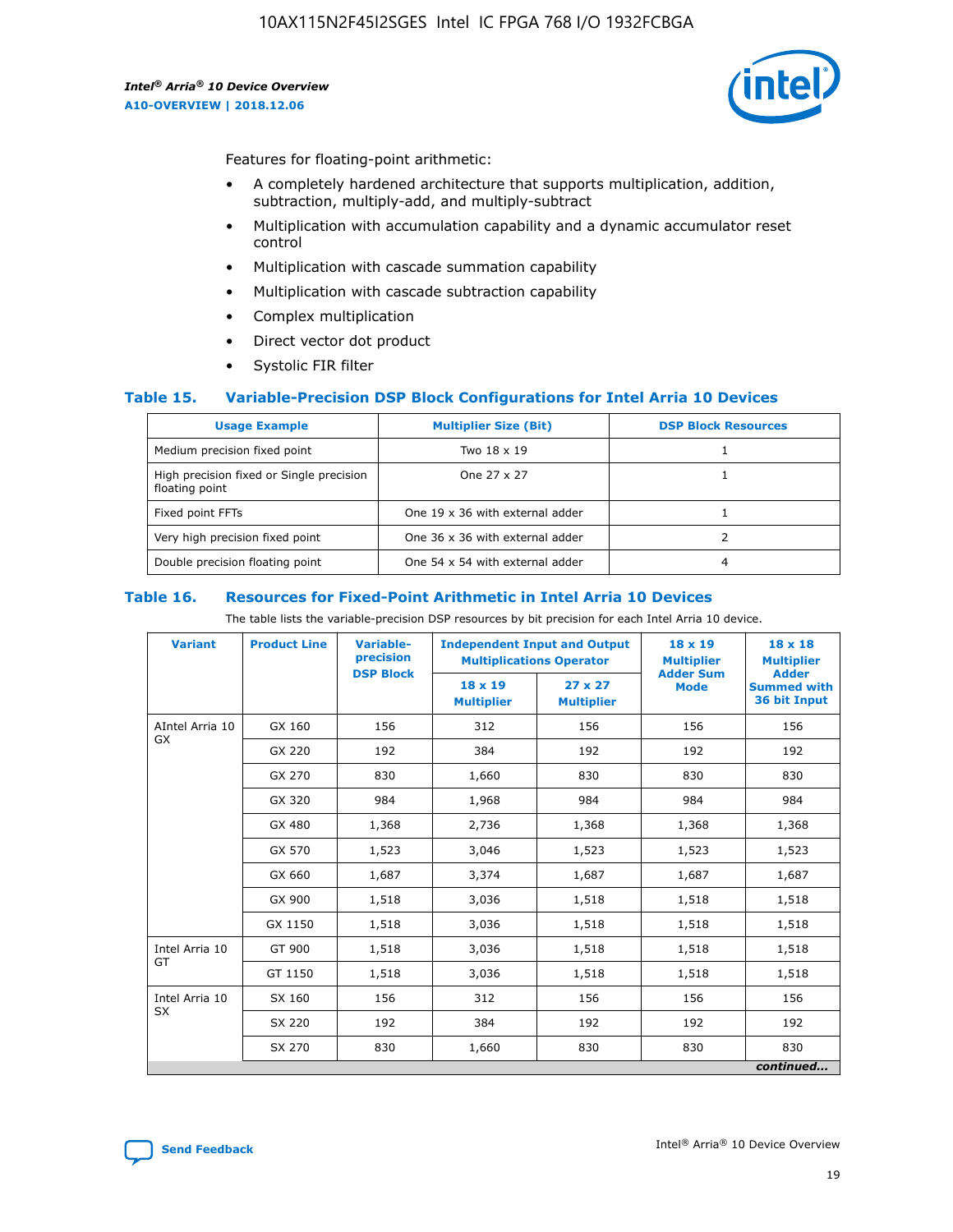

| <b>Variant</b> | <b>Product Line</b> | Variable-<br>precision | <b>Independent Input and Output</b><br><b>Multiplications Operator</b> |                                     | $18 \times 19$<br><b>Multiplier</b> | $18 \times 18$<br><b>Multiplier</b><br><b>Adder</b> |  |
|----------------|---------------------|------------------------|------------------------------------------------------------------------|-------------------------------------|-------------------------------------|-----------------------------------------------------|--|
|                |                     | <b>DSP Block</b>       | $18 \times 19$<br><b>Multiplier</b>                                    | $27 \times 27$<br><b>Multiplier</b> | <b>Adder Sum</b><br><b>Mode</b>     | <b>Summed with</b><br>36 bit Input                  |  |
|                | SX 320              | 984                    | 1,968                                                                  | 984                                 | 984                                 | 984                                                 |  |
|                | SX 480              | 1,368                  | 2,736                                                                  | 1,368                               | 1,368                               | 1,368                                               |  |
|                | SX 570              | 1,523                  | 3,046                                                                  | 1,523                               | 1,523                               | 1,523                                               |  |
|                | SX 660              | 1,687                  | 3,374                                                                  | 1,687                               | 1,687                               | 1,687                                               |  |

## **Table 17. Resources for Floating-Point Arithmetic in Intel Arria 10 Devices**

The table lists the variable-precision DSP resources by bit precision for each Intel Arria 10 device.

| <b>Variant</b> | <b>Product Line</b> | <b>Variable-</b><br>precision<br><b>DSP Block</b> | <b>Single</b><br><b>Precision</b><br><b>Floating-Point</b><br><b>Multiplication</b><br><b>Mode</b> | <b>Single-Precision</b><br><b>Floating-Point</b><br><b>Adder Mode</b> | Single-<br><b>Precision</b><br><b>Floating-Point</b><br><b>Multiply</b><br><b>Accumulate</b><br><b>Mode</b> | <b>Peak</b><br><b>Giga Floating-</b><br><b>Point</b><br><b>Operations</b><br>per Second<br>(GFLOPs) |
|----------------|---------------------|---------------------------------------------------|----------------------------------------------------------------------------------------------------|-----------------------------------------------------------------------|-------------------------------------------------------------------------------------------------------------|-----------------------------------------------------------------------------------------------------|
| Intel Arria 10 | GX 160              | 156                                               | 156                                                                                                | 156                                                                   | 156                                                                                                         | 140                                                                                                 |
| <b>GX</b>      | GX 220              | 192                                               | 192                                                                                                | 192                                                                   | 192                                                                                                         | 173                                                                                                 |
|                | GX 270              | 830                                               | 830                                                                                                | 830                                                                   | 830                                                                                                         | 747                                                                                                 |
|                | GX 320              | 984                                               | 984                                                                                                | 984                                                                   | 984                                                                                                         | 886                                                                                                 |
|                | GX 480              | 1,369                                             | 1,368                                                                                              | 1,368                                                                 | 1,368                                                                                                       | 1,231                                                                                               |
|                | GX 570              | 1,523                                             | 1,523                                                                                              | 1,523                                                                 | 1,523                                                                                                       | 1,371                                                                                               |
|                | GX 660              | 1,687                                             | 1,687                                                                                              | 1,687                                                                 | 1,687                                                                                                       | 1,518                                                                                               |
|                | GX 900              | 1,518                                             | 1,518                                                                                              | 1,518                                                                 | 1,518                                                                                                       | 1,366                                                                                               |
|                | GX 1150             | 1,518                                             | 1,518                                                                                              | 1,518                                                                 | 1,518                                                                                                       | 1,366                                                                                               |
| Intel Arria 10 | GT 900              | 1,518                                             | 1,518                                                                                              | 1,518                                                                 | 1,518                                                                                                       | 1,366                                                                                               |
| GT             | GT 1150             | 1,518                                             | 1,518                                                                                              | 1,518                                                                 | 1,518                                                                                                       | 1,366                                                                                               |
| Intel Arria 10 | SX 160              | 156                                               | 156                                                                                                | 156                                                                   | 156                                                                                                         | 140                                                                                                 |
| SX             | SX 220              | 192                                               | 192                                                                                                | 192                                                                   | 192                                                                                                         | 173                                                                                                 |
|                | SX 270              | 830                                               | 830                                                                                                | 830                                                                   | 830                                                                                                         | 747                                                                                                 |
|                | SX 320              | 984                                               | 984                                                                                                | 984                                                                   | 984                                                                                                         | 886                                                                                                 |
|                | SX 480              | 1,369                                             | 1,368                                                                                              | 1,368                                                                 | 1,368                                                                                                       | 1,231                                                                                               |
|                | SX 570              | 1,523                                             | 1,523                                                                                              | 1,523                                                                 | 1,523                                                                                                       | 1,371                                                                                               |
|                | SX 660              | 1,687                                             | 1,687                                                                                              | 1,687                                                                 | 1,687                                                                                                       | 1,518                                                                                               |

# **Embedded Memory Blocks**

The embedded memory blocks in the devices are flexible and designed to provide an optimal amount of small- and large-sized memory arrays to fit your design requirements.

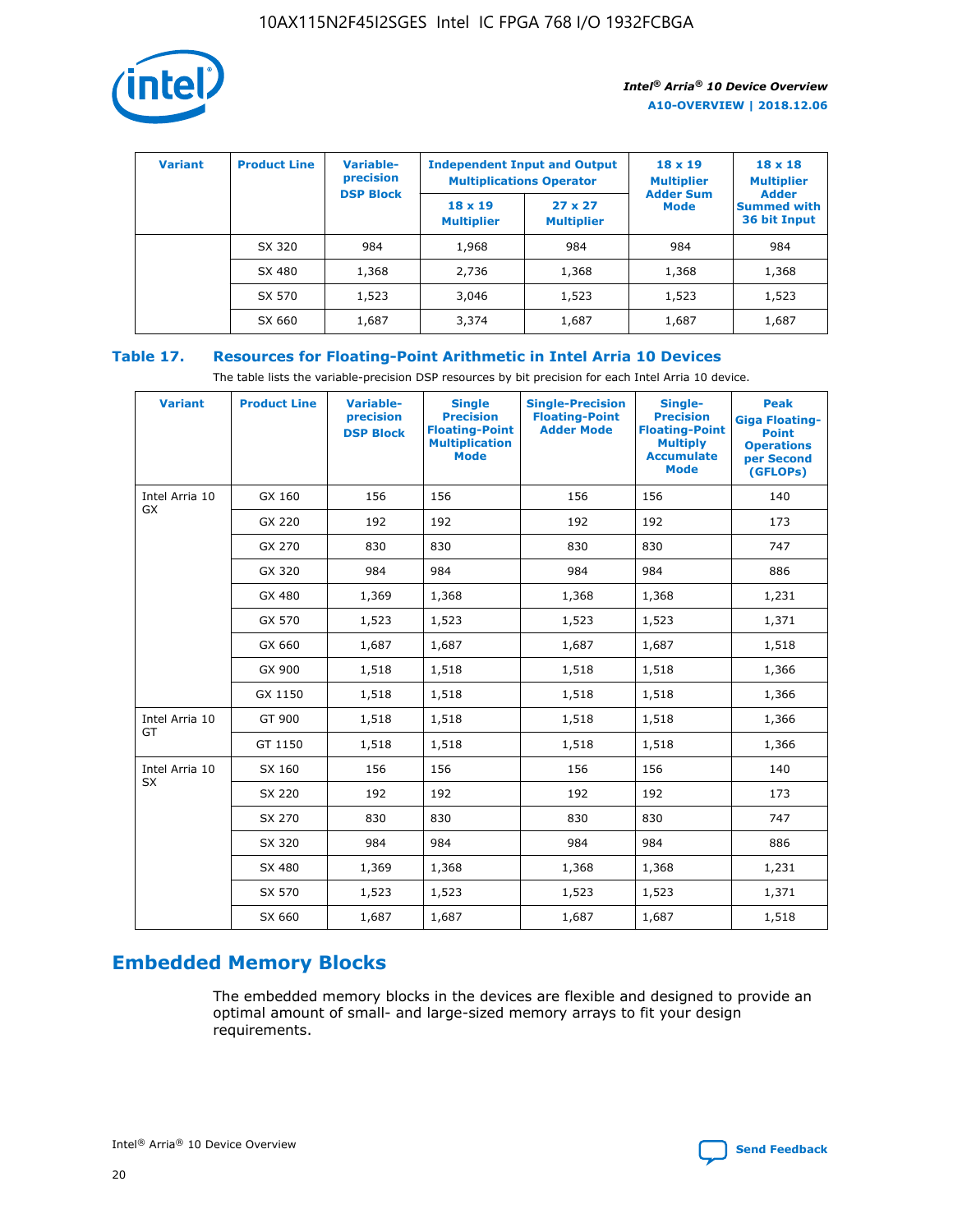

## **Types of Embedded Memory**

The Intel Arria 10 devices contain two types of memory blocks:

- 20 Kb M20K blocks—blocks of dedicated memory resources. The M20K blocks are ideal for larger memory arrays while still providing a large number of independent ports.
- 640 bit memory logic array blocks (MLABs)—enhanced memory blocks that are configured from dual-purpose logic array blocks (LABs). The MLABs are ideal for wide and shallow memory arrays. The MLABs are optimized for implementation of shift registers for digital signal processing (DSP) applications, wide and shallow FIFO buffers, and filter delay lines. Each MLAB is made up of ten adaptive logic modules (ALMs). In the Intel Arria 10 devices, you can configure these ALMs as ten 32 x 2 blocks, giving you one 32 x 20 simple dual-port SRAM block per MLAB.

## **Embedded Memory Capacity in Intel Arria 10 Devices**

|                   | <b>Product</b> |              | <b>M20K</b>         | <b>MLAB</b>  |                     | <b>Total RAM Bit</b> |
|-------------------|----------------|--------------|---------------------|--------------|---------------------|----------------------|
| <b>Variant</b>    | <b>Line</b>    | <b>Block</b> | <b>RAM Bit (Kb)</b> | <b>Block</b> | <b>RAM Bit (Kb)</b> | (Kb)                 |
| Intel Arria 10 GX | GX 160         | 440          | 8,800               | 1,680        | 1,050               | 9,850                |
|                   | GX 220         | 587          | 11,740              | 2,703        | 1,690               | 13,430               |
|                   | GX 270         | 750          | 15,000              | 3,922        | 2,452               | 17,452               |
|                   | GX 320         | 891          | 17,820              | 4,363        | 2,727               | 20,547               |
|                   | GX 480         | 1,431        | 28,620              | 6,662        | 4,164               | 32,784               |
|                   | GX 570         | 1,800        | 36,000              | 8,153        | 5,096               | 41,096               |
|                   | GX 660         | 2,131        | 42,620              | 9,260        | 5,788               | 48,408               |
|                   | GX 900         | 2,423        | 48,460              | 15,017       | 9,386               | 57,846               |
|                   | GX 1150        | 2,713        | 54,260              | 20,774       | 12,984              | 67,244               |
| Intel Arria 10 GT | GT 900         | 2,423        | 48,460              | 15,017       | 9,386               | 57,846               |
|                   | GT 1150        | 2,713        | 54,260              | 20,774       | 12,984              | 67,244               |
| Intel Arria 10 SX | SX 160         | 440          | 8,800               | 1,680        | 1,050               | 9,850                |
|                   | SX 220         | 587          | 11,740              | 2,703        | 1,690               | 13,430               |
|                   | SX 270         | 750          | 15,000              | 3,922        | 2,452               | 17,452               |
|                   | SX 320         | 891          | 17,820              | 4,363        | 2,727               | 20,547               |
|                   | SX 480         | 1,431        | 28,620              | 6,662        | 4,164               | 32,784               |
|                   | SX 570         | 1,800        | 36,000              | 8,153        | 5,096               | 41,096               |
|                   | SX 660         | 2,131        | 42,620              | 9,260        | 5,788               | 48,408               |

#### **Table 18. Embedded Memory Capacity and Distribution in Intel Arria 10 Devices**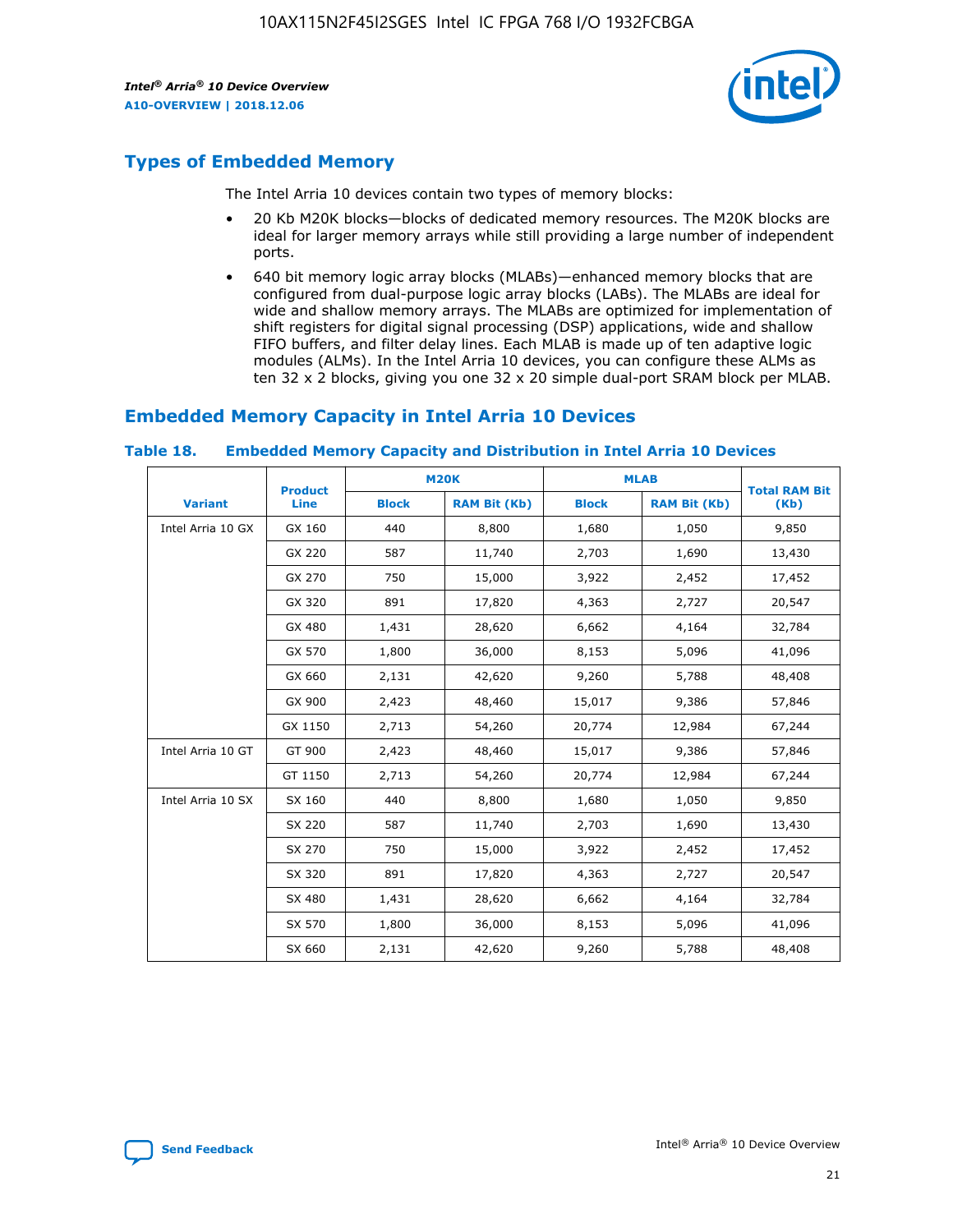

## **Embedded Memory Configurations for Single-port Mode**

#### **Table 19. Single-port Embedded Memory Configurations for Intel Arria 10 Devices**

This table lists the maximum configurations supported for single-port RAM and ROM modes.

| <b>Memory Block</b> | Depth (bits) | <b>Programmable Width</b> |
|---------------------|--------------|---------------------------|
| MLAB                | 32           | x16, x18, or x20          |
|                     | 64(10)       | x8, x9, x10               |
| M20K                | 512          | x40, x32                  |
|                     | 1K           | x20, x16                  |
|                     | 2K           | x10, x8                   |
|                     | 4K           | x5, x4                    |
|                     | 8K           | x2                        |
|                     | 16K          | x1                        |

## **Clock Networks and PLL Clock Sources**

The clock network architecture is based on Intel's global, regional, and peripheral clock structure. This clock structure is supported by dedicated clock input pins, fractional clock synthesis PLLs, and integer I/O PLLs.

## **Clock Networks**

The Intel Arria 10 core clock networks are capable of up to 800 MHz fabric operation across the full industrial temperature range. For the external memory interface, the clock network supports the hard memory controller with speeds up to 2,400 Mbps in a quarter-rate transfer.

To reduce power consumption, the Intel Quartus Prime software identifies all unused sections of the clock network and powers them down.

## **Fractional Synthesis and I/O PLLs**

Intel Arria 10 devices contain up to 32 fractional synthesis PLLs and up to 16 I/O PLLs that are available for both specific and general purpose uses in the core:

- Fractional synthesis PLLs—located in the column adjacent to the transceiver blocks
- I/O PLLs—located in each bank of the 48 I/Os

## **Fractional Synthesis PLLs**

You can use the fractional synthesis PLLs to:

- Reduce the number of oscillators that are required on your board
- Reduce the number of clock pins that are used in the device by synthesizing multiple clock frequencies from a single reference clock source

<sup>(10)</sup> Supported through software emulation and consumes additional MLAB blocks.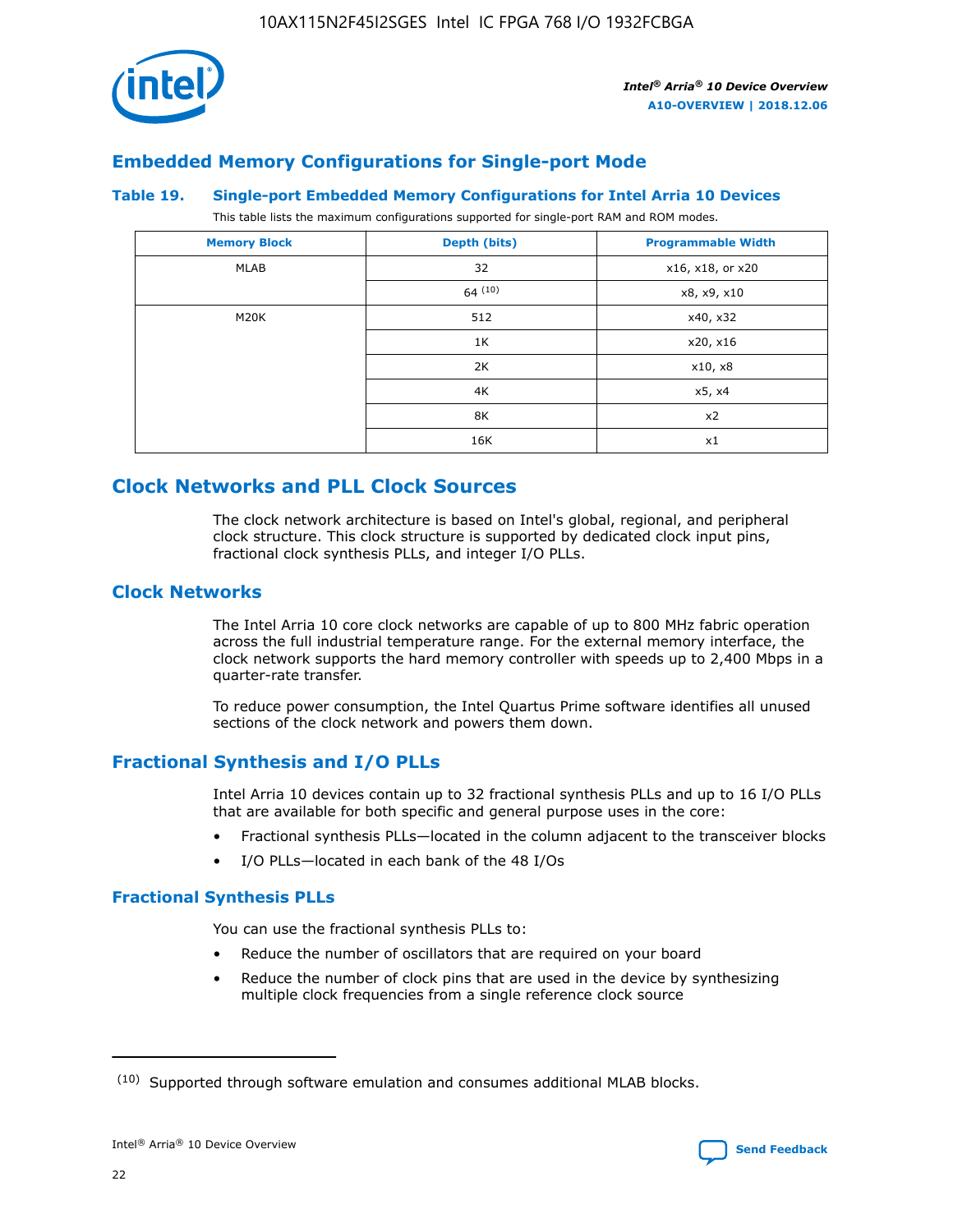

The fractional synthesis PLLs support the following features:

- Reference clock frequency synthesis for transceiver CMU and Advanced Transmit (ATX) PLLs
- Clock network delay compensation
- Zero-delay buffering
- Direct transmit clocking for transceivers
- Independently configurable into two modes:
	- Conventional integer mode equivalent to the general purpose PLL
	- Enhanced fractional mode with third order delta-sigma modulation
- PLL cascading

## **I/O PLLs**

The integer mode I/O PLLs are located in each bank of 48 I/Os. You can use the I/O PLLs to simplify the design of external memory and high-speed LVDS interfaces.

In each I/O bank, the I/O PLLs are adjacent to the hard memory controllers and LVDS SERDES. Because these PLLs are tightly coupled with the I/Os that need to use them, it makes it easier to close timing.

You can use the I/O PLLs for general purpose applications in the core such as clock network delay compensation and zero-delay buffering.

Intel Arria 10 devices support PLL-to-PLL cascading.

## **FPGA General Purpose I/O**

Intel Arria 10 devices offer highly configurable GPIOs. Each I/O bank contains 48 general purpose I/Os and a high-efficiency hard memory controller.

The following list describes the features of the GPIOs:

- Consist of 3 V I/Os for high-voltage application and LVDS I/Os for differential signaling
	- Up to two 3 V I/O banks, available in some devices, that support up to 3 V I/O standards
	- LVDS I/O banks that support up to 1.8 V I/O standards
- Support a wide range of single-ended and differential I/O interfaces
- LVDS speeds up to 1.6 Gbps
- Each LVDS pair of pins has differential input and output buffers, allowing you to configure the LVDS direction for each pair.
- Programmable bus hold and weak pull-up
- Programmable differential output voltage  $(V_{OD})$  and programmable pre-emphasis

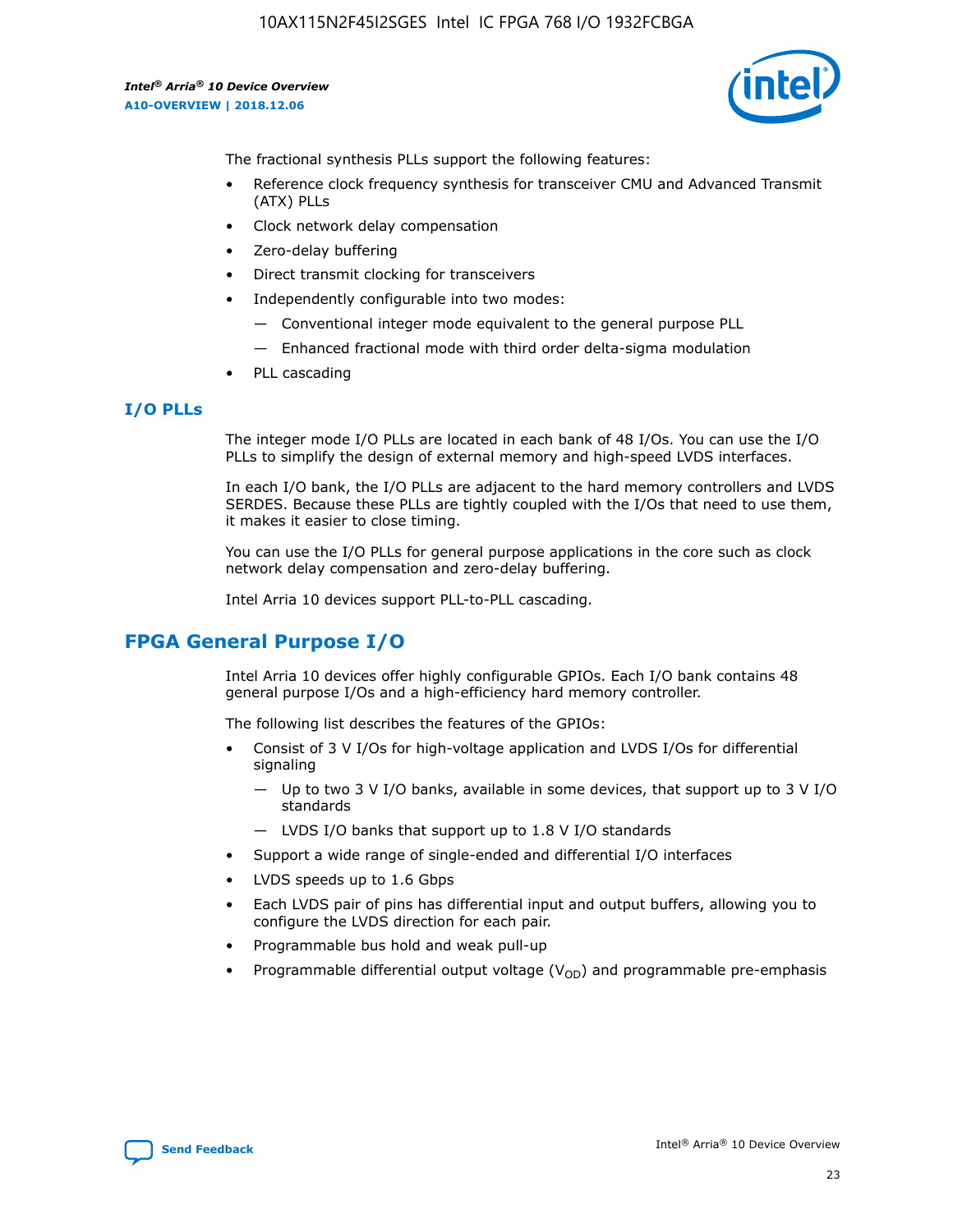

- Series (R<sub>S</sub>) and parallel (R<sub>T</sub>) on-chip termination (OCT) for all I/O banks with OCT calibration to limit the termination impedance variation
- On-chip dynamic termination that has the ability to swap between series and parallel termination, depending on whether there is read or write on a common bus for signal integrity
- Easy timing closure support using the hard read FIFO in the input register path, and delay-locked loop (DLL) delay chain with fine and coarse architecture

## **External Memory Interface**

Intel Arria 10 devices offer massive external memory bandwidth, with up to seven 32 bit DDR4 memory interfaces running at up to 2,400 Mbps. This bandwidth provides additional ease of design, lower power, and resource efficiencies of hardened highperformance memory controllers.

The memory interface within Intel Arria 10 FPGAs and SoCs delivers the highest performance and ease of use. You can configure up to a maximum width of 144 bits when using the hard or soft memory controllers. If required, you can bypass the hard memory controller and use a soft controller implemented in the user logic.

Each I/O contains a hardened DDR read/write path (PHY) capable of performing key memory interface functionality such as read/write leveling, FIFO buffering to lower latency and improve margin, timing calibration, and on-chip termination.

The timing calibration is aided by the inclusion of hard microcontrollers based on Intel's Nios® II technology, specifically tailored to control the calibration of multiple memory interfaces. This calibration allows the Intel Arria 10 device to compensate for any changes in process, voltage, or temperature either within the Intel Arria 10 device itself, or within the external memory device. The advanced calibration algorithms ensure maximum bandwidth and robust timing margin across all operating conditions.

In addition to parallel memory interfaces, Intel Arria 10 devices support serial memory technologies such as the Hybrid Memory Cube (HMC). The HMC is supported by the Intel Arria 10 high-speed serial transceivers which connect up to four HMC links, with each link running at data rates up to 15 Gbps.

#### **Related Information**

#### [External Memory Interface Spec Estimator](http://www.altera.com/technology/memory/estimator/mem-emif-index.html)

Provides a parametric tool that allows you to find and compare the performance of the supported external memory interfaces in IntelFPGAs.

## **Memory Standards Supported by Intel Arria 10 Devices**

The I/Os are designed to provide high performance support for existing and emerging external memory standards.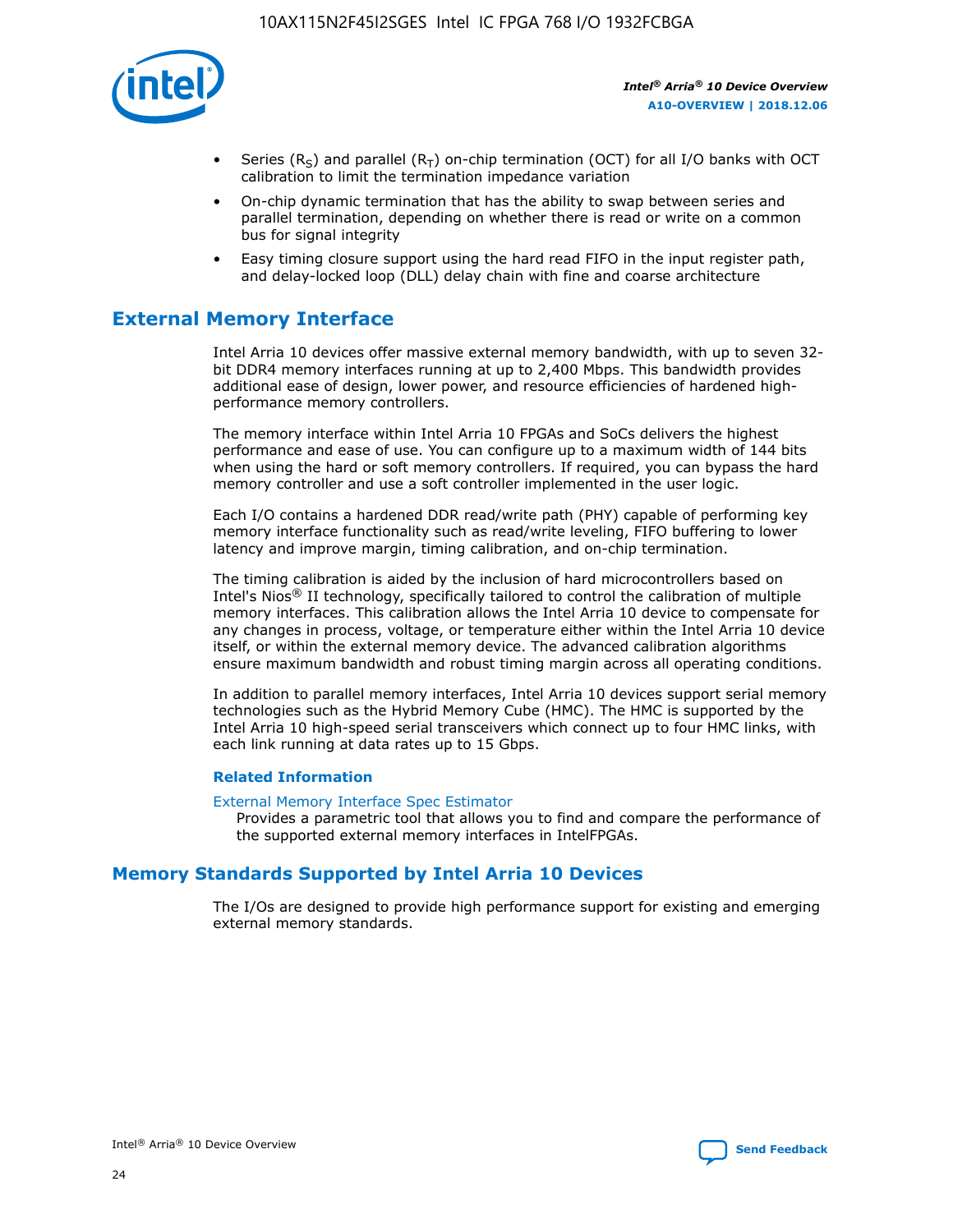

#### **Table 20. Memory Standards Supported by the Hard Memory Controller**

This table lists the overall capability of the hard memory controller. For specific details, refer to the External Memory Interface Spec Estimator and Intel Arria 10 Device Datasheet.

| <b>Memory Standard</b> | <b>Rate Support</b> | <b>Ping Pong PHY Support</b> | <b>Maximum Frequency</b><br>(MHz) |
|------------------------|---------------------|------------------------------|-----------------------------------|
| <b>DDR4 SDRAM</b>      | Quarter rate        | Yes                          | 1,067                             |
|                        |                     |                              | 1,200                             |
| <b>DDR3 SDRAM</b>      | Half rate           | Yes                          | 533                               |
|                        |                     |                              | 667                               |
|                        | Quarter rate        | Yes                          | 1,067                             |
|                        |                     |                              | 1,067                             |
| <b>DDR3L SDRAM</b>     | Half rate           | Yes                          | 533                               |
|                        |                     |                              | 667                               |
|                        | Quarter rate        | Yes                          | 933                               |
|                        |                     |                              | 933                               |
| LPDDR3 SDRAM           | Half rate           |                              | 533                               |
|                        | Quarter rate        |                              | 800                               |

#### **Table 21. Memory Standards Supported by the Soft Memory Controller**

| <b>Memory Standard</b>      | <b>Rate Support</b> | <b>Maximum Frequency</b><br>(MHz) |
|-----------------------------|---------------------|-----------------------------------|
| <b>RLDRAM 3 (11)</b>        | Quarter rate        | 1,200                             |
| ODR IV SRAM <sup>(11)</sup> | Quarter rate        | 1,067                             |
| <b>ODR II SRAM</b>          | Full rate           | 333                               |
|                             | Half rate           | 633                               |
| <b>ODR II+ SRAM</b>         | Full rate           | 333                               |
|                             | Half rate           | 633                               |
| <b>ODR II+ Xtreme SRAM</b>  | Full rate           | 333                               |
|                             | Half rate           | 633                               |

#### **Table 22. Memory Standards Supported by the HPS Hard Memory Controller**

The hard processor system (HPS) is available in Intel Arria 10 SoC devices only.

| <b>Memory Standard</b> | <b>Rate Support</b> | <b>Maximum Frequency</b><br>(MHz) |
|------------------------|---------------------|-----------------------------------|
| <b>DDR4 SDRAM</b>      | Half rate           | 1,200                             |
| <b>DDR3 SDRAM</b>      | Half rate           | 1,067                             |
| <b>DDR3L SDRAM</b>     | Half rate           | 933                               |

<sup>(11)</sup> Intel Arria 10 devices support this external memory interface using hard PHY with soft memory controller.

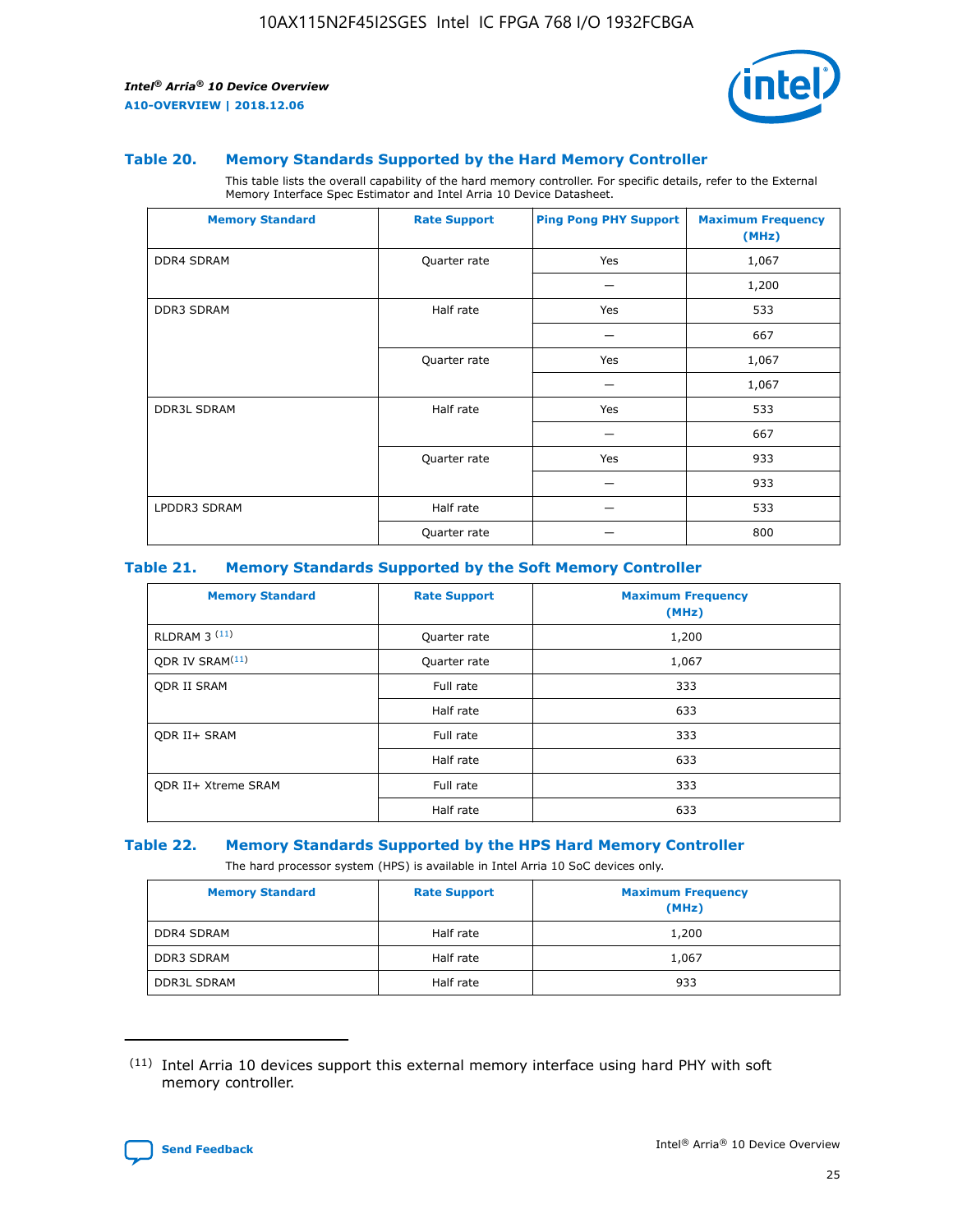

#### **Related Information**

#### [Intel Arria 10 Device Datasheet](https://www.intel.com/content/www/us/en/programmable/documentation/mcn1413182292568.html#mcn1413182153340)

Lists the memory interface performance according to memory interface standards, rank or chip select configurations, and Intel Arria 10 device speed grades.

## **PCIe Gen1, Gen2, and Gen3 Hard IP**

Intel Arria 10 devices contain PCIe hard IP that is designed for performance and ease-of-use:

- Includes all layers of the PCIe stack—transaction, data link and physical layers.
- Supports PCIe Gen3, Gen2, and Gen1 Endpoint and Root Port in x1, x2, x4, or x8 lane configuration.
- Operates independently from the core logic—optional configuration via protocol (CvP) allows the PCIe link to power up and complete link training in less than 100 ms while the Intel Arria 10 device completes loading the programming file for the rest of the FPGA.
- Provides added functionality that makes it easier to support emerging features such as Single Root I/O Virtualization (SR-IOV) and optional protocol extensions.
- Provides improved end-to-end datapath protection using ECC.
- Supports FPGA configuration via protocol (CvP) using PCIe at Gen3, Gen2, or Gen1 speed.

#### **Related Information**

PCS Features on page 30

## **Enhanced PCS Hard IP for Interlaken and 10 Gbps Ethernet**

## **Interlaken Support**

The Intel Arria 10 enhanced PCS hard IP provides integrated Interlaken PCS supporting rates up to 25.8 Gbps per lane.

The Interlaken PCS is based on the proven functionality of the PCS developed for Intel's previous generation FPGAs, which demonstrated interoperability with Interlaken ASSP vendors and third-party IP suppliers. The Interlaken PCS is present in every transceiver channel in Intel Arria 10 devices.

#### **Related Information**

PCS Features on page 30

## **10 Gbps Ethernet Support**

The Intel Arria 10 enhanced PCS hard IP supports 10GBASE-R PCS compliant with IEEE 802.3 10 Gbps Ethernet (10GbE). The integrated hard IP support for 10GbE and the 10 Gbps transceivers save external PHY cost, board space, and system power.

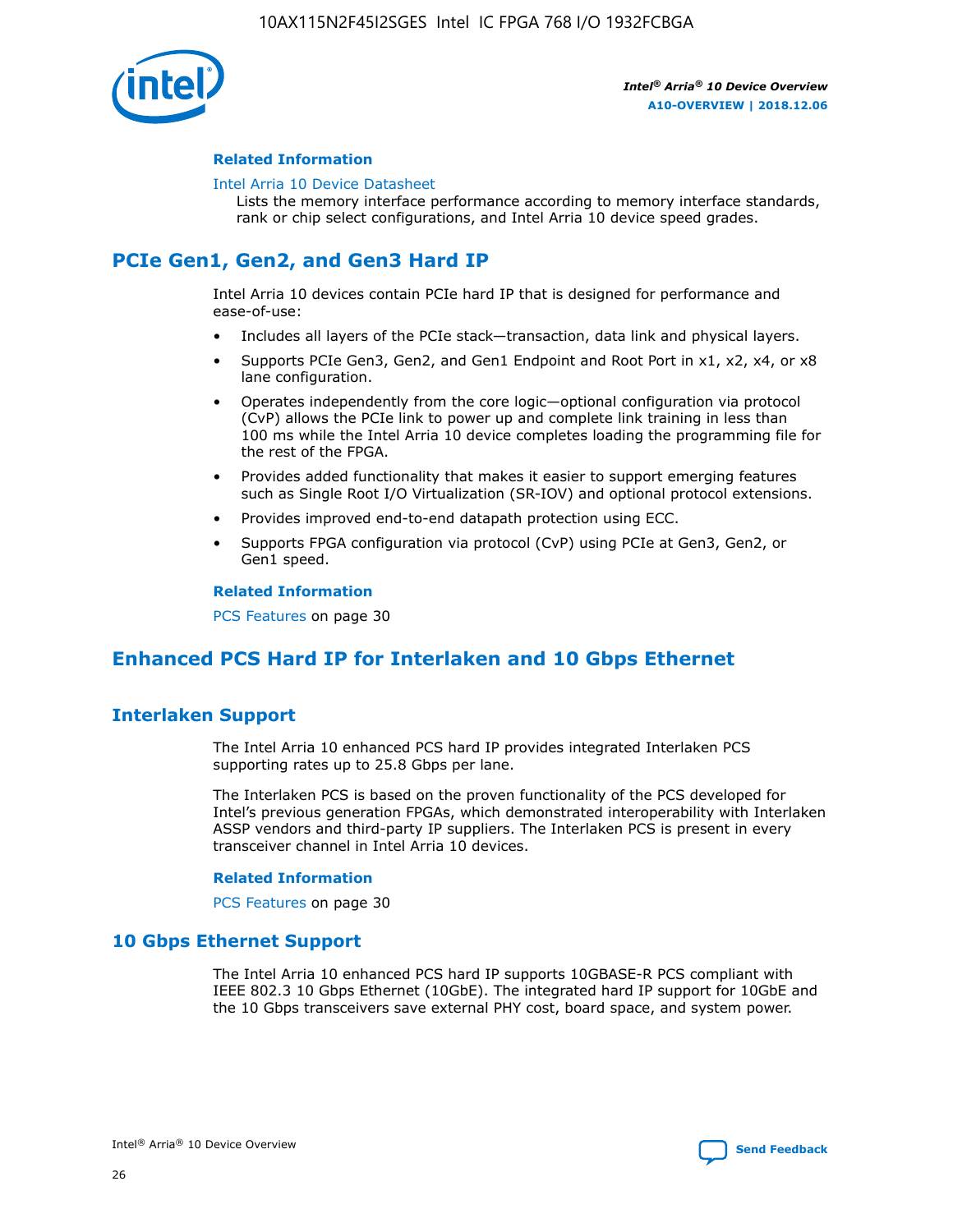

The scalable hard IP supports multiple independent 10GbE ports while using a single PLL for all the 10GBASE-R PCS instantiations, which saves on core logic resources and clock networks:

- Simplifies multiport 10GbE systems compared to XAUI interfaces that require an external XAUI-to-10G PHY.
- Incorporates Electronic Dispersion Compensation (EDC), which enables direct connection to standard 10 Gbps XFP and SFP+ pluggable optical modules.
- Supports backplane Ethernet applications and includes a hard 10GBASE-KR Forward Error Correction (FEC) circuit that you can use for 10 Gbps and 40 Gbps applications.

The 10 Gbps Ethernet PCS hard IP and 10GBASE-KR FEC are present in every transceiver channel.

#### **Related Information**

PCS Features on page 30

## **Low Power Serial Transceivers**

Intel Arria 10 FPGAs and SoCs include lowest power transceivers that deliver high bandwidth, throughput and low latency.

Intel Arria 10 devices deliver the industry's lowest power consumption per transceiver channel:

- 12.5 Gbps transceivers at as low as 242 mW
- 10 Gbps transceivers at as low as 168 mW
- 6 Gbps transceivers at as low as 117 mW

Intel Arria 10 transceivers support various data rates according to application:

- Chip-to-chip and chip-to-module applications—from 1 Gbps up to 25.8 Gbps
- Long reach and backplane applications—from 1 Gbps up to 12.5 with advanced adaptive equalization
- Critical power sensitive applications—from 1 Gbps up to 11.3 Gbps using lower power modes

The combination of 20 nm process technology and architectural advances provide the following benefits:

- Significant reduction in die area and power consumption
- Increase of up to two times in transceiver I/O density compared to previous generation devices while maintaining optimal signal integrity
- Up to 72 total transceiver channels—you can configure up to 6 of these channels to run as fast as 25.8 Gbps
- All channels feature continuous data rate support up to the maximum rated speed

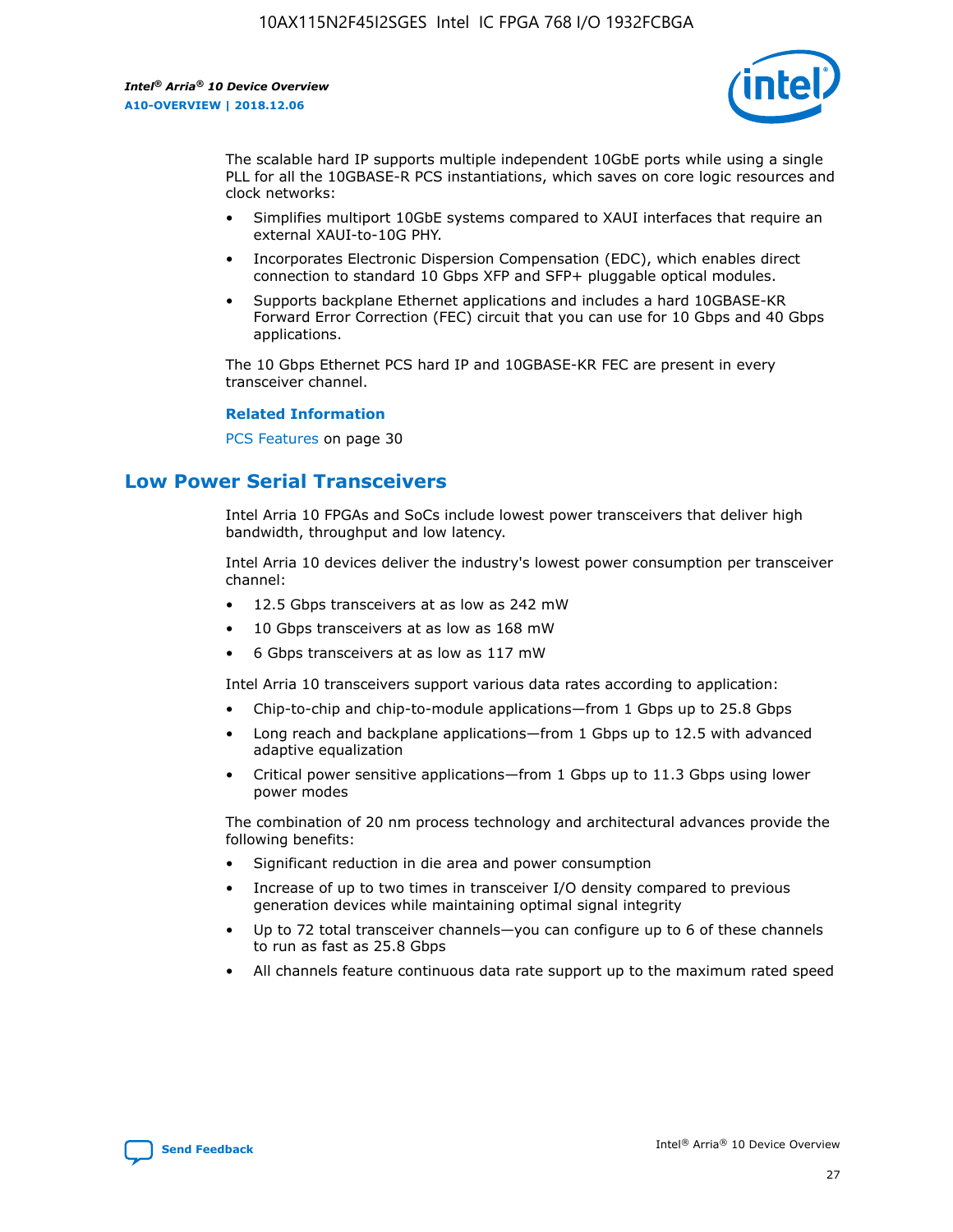

## Transceiver PMA TX/RX PCS ATX PLL Transceiver PMA TX/RX PCS fPLL Network Flexible Clock Distribution Network PCS Transceiver PMA TX/RX FPGA **Clock Distribution** Fabric PCS Transceiver PMA TX/RX ATX Flexible PLL PCS Transceiver PMA TX/RX ▲ fPLL Transceiver PMA TX/RX PCS 4

## **Figure 6. Intel Arria 10 Transceiver Block Architecture**

## **Transceiver Channels**

All transceiver channels feature a dedicated Physical Medium Attachment (PMA) and a hardened Physical Coding Sublayer (PCS).

- The PMA provides primary interfacing capabilities to physical channels.
- The PCS typically handles encoding/decoding, word alignment, and other preprocessing functions before transferring data to the FPGA core fabric.

A transceiver channel consists of a PMA and a PCS block. Most transceiver banks have 6 channels. There are some transceiver banks that contain only 3 channels.

A wide variety of bonded and non-bonded data rate configurations is possible using a highly configurable clock distribution network. Up to 80 independent transceiver data rates can be configured.

The following figures are graphical representations of top views of the silicon die, which correspond to reverse views for flip chip packages. Different Intel Arria 10 devices may have different floorplans than the ones shown in the figures.

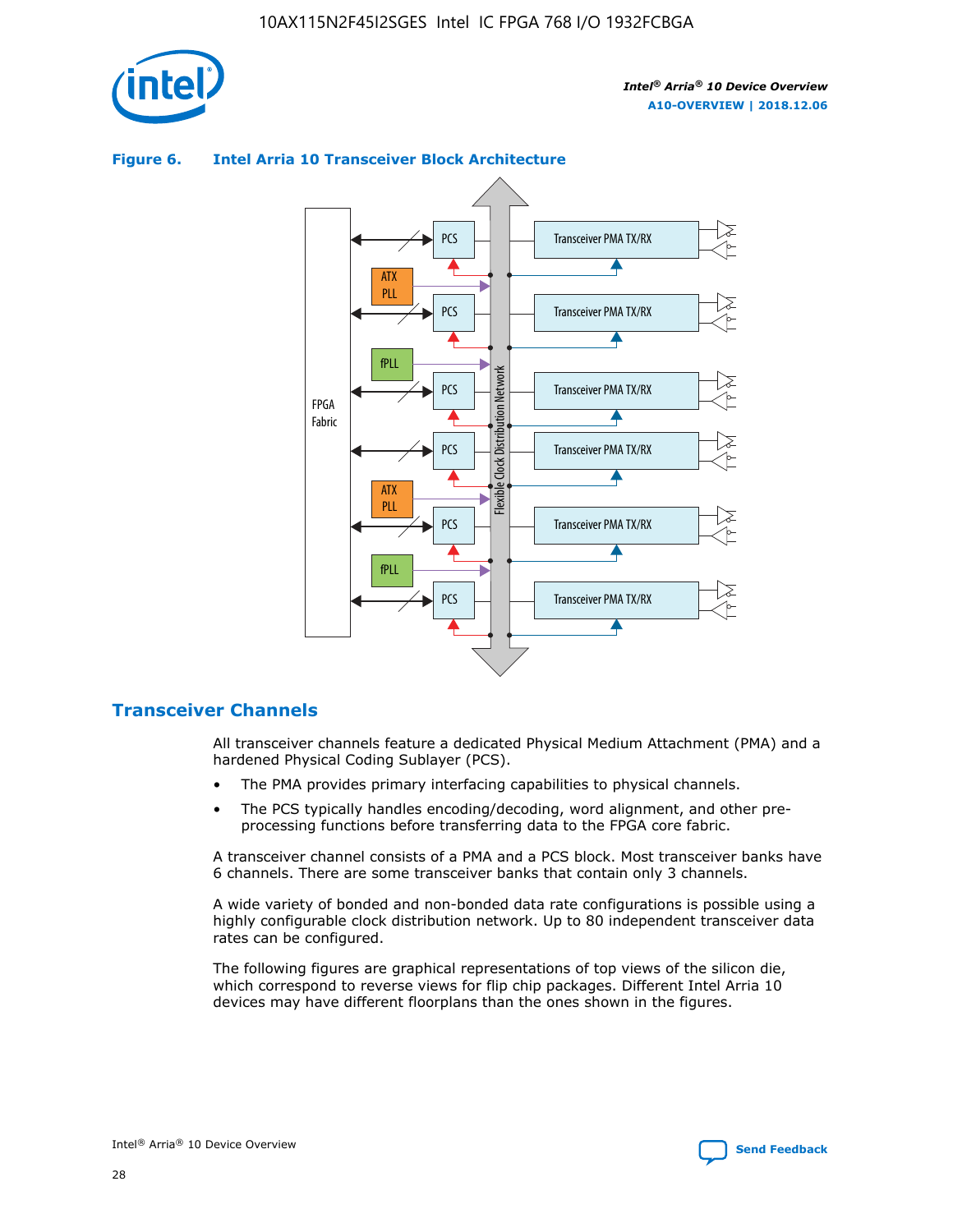

## **Figure 7. Device Chip Overview for Intel Arria 10 GX and GT Devices**





#### **PMA Features**

Intel Arria 10 transceivers provide exceptional signal integrity at data rates up to 25.8 Gbps. Clocking options include ultra-low jitter ATX PLLs (LC tank based), clock multiplier unit (CMU) PLLs, and fractional PLLs.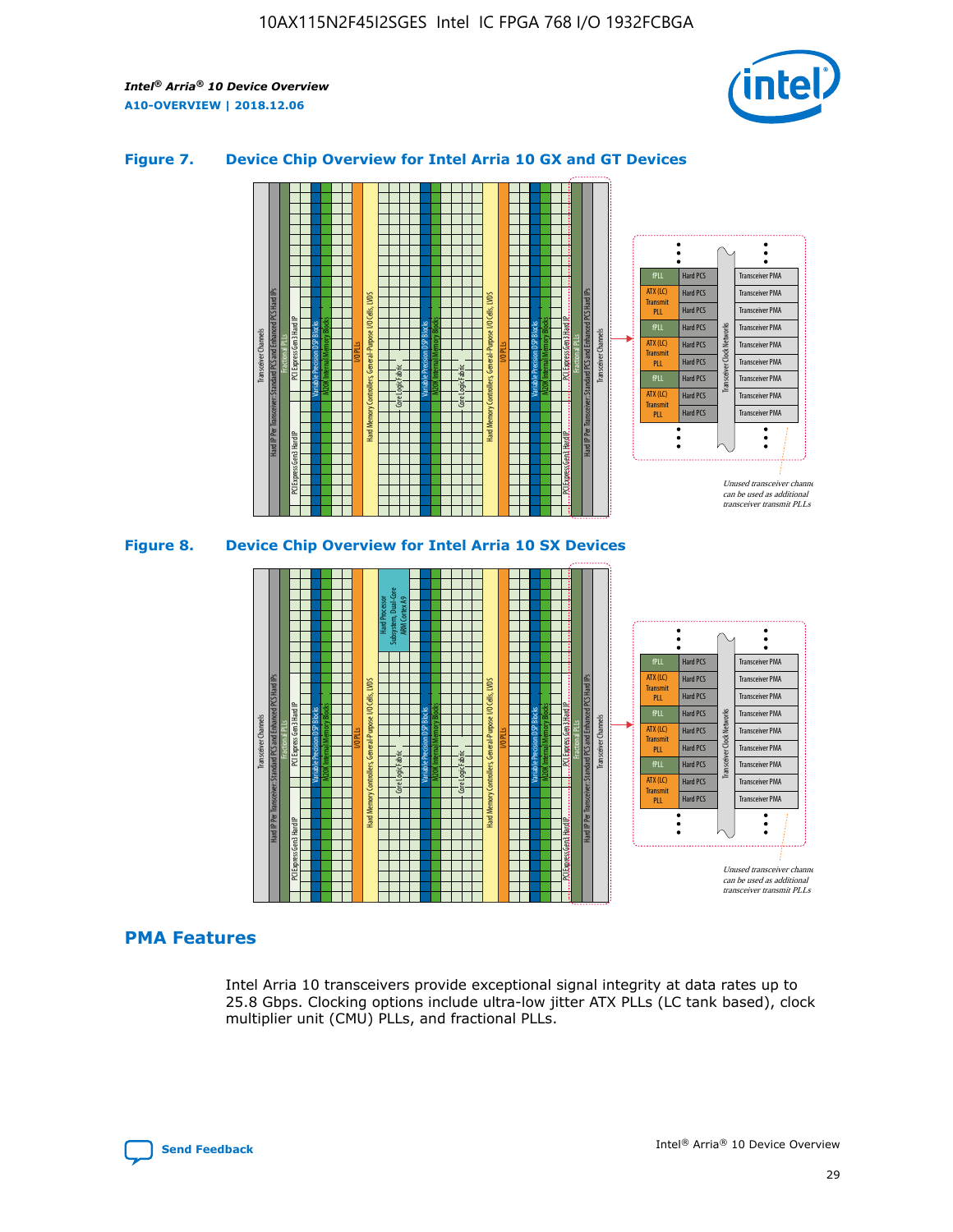

Each transceiver channel contains a channel PLL that can be used as the CMU PLL or clock data recovery (CDR) PLL. In CDR mode, the channel PLL recovers the receiver clock and data in the transceiver channel. Up to 80 independent data rates can be configured on a single Intel Arria 10 device.

## **Table 23. PMA Features of the Transceivers in Intel Arria 10 Devices**

| <b>Feature</b>                                             | <b>Capability</b>                                                                                                                                                                                                             |
|------------------------------------------------------------|-------------------------------------------------------------------------------------------------------------------------------------------------------------------------------------------------------------------------------|
| Chip-to-Chip Data Rates                                    | 1 Gbps to 17.4 Gbps (Intel Arria 10 GX devices)<br>1 Gbps to 25.8 Gbps (Intel Arria 10 GT devices)                                                                                                                            |
| <b>Backplane Support</b>                                   | Drive backplanes at data rates up to 12.5 Gbps                                                                                                                                                                                |
| Optical Module Support                                     | SFP+/SFP, XFP, CXP, QSFP/QSFP28, CFP/CFP2/CFP4                                                                                                                                                                                |
| Cable Driving Support                                      | SFP+ Direct Attach, PCI Express over cable, eSATA                                                                                                                                                                             |
| Transmit Pre-Emphasis                                      | 4-tap transmit pre-emphasis and de-emphasis to compensate for system channel loss                                                                                                                                             |
| Continuous Time Linear<br>Equalizer (CTLE)                 | Dual mode, high-gain, and high-data rate, linear receive equalization to compensate for<br>system channel loss                                                                                                                |
| Decision Feedback Equalizer<br>(DFE)                       | 7-fixed and 4-floating tap DFE to equalize backplane channel loss in the presence of<br>crosstalk and noisy environments                                                                                                      |
| Variable Gain Amplifier                                    | Optimizes the signal amplitude prior to the CDR sampling and operates in fixed and<br>adaptive modes                                                                                                                          |
| Altera Digital Adaptive<br>Parametric Tuning (ADAPT)       | Fully digital adaptation engine to automatically adjust all link equalization parameters-<br>including CTLE, DFE, and variable gain amplifier blocks—that provide optimal link margin<br>without intervention from user logic |
| Precision Signal Integrity<br>Calibration Engine (PreSICE) | Hardened calibration controller to quickly calibrate all transceiver control parameters on<br>power-up, which provides the optimal signal integrity and jitter performance                                                    |
| Advanced Transmit (ATX)<br><b>PLL</b>                      | Low jitter ATX (LC tank based) PLLs with continuous tuning range to cover a wide range of<br>standard and proprietary protocols                                                                                               |
| <b>Fractional PLLs</b>                                     | On-chip fractional frequency synthesizers to replace on-board crystal oscillators and reduce<br>system cost                                                                                                                   |
| Digitally Assisted Analog<br><b>CDR</b>                    | Superior jitter tolerance with fast lock time                                                                                                                                                                                 |
| Dynamic Partial<br>Reconfiguration                         | Allows independent control of the Avalon memory-mapped interface of each transceiver<br>channel for the highest transceiver flexibility                                                                                       |
| Multiple PCS-PMA and PCS-<br>PLD interface widths          | 8-, 10-, 16-, 20-, 32-, 40-, or 64-bit interface widths for flexibility of deserialization width,<br>encoding, and reduced latency                                                                                            |

## **PCS Features**

This table summarizes the Intel Arria 10 transceiver PCS features. You can use the transceiver PCS to support a wide range of protocols ranging from 1 Gbps to 25.8 Gbps.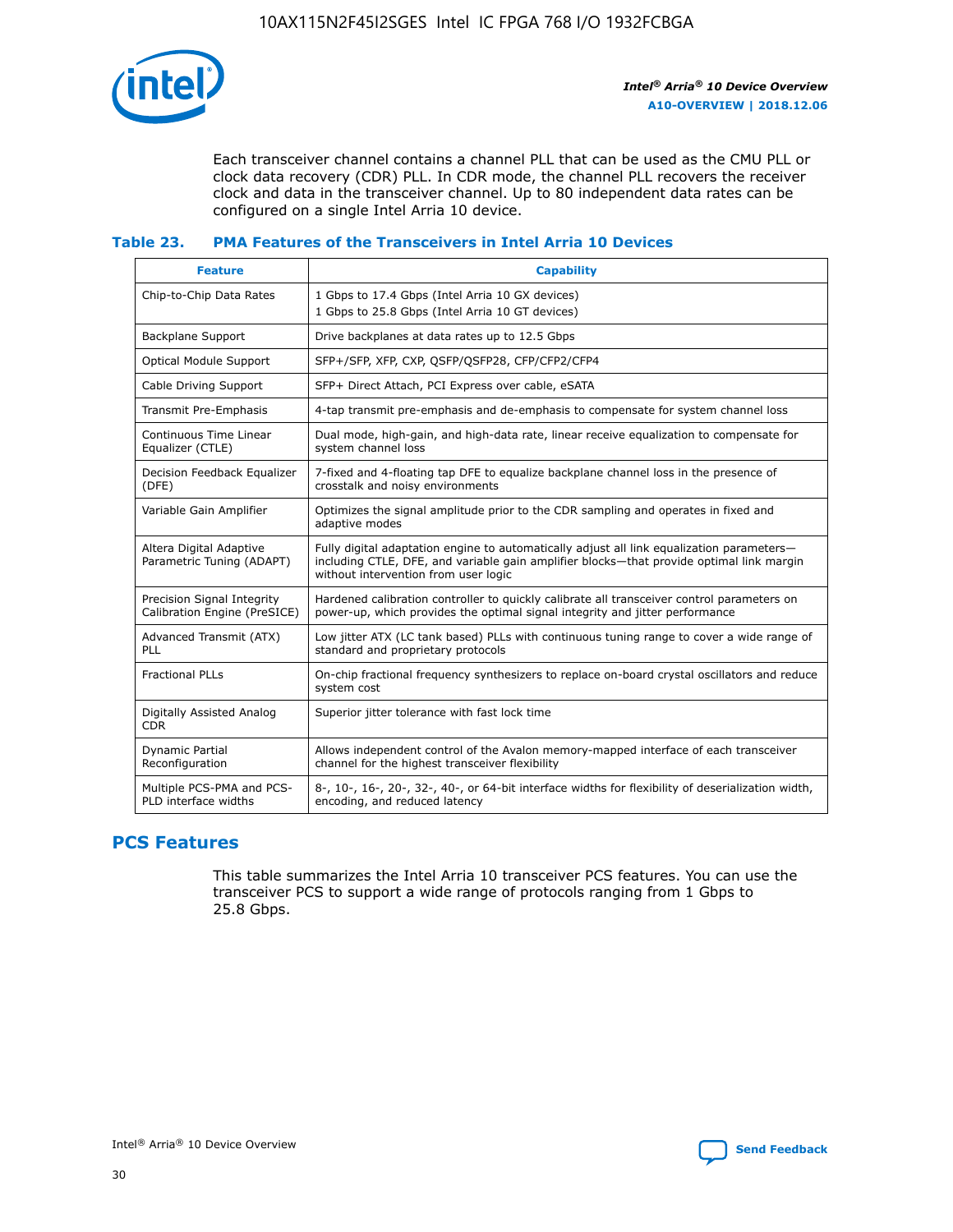

| <b>PCS</b>    | <b>Description</b>                                                                                                                                                                                                                                                                                                                                                                                                          |
|---------------|-----------------------------------------------------------------------------------------------------------------------------------------------------------------------------------------------------------------------------------------------------------------------------------------------------------------------------------------------------------------------------------------------------------------------------|
| Standard PCS  | Operates at a data rate up to 12 Gbps<br>Supports protocols such as PCI-Express, CPRI 4.2+, GigE, IEEE 1588 in Hard PCS<br>Implements other protocols using Basic/Custom (Standard PCS) transceiver<br>configuration rules.                                                                                                                                                                                                 |
| Enhanced PCS  | Performs functions common to most serial data industry standards, such as word<br>$\bullet$<br>alignment, encoding/decoding, and framing, before data is sent or received off-chip<br>through the PMA<br>• Handles data transfer to and from the FPGA fabric<br>Handles data transfer internally to and from the PMA<br>Provides frequency compensation<br>Performs channel bonding for multi-channel low skew applications |
| PCIe Gen3 PCS | Supports the seamless switching of Data and Clock between the Gen1, Gen2, and Gen3<br>data rates<br>Provides support for PIPE 3.0 features<br>Supports the PIPE interface with the Hard IP enabled, as well as with the Hard IP<br>bypassed                                                                                                                                                                                 |

#### **Related Information**

- PCIe Gen1, Gen2, and Gen3 Hard IP on page 26
- Interlaken Support on page 26
- 10 Gbps Ethernet Support on page 26

## **PCS Protocol Support**

This table lists some of the protocols supported by the Intel Arria 10 transceiver PCS. For more information about the blocks in the transmitter and receiver data paths, refer to the related information.

| <b>Protocol</b>                                 | <b>Data Rate</b><br>(Gbps) | <b>Transceiver IP</b>       | <b>PCS Support</b>                      |
|-------------------------------------------------|----------------------------|-----------------------------|-----------------------------------------|
| PCIe Gen3 x1, x2, x4, x8                        | 8.0                        | Native PHY (PIPE)           | Standard PCS and PCIe<br>Gen3 PCS       |
| PCIe Gen2 x1, x2, x4, x8                        | 5.0                        | Native PHY (PIPE)           | <b>Standard PCS</b>                     |
| PCIe Gen1 x1, x2, x4, x8                        | 2.5                        | Native PHY (PIPE)           | Standard PCS                            |
| 1000BASE-X Gigabit Ethernet                     | 1.25                       | Native PHY                  | <b>Standard PCS</b>                     |
| 1000BASE-X Gigabit Ethernet with<br>IEEE 1588v2 | 1.25                       | Native PHY                  | Standard PCS                            |
| 10GBASE-R                                       | 10.3125                    | Native PHY                  | Enhanced PCS                            |
| 10GBASE-R with IEEE 1588v2                      | 10.3125                    | Native PHY                  | <b>Enhanced PCS</b>                     |
| 10GBASE-R with KR FEC                           | 10.3125                    | Native PHY                  | Enhanced PCS                            |
| 10GBASE-KR and 1000BASE-X                       | 10.3125                    | 1G/10GbE and 10GBASE-KR PHY | Standard PCS and<br><b>Enhanced PCS</b> |
| Interlaken (CEI-6G/11G)                         | 3.125 to 17.4              | Native PHY                  | <b>Enhanced PCS</b>                     |
| SFI-S/SFI-5.2                                   | 11.2                       | Native PHY                  | <b>Enhanced PCS</b>                     |
| 10G SDI                                         | 10.692                     | Native PHY                  | Enhanced PCS                            |
|                                                 |                            |                             | continued                               |

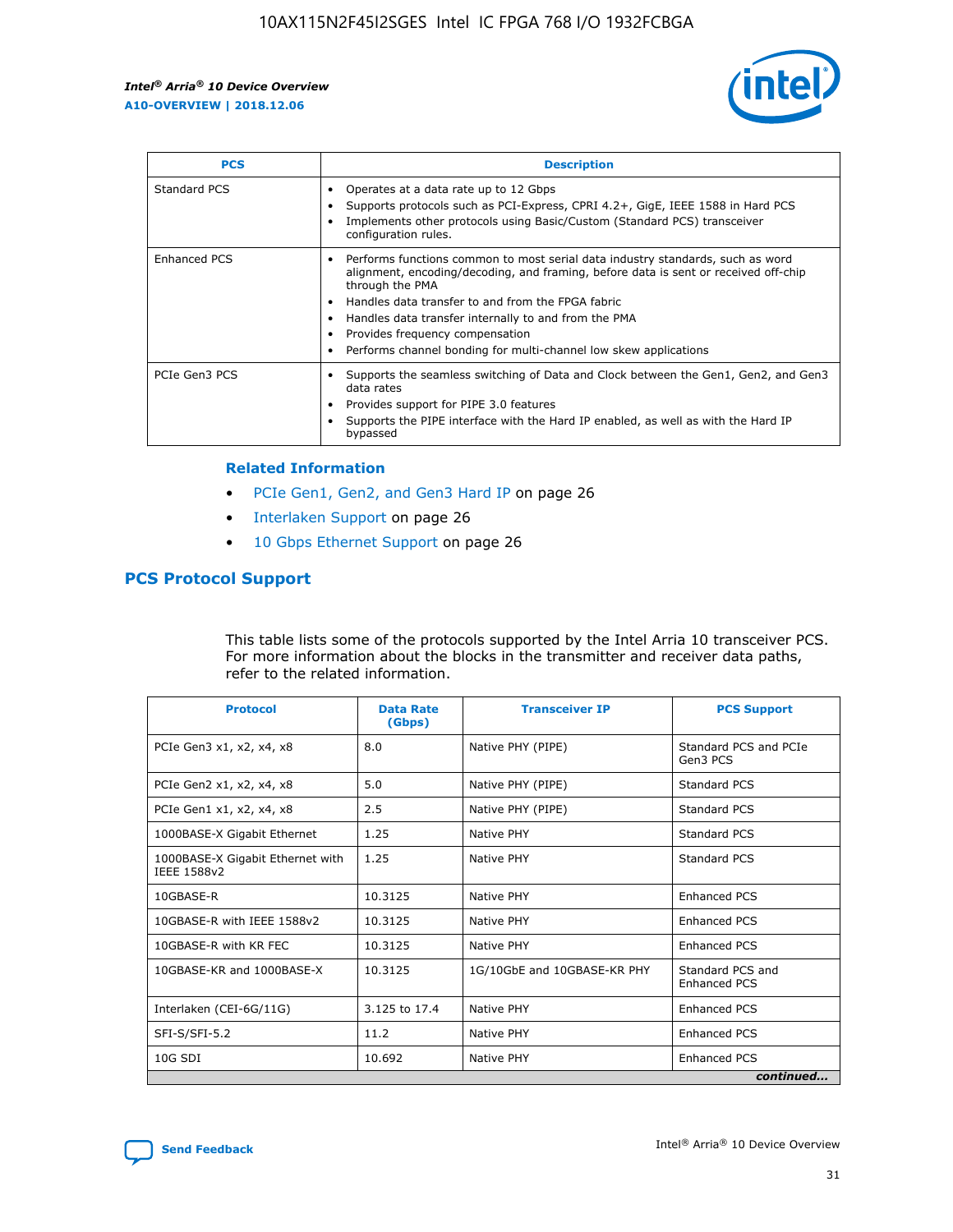

| <b>Protocol</b>      | <b>Data Rate</b><br>(Gbps) | <b>Transceiver IP</b> | <b>PCS Support</b> |
|----------------------|----------------------------|-----------------------|--------------------|
| CPRI 6.0 (64B/66B)   | 0.6144 to<br>10.1376       | Native PHY            | Enhanced PCS       |
| CPRI 4.2 (8B/10B)    | 0.6144 to<br>9.8304        | Native PHY            | Standard PCS       |
| OBSAI RP3 v4.2       | 0.6144 to 6.144            | Native PHY            | Standard PCS       |
| SD-SDI/HD-SDI/3G-SDI | $0.143(12)$ to<br>2.97     | Native PHY            | Standard PCS       |

## **Related Information**

#### [Intel Arria 10 Transceiver PHY User Guide](https://www.intel.com/content/www/us/en/programmable/documentation/nik1398707230472.html#nik1398707091164)

Provides more information about the supported transceiver protocols and PHY IP, the PMA architecture, and the standard, enhanced, and PCIe Gen3 PCS architecture.

## **SoC with Hard Processor System**

Each SoC device combines an FPGA fabric and a hard processor system (HPS) in a single device. This combination delivers the flexibility of programmable logic with the power and cost savings of hard IP in these ways:

- Reduces board space, system power, and bill of materials cost by eliminating a discrete embedded processor
- Allows you to differentiate the end product in both hardware and software, and to support virtually any interface standard
- Extends the product life and revenue through in-field hardware and software updates

 $(12)$  The 0.143 Gbps data rate is supported using oversampling of user logic that you must implement in the FPGA fabric.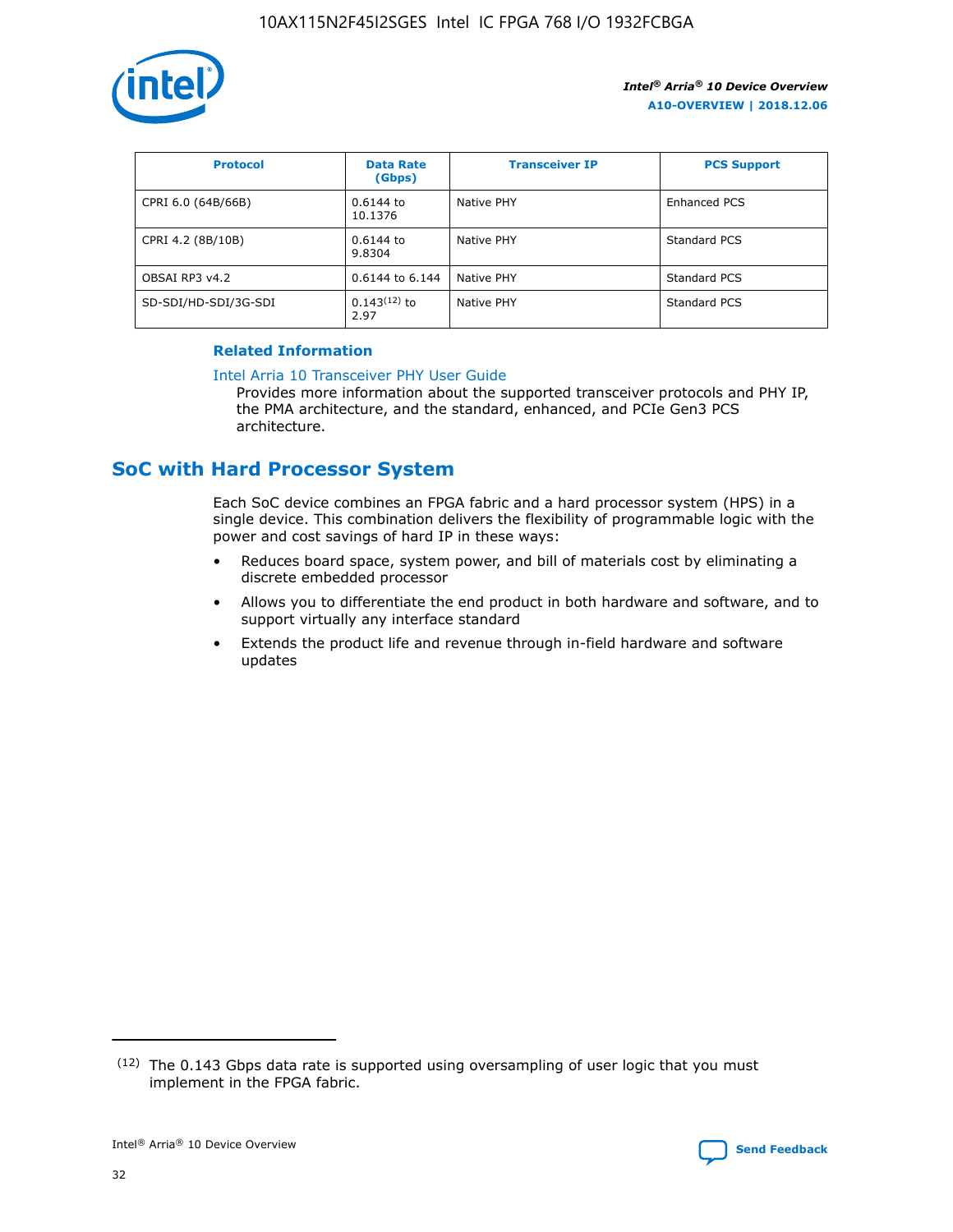

#### **Figure 9. HPS Block Diagram**

This figure shows a block diagram of the HPS with the dual ARM Cortex-A9 MPCore processor.



## **Key Advantages of 20-nm HPS**

The 20-nm HPS strikes a balance between enabling maximum software compatibility with 28-nm SoCs while still improving upon the 28-nm HPS architecture. These improvements address the requirements of the next generation target markets such as wireless and wireline communications, compute and storage equipment, broadcast and military in terms of performance, memory bandwidth, connectivity via backplane and security.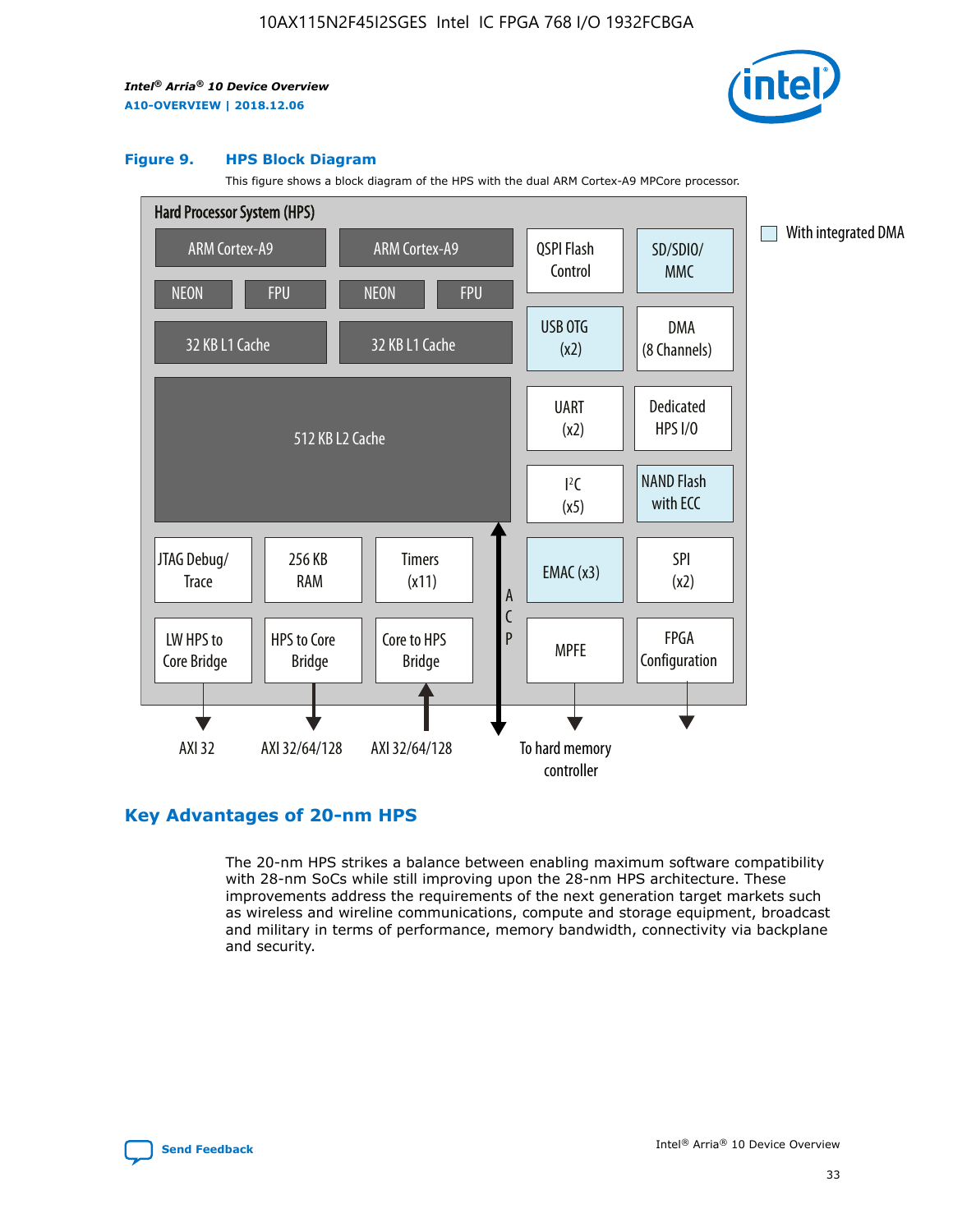

## **Table 24. Improvements in 20 nm HPS**

This table lists the key improvements of the 20 nm HPS compared to the 28 nm HPS.

| Advantages/<br><b>Improvements</b>                          | <b>Description</b>                                                                                                                                                                                                                                                                                                                                                                                                                                                                                                                                                                                                                                                                                                                                                                                                                                                                                                                   |
|-------------------------------------------------------------|--------------------------------------------------------------------------------------------------------------------------------------------------------------------------------------------------------------------------------------------------------------------------------------------------------------------------------------------------------------------------------------------------------------------------------------------------------------------------------------------------------------------------------------------------------------------------------------------------------------------------------------------------------------------------------------------------------------------------------------------------------------------------------------------------------------------------------------------------------------------------------------------------------------------------------------|
| Increased performance and<br>overdrive capability           | While the nominal processor frequency is 1.2 GHz, the 20 nm HPS offers an "overdrive"<br>feature which enables a higher processor operating frequency. This requires a higher supply<br>voltage value that is unique to the HPS and may require a separate regulator.                                                                                                                                                                                                                                                                                                                                                                                                                                                                                                                                                                                                                                                                |
| Increased processor memory<br>bandwidth and DDR4<br>support | Up to 64-bit DDR4 memory at 2,400 Mbps support is available for the processor. The hard<br>memory controller for the HPS comprises a multi-port front end that manages connections<br>to a single port memory controller. The multi-port front end allows logic core and the HPS<br>to share ports and thereby the available bandwidth of the memory controller.                                                                                                                                                                                                                                                                                                                                                                                                                                                                                                                                                                     |
| Flexible I/O sharing                                        | An advanced I/O pin muxing scheme allows improved sharing of I/O between the HPS and<br>the core logic. The following types of I/O are available for SoC:<br>17 dedicated I/Os-physically located inside the HPS block and are not accessible to<br>logic within the core. The 17 dedicated I/Os are used for HPS clock, resets, and<br>interfacing with boot devices, QSPI, and SD/MMC.<br>48 direct shared I/O-located closest to the HPS block and are ideal for high speed HPS<br>$\bullet$<br>peripherals such as EMAC, USB, and others. There is one bank of 48 I/Os that supports<br>direct sharing where the 48 I/Os can be shared 12 I/Os at a time.<br>Standard (shared) I/O-all standard I/Os can be shared by the HPS peripherals and any<br>logic within the core. For designs where more than 48 I/Os are required to fully use all<br>the peripherals in the HPS, these I/Os can be connected through the core logic. |
| <b>EMAC</b> core                                            | Three EMAC cores are available in the HPS. The EMAC cores enable an application to<br>support two redundant Ethernet connections; for example, backplane, or two EMAC cores<br>for managing IEEE 1588 time stamp information while allowing a third EMAC core for debug<br>and configuration. All three EMACs can potentially share the same time stamps, simplifying<br>the 1588 time stamping implementation. A new serial time stamp interface allows core<br>logic to access and read the time stamp values. The integrated EMAC controllers can be<br>connected to external Ethernet PHY through the provided MDIO or I <sup>2</sup> C interface.                                                                                                                                                                                                                                                                               |
| On-chip memory                                              | The on-chip memory is updated to 256 KB support and can support larger data sets and<br>real time algorithms.                                                                                                                                                                                                                                                                                                                                                                                                                                                                                                                                                                                                                                                                                                                                                                                                                        |
| <b>ECC</b> enhancements                                     | Improvements in L2 Cache ECC management allow identification of errors down to the<br>address level. ECC enhancements also enable improved error injection and status reporting<br>via the introduction of new memory mapped access to syndrome and data signals.                                                                                                                                                                                                                                                                                                                                                                                                                                                                                                                                                                                                                                                                    |
| HPS to FPGA Interconnect<br>Backbone                        | Although the HPS and the Logic Core can operate independently, they are tightly coupled<br>via a high-bandwidth system interconnect built from high-performance ARM AMBA AXI bus<br>bridges. IP bus masters in the FPGA fabric have access to HPS bus slaves via the FPGA-to-<br>HPS interconnect. Similarly, HPS bus masters have access to bus slaves in the core fabric<br>via the HPS-to-FPGA bridge. Both bridges are AMBA AXI-3 compliant and support<br>simultaneous read and write transactions. Up to three masters within the core fabric can<br>share the HPS SDRAM controller with the processor. Additionally, the processor can be used<br>to configure the core fabric under program control via a dedicated 32-bit configuration port.                                                                                                                                                                               |
| FPGA configuration and HPS<br>booting                       | The FPGA fabric and HPS in the SoCs are powered independently. You can reduce the clock<br>frequencies or gate the clocks to reduce dynamic power.<br>You can configure the FPGA fabric and boot the HPS independently, in any order, providing<br>you with more design flexibility.                                                                                                                                                                                                                                                                                                                                                                                                                                                                                                                                                                                                                                                 |
| Security                                                    | New security features have been introduced for anti-tamper management, secure boot,<br>encryption (AES), and authentication (SHA).                                                                                                                                                                                                                                                                                                                                                                                                                                                                                                                                                                                                                                                                                                                                                                                                   |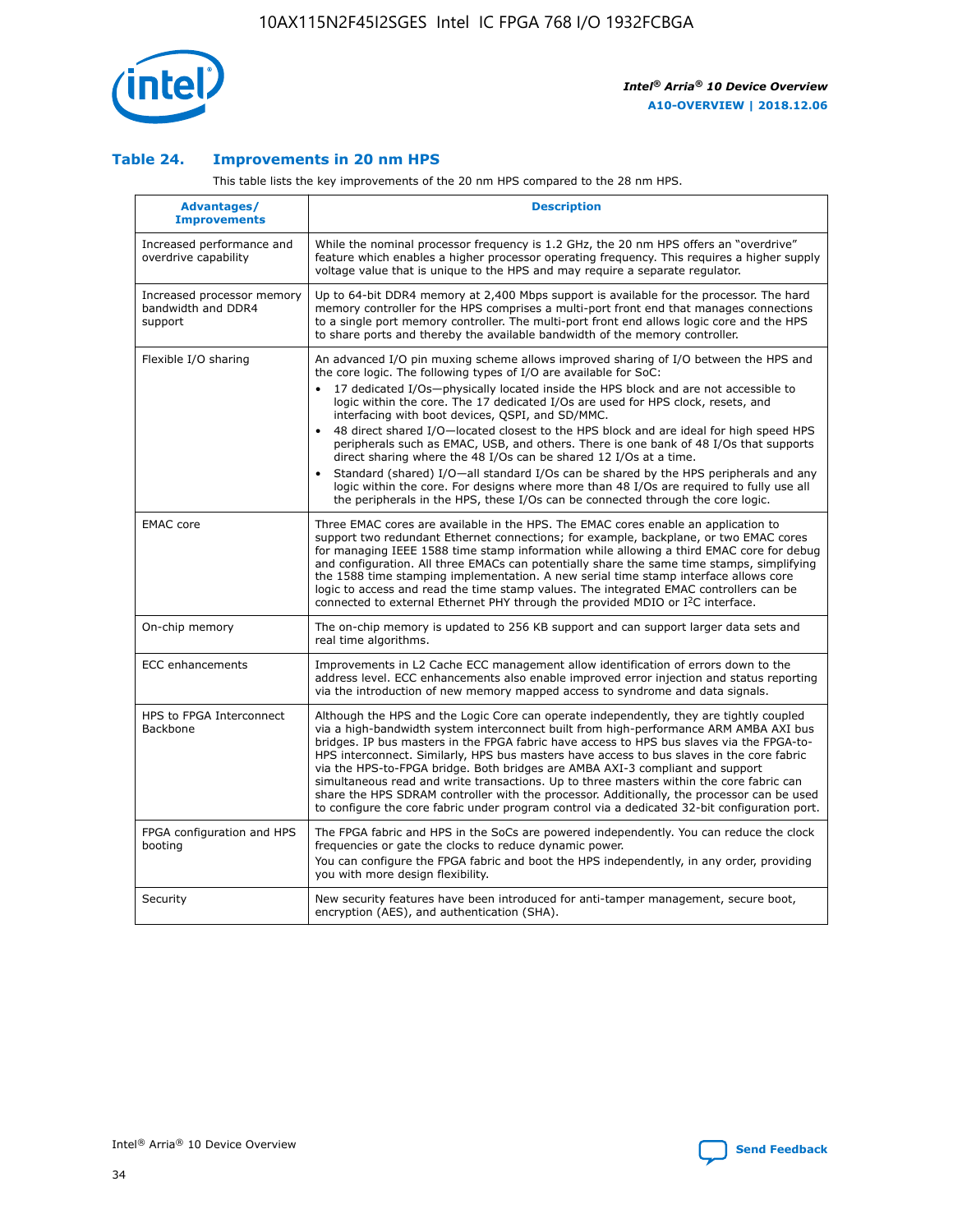

## **Features of the HPS**

The HPS has the following features:

- 1.2-GHz, dual-core ARM Cortex-A9 MPCore processor with up to 1.5-GHz via overdrive
	- ARMv7-A architecture that runs 32-bit ARM instructions, 16-bit and 32-bit Thumb instructions, and 8-bit Java byte codes in Jazelle style
	- Superscalar, variable length, out-of-order pipeline with dynamic branch prediction
	- Instruction Efficiency 2.5 MIPS/MHz, which provides total performance of 7500 MIPS at 1.5 GHz
- Each processor core includes:
	- 32 KB of L1 instruction cache, 32 KB of L1 data cache
	- Single- and double-precision floating-point unit and NEON media engine
	- CoreSight debug and trace technology
	- Snoop Control Unit (SCU) and Acceleration Coherency Port (ACP)
- 512 KB of shared L2 cache
- 256 KB of scratch RAM
- Hard memory controller with support for DDR3, DDR4 and optional error correction code (ECC) support
- Multiport Front End (MPFE) Scheduler interface to the hard memory controller
- 8-channel direct memory access (DMA) controller
- QSPI flash controller with SIO, DIO, QIO SPI Flash support
- NAND flash controller (ONFI 1.0 or later) with DMA and ECC support, updated to support 8 and 16-bit Flash devices and new command DMA to offload CPU for fast power down recovery
- Updated SD/SDIO/MMC controller to eMMC 4.5 with DMA with CE-ATA digital command support
- 3 10/100/1000 Ethernet media access control (MAC) with DMA
- 2 USB On-the-Go (OTG) controllers with DMA
- $\bullet$  5 I<sup>2</sup>C controllers (3 can be used by EMAC for MIO to external PHY)
- 2 UART 16550 Compatible controllers
- 4 serial peripheral interfaces (SPI) (2 Master, 2 Slaves)
- 62 programmable general-purpose I/Os, which includes 48 direct share I/Os that allows the HPS peripherals to connect directly to the FPGA I/Os
- 7 general-purpose timers
- 4 watchdog timers
- Anti-tamper, Secure Boot, Encryption (AES) and Authentication (SHA)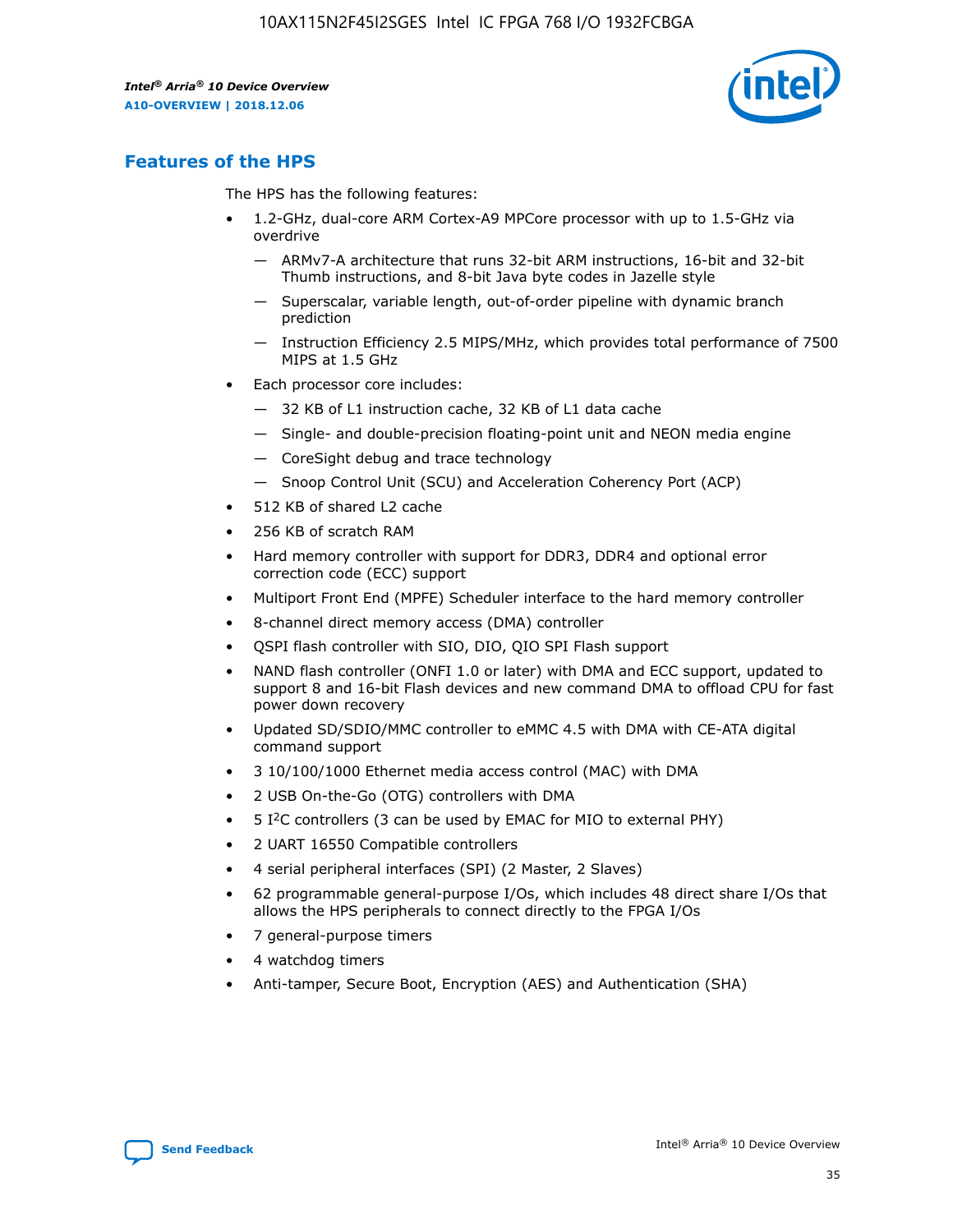

## **System Peripherals and Debug Access Port**

Each Ethernet MAC, USB OTG, NAND flash controller, and SD/MMC controller module has an integrated DMA controller. For modules without an integrated DMA controller, an additional DMA controller module provides up to eight channels of high-bandwidth data transfers. Peripherals that communicate off-chip are multiplexed with other peripherals at the HPS pin level. This allows you to choose which peripherals interface with other devices on your PCB.

The debug access port provides interfaces to industry standard JTAG debug probes and supports ARM CoreSight debug and core traces to facilitate software development.

#### **HPS–FPGA AXI Bridges**

The HPS–FPGA bridges, which support the Advanced Microcontroller Bus Architecture (AMBA) Advanced eXtensible Interface (AXI™) specifications, consist of the following bridges:

- FPGA-to-HPS AMBA AXI bridge—a high-performance bus supporting 32, 64, and 128 bit data widths that allows the FPGA fabric to issue transactions to slaves in the HPS.
- HPS-to-FPGA Avalon/AMBA AXI bridge—a high-performance bus supporting 32, 64, and 128 bit data widths that allows the HPS to issue transactions to slaves in the FPGA fabric.
- Lightweight HPS-to-FPGA AXI bridge—a lower latency 32 bit width bus that allows the HPS to issue transactions to soft peripherals in the FPGA fabric. This bridge is primarily used for control and status register (CSR) accesses to peripherals in the FPGA fabric.

The HPS–FPGA AXI bridges allow masters in the FPGA fabric to communicate with slaves in the HPS logic, and vice versa. For example, the HPS-to-FPGA AXI bridge allows you to share memories instantiated in the FPGA fabric with one or both microprocessors in the HPS, while the FPGA-to-HPS AXI bridge allows logic in the FPGA fabric to access the memory and peripherals in the HPS.

Each HPS–FPGA bridge also provides asynchronous clock crossing for data transferred between the FPGA fabric and the HPS.

#### **HPS SDRAM Controller Subsystem**

The HPS SDRAM controller subsystem contains a multiport SDRAM controller and DDR PHY that are shared between the FPGA fabric (through the FPGA-to-HPS SDRAM interface), the level 2 (L2) cache, and the level 3 (L3) system interconnect. The FPGA-to-HPS SDRAM interface supports AMBA AXI and Avalon® Memory-Mapped (Avalon-MM) interface standards, and provides up to six individual ports for access by masters implemented in the FPGA fabric.

The HPS SDRAM controller supports up to 3 masters (command ports), 3x 64-bit read data ports and 3x 64-bit write data ports.

To maximize memory performance, the SDRAM controller subsystem supports command and data reordering, deficit round-robin arbitration with aging, and high-priority bypass features.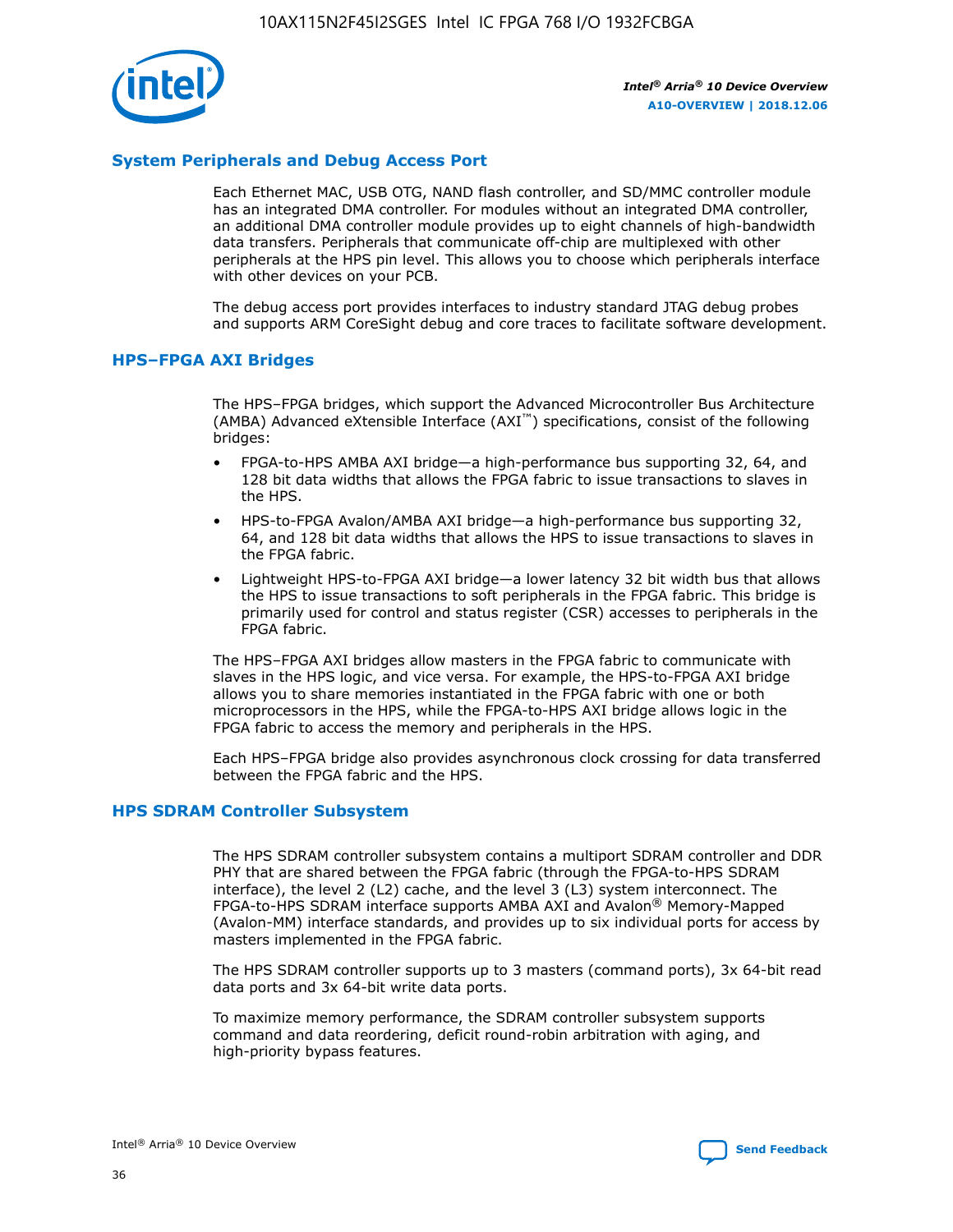

## **FPGA Configuration and HPS Booting**

The FPGA fabric and HPS in the SoC FPGA must be powered at the same time. You can reduce the clock frequencies or gate the clocks to reduce dynamic power.

Once powered, the FPGA fabric and HPS can be configured independently thus providing you with more design flexibility:

- You can boot the HPS independently. After the HPS is running, the HPS can fully or partially reconfigure the FPGA fabric at any time under software control. The HPS can also configure other FPGAs on the board through the FPGA configuration controller.
- Configure the FPGA fabric first, and then boot the HPS from memory accessible to the FPGA fabric.

## **Hardware and Software Development**

For hardware development, you can configure the HPS and connect your soft logic in the FPGA fabric to the HPS interfaces using the Platform Designer system integration tool in the Intel Quartus Prime software.

For software development, the ARM-based SoC FPGA devices inherit the rich software development ecosystem available for the ARM Cortex-A9 MPCore processor. The software development process for Intel SoC FPGAs follows the same steps as those for other SoC devices from other manufacturers. Support for Linux\*, VxWorks\*, and other operating systems are available for the SoC FPGAs. For more information on the operating systems support availability, contact the Intel FPGA sales team.

You can begin device-specific firmware and software development on the Intel SoC FPGA Virtual Target. The Virtual Target is a fast PC-based functional simulation of a target development system—a model of a complete development board. The Virtual Target enables the development of device-specific production software that can run unmodified on actual hardware.

## **Dynamic and Partial Reconfiguration**

The Intel Arria 10 devices support dynamic and partial reconfiguration. You can use dynamic and partial reconfiguration simultaneously to enable seamless reconfiguration of both the device core and transceivers.

## **Dynamic Reconfiguration**

You can reconfigure the PMA and PCS blocks while the device continues to operate. This feature allows you to change the data rates, protocol, and analog settings of a channel in a transceiver bank without affecting on-going data transfer in other transceiver banks. This feature is ideal for applications that require dynamic multiprotocol or multirate support.

## **Partial Reconfiguration**

Using partial reconfiguration, you can reconfigure some parts of the device while keeping the device in operation.

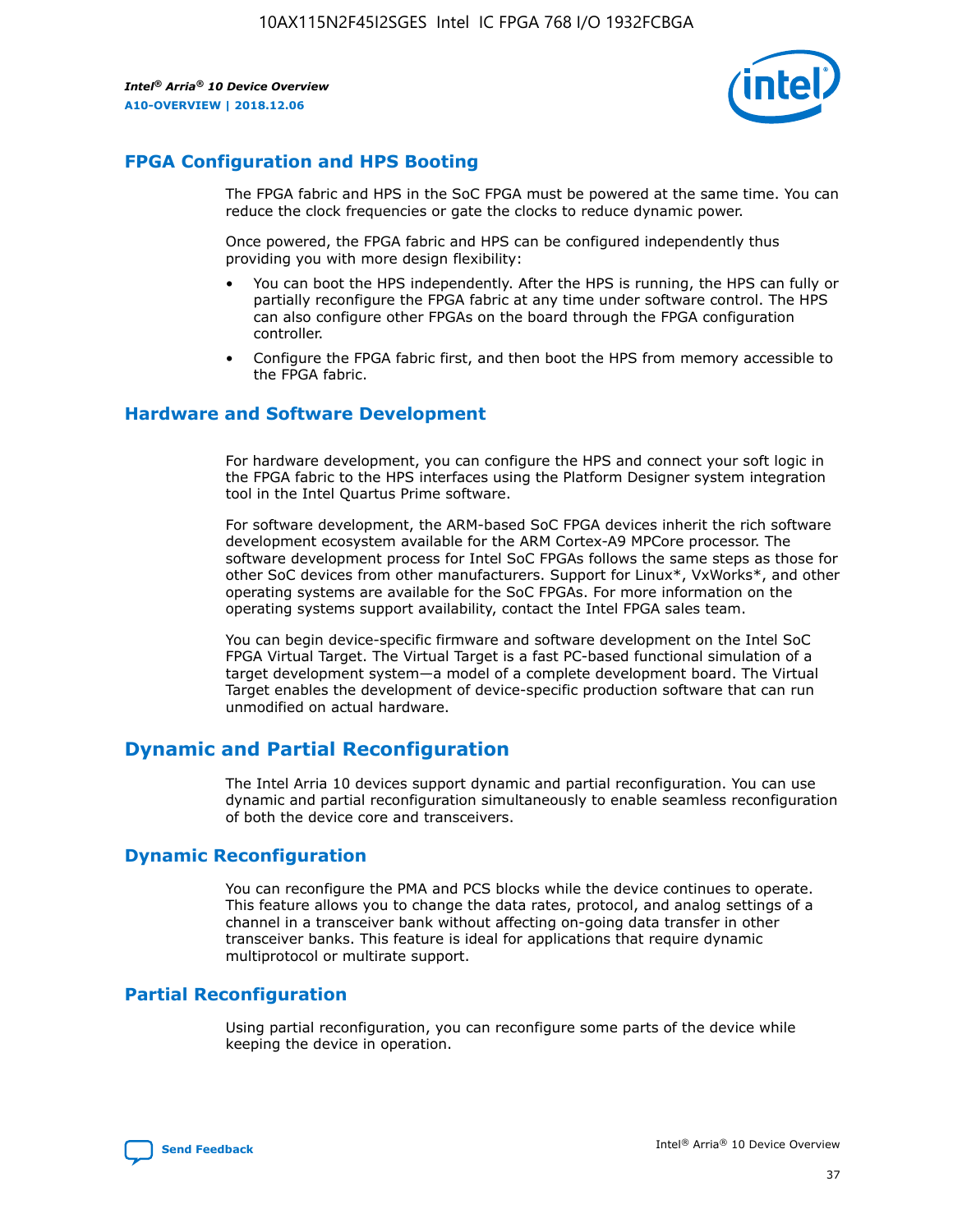

Instead of placing all device functions in the FPGA fabric, you can store some functions that do not run simultaneously in external memory and load them only when required. This capability increases the effective logic density of the device, and lowers cost and power consumption.

In the Intel solution, you do not have to worry about intricate device architecture to perform a partial reconfiguration. The partial reconfiguration capability is built into the Intel Quartus Prime design software, making such time-intensive task simple.

Intel Arria 10 devices support partial reconfiguration in the following configuration options:

- Using an internal host:
	- All supported configuration modes where the FPGA has access to external memory devices such as serial and parallel flash memory.
	- Configuration via Protocol [CvP (PCIe)]
- Using an external host—passive serial (PS), fast passive parallel (FPP) x8, FPP x16, and FPP x32 I/O interface.

# **Enhanced Configuration and Configuration via Protocol**

## **Table 25. Configuration Schemes and Features of Intel Arria 10 Devices**

Intel Arria 10 devices support 1.8 V programming voltage and several configuration schemes.

| <b>Scheme</b>                                                          | <b>Data</b><br><b>Width</b> | <b>Max Clock</b><br>Rate<br>(MHz) | <b>Max Data</b><br>Rate<br>(Mbps)<br>(13) | <b>Decompression</b> | <b>Design</b><br>Security <sup>(1</sup><br>4) | <b>Partial</b><br><b>Reconfiguration</b><br>(15) | <b>Remote</b><br><b>System</b><br><b>Update</b> |
|------------------------------------------------------------------------|-----------------------------|-----------------------------------|-------------------------------------------|----------------------|-----------------------------------------------|--------------------------------------------------|-------------------------------------------------|
| <b>JTAG</b>                                                            | 1 bit                       | 33                                | 33                                        |                      |                                               | Yes(16)                                          |                                                 |
| Active Serial (AS)<br>through the<br>EPCO-L<br>configuration<br>device | 1 bit,<br>4 bits            | 100                               | 400                                       | Yes                  | Yes                                           | $Y_{PS}(16)$                                     | Yes                                             |
| Passive serial (PS)<br>through CPLD or<br>external<br>microcontroller  | 1 bit                       | 100                               | 100                                       | Yes                  | Yes                                           | Yes(16)                                          | Parallel<br>Flash<br>Loader<br>(PFL) IP<br>core |
|                                                                        |                             |                                   |                                           |                      |                                               |                                                  | continued                                       |

<sup>(13)</sup> Enabling either compression or design security features affects the maximum data rate. Refer to the Intel Arria 10 Device Datasheet for more information.

<sup>(14)</sup> Encryption and compression cannot be used simultaneously.

 $<sup>(15)</sup>$  Partial reconfiguration is an advanced feature of the device family. If you are interested in</sup> using partial reconfiguration, contact Intel for support.

 $(16)$  Partial configuration can be performed only when it is configured as internal host.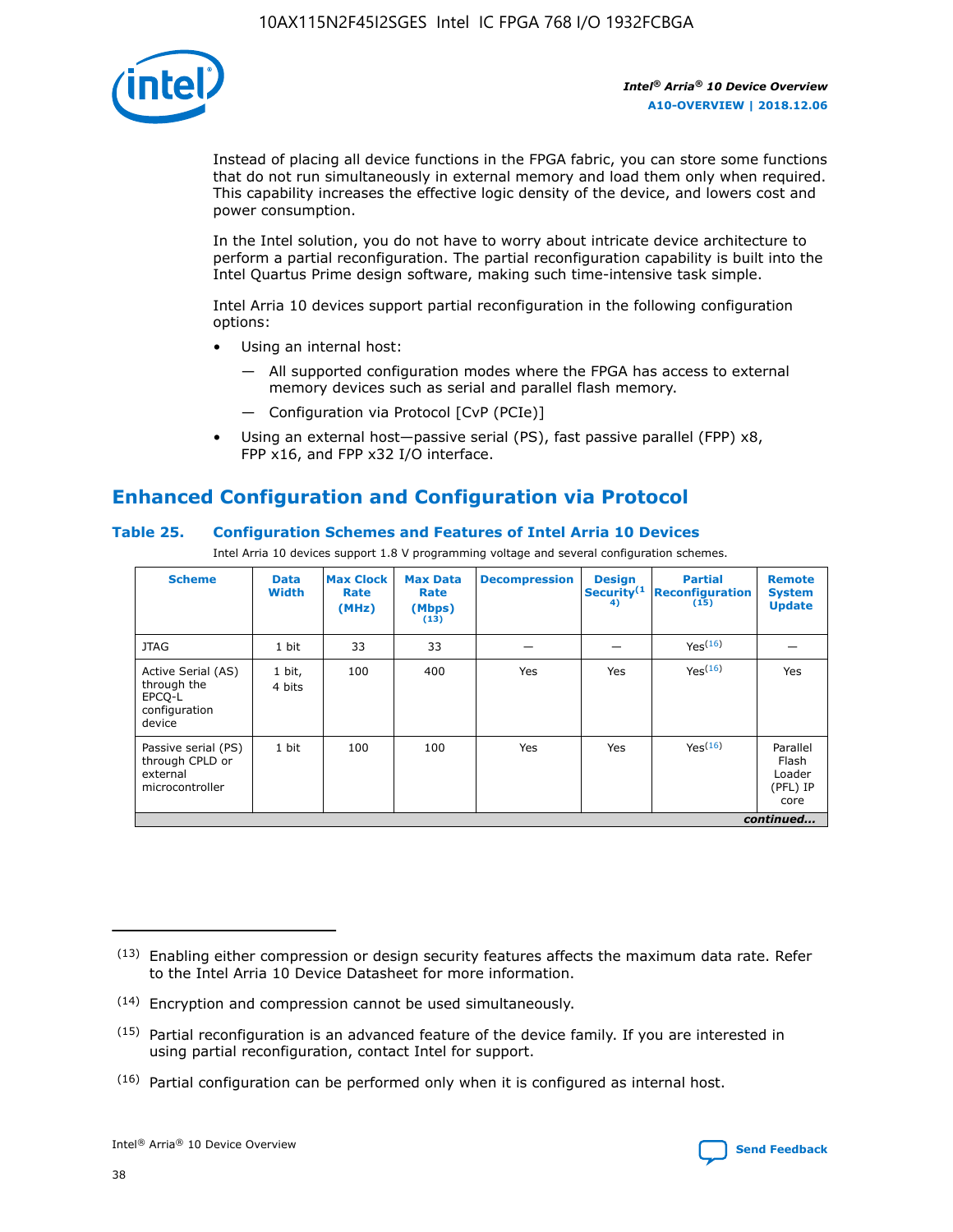

| <b>Scheme</b>                                    | <b>Data</b><br><b>Width</b> | <b>Max Clock</b><br>Rate<br>(MHz) | <b>Max Data</b><br>Rate<br>(Mbps)<br>(13) | <b>Decompression</b> | <b>Design</b><br>Security <sup>(1</sup><br>4) | <b>Partial</b><br><b>Reconfiguration</b><br>(15) | <b>Remote</b><br><b>System</b><br><b>Update</b> |
|--------------------------------------------------|-----------------------------|-----------------------------------|-------------------------------------------|----------------------|-----------------------------------------------|--------------------------------------------------|-------------------------------------------------|
| Fast passive                                     | 8 bits                      | 100                               | 3200                                      | Yes                  | Yes                                           | Yes(17)                                          | PFL IP                                          |
| parallel (FPP)<br>through CPLD or                | 16 bits                     |                                   |                                           | Yes                  | Yes                                           |                                                  | core                                            |
| external<br>microcontroller                      | 32 bits                     |                                   |                                           | Yes                  | Yes                                           |                                                  |                                                 |
| Configuration via                                | 16 bits                     | 100                               | 3200                                      | Yes                  | Yes                                           | Yes <sup>(17)</sup>                              |                                                 |
| <b>HPS</b>                                       | 32 bits                     |                                   |                                           | Yes                  | Yes                                           |                                                  |                                                 |
| Configuration via<br>Protocol [CvP<br>$(PCIe^*)$ | x1, x2,<br>x4, x8<br>lanes  |                                   | 8000                                      | Yes                  | Yes                                           | Yes <sup>(16)</sup>                              |                                                 |

You can configure Intel Arria 10 devices through PCIe using Configuration via Protocol (CvP). The Intel Arria 10 CvP implementation conforms to the PCIe 100 ms power-up-to-active time requirement.

#### **Related Information**

[Configuration via Protocol \(CvP\) Implementation in Intel FPGAs User Guide](https://www.intel.com/content/www/us/en/programmable/documentation/dsu1441819344145.html#dsu1442269728522) Provides more information about the CvP configuration scheme.

## **SEU Error Detection and Correction**

Intel Arria 10 devices offer robust and easy-to-use single-event upset (SEU) error detection and correction circuitry.

The detection and correction circuitry includes protection for Configuration RAM (CRAM) programming bits and user memories. The CRAM is protected by a continuously running CRC error detection circuit with integrated ECC that automatically corrects one or two errors and detects higher order multi-bit errors. When more than two errors occur, correction is available through reloading of the core programming file, providing a complete design refresh while the FPGA continues to operate.

The physical layout of the Intel Arria 10 CRAM array is optimized to make the majority of multi-bit upsets appear as independent single-bit or double-bit errors which are automatically corrected by the integrated CRAM ECC circuitry. In addition to the CRAM protection, the M20K memory blocks also include integrated ECC circuitry and are layout-optimized for error detection and correction. The MLAB does not have ECC.

<sup>(17)</sup> Supported at a maximum clock rate of 100 MHz.



 $(13)$  Enabling either compression or design security features affects the maximum data rate. Refer to the Intel Arria 10 Device Datasheet for more information.

<sup>(14)</sup> Encryption and compression cannot be used simultaneously.

 $(15)$  Partial reconfiguration is an advanced feature of the device family. If you are interested in using partial reconfiguration, contact Intel for support.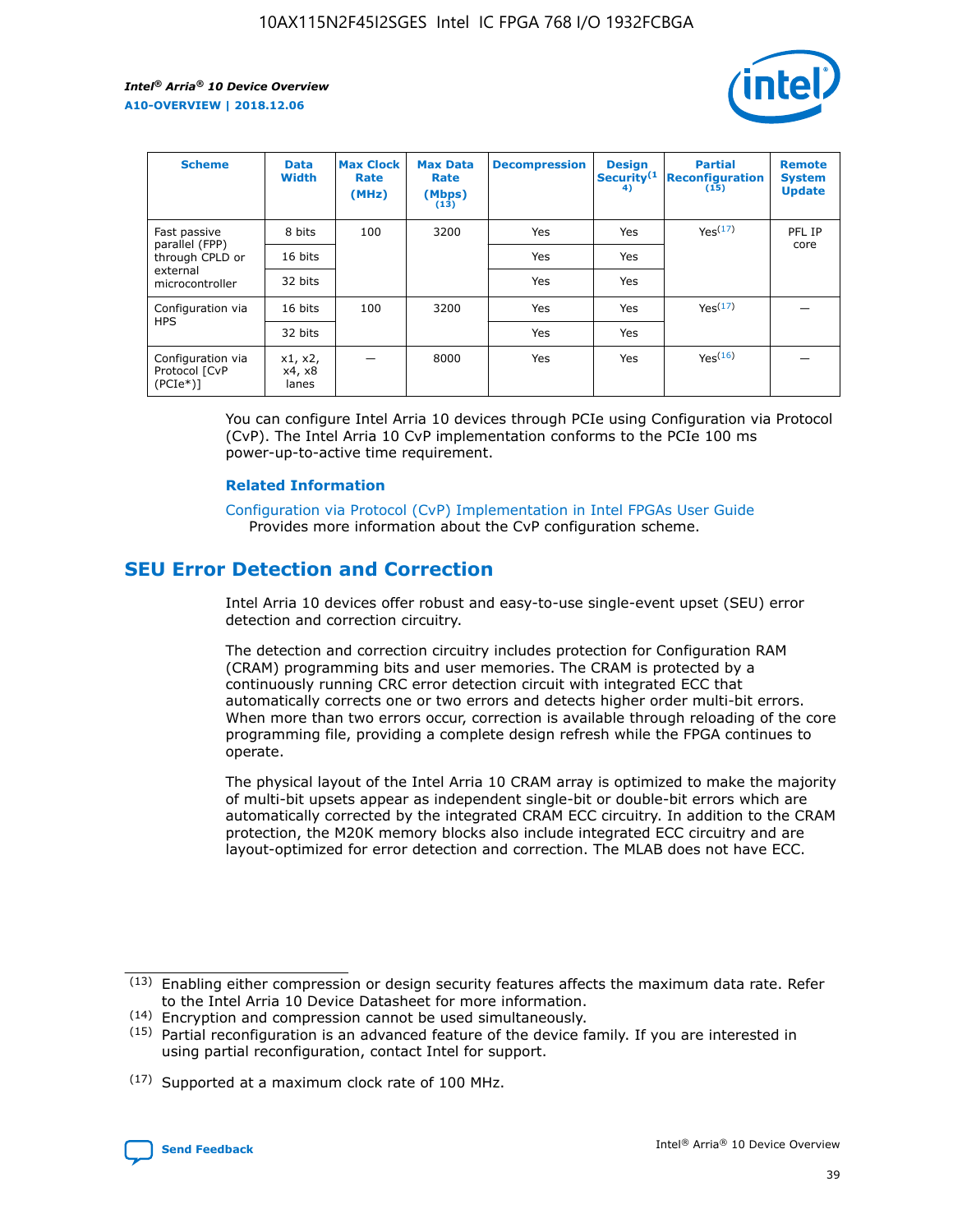

## **Power Management**

Intel Arria 10 devices leverage the advanced 20 nm process technology, a low 0.9 V core power supply, an enhanced core architecture, and several optional power reduction techniques to reduce total power consumption by as much as 40% compared to Arria V devices and as much as 60% compared to Stratix V devices.

The optional power reduction techniques in Intel Arria 10 devices include:

- **SmartVID**—a code is programmed into each device during manufacturing that allows a smart regulator to operate the device at lower core  $V_{CC}$  while maintaining performance
- **Programmable Power Technology**—non-critical timing paths are identified by the Intel Quartus Prime software and the logic in these paths is biased for low power instead of high performance
- **Low Static Power Options**—devices are available with either standard static power or low static power while maintaining performance

Furthermore, Intel Arria 10 devices feature Intel's industry-leading low power transceivers and include a number of hard IP blocks that not only reduce logic resources but also deliver substantial power savings compared to soft implementations. In general, hard IP blocks consume up to 90% less power than the equivalent soft logic implementations.

## **Incremental Compilation**

The Intel Quartus Prime software incremental compilation feature reduces compilation time and helps preserve performance to ease timing closure. The incremental compilation feature enables the partial reconfiguration flow for Intel Arria 10 devices.

Incremental compilation supports top-down, bottom-up, and team-based design flows. This feature facilitates modular, hierarchical, and team-based design flows where different designers compile their respective design sections in parallel. Furthermore, different designers or IP providers can develop and optimize different blocks of the design independently. These blocks can then be imported into the top level project.

## **Document Revision History for Intel Arria 10 Device Overview**

| <b>Document</b><br><b>Version</b> | <b>Changes</b>                                                                                                                                                                                                                                                              |
|-----------------------------------|-----------------------------------------------------------------------------------------------------------------------------------------------------------------------------------------------------------------------------------------------------------------------------|
| 2018.12.06                        | Added links to Intel Arria 10 device errata documents.<br>Removed automotive temperature option from the Intel Arria 10 GX devices.<br>Removed -3 fabric speed grade from the Intel Arria 10 GT devices.<br>Updated power options for the Intel Arria 10 GX and GT devices. |
| 2018.04.09                        | Updated the lowest $V_{CC}$ from 0.83 V to 0.82 V in the topic listing a summary of the device features.                                                                                                                                                                    |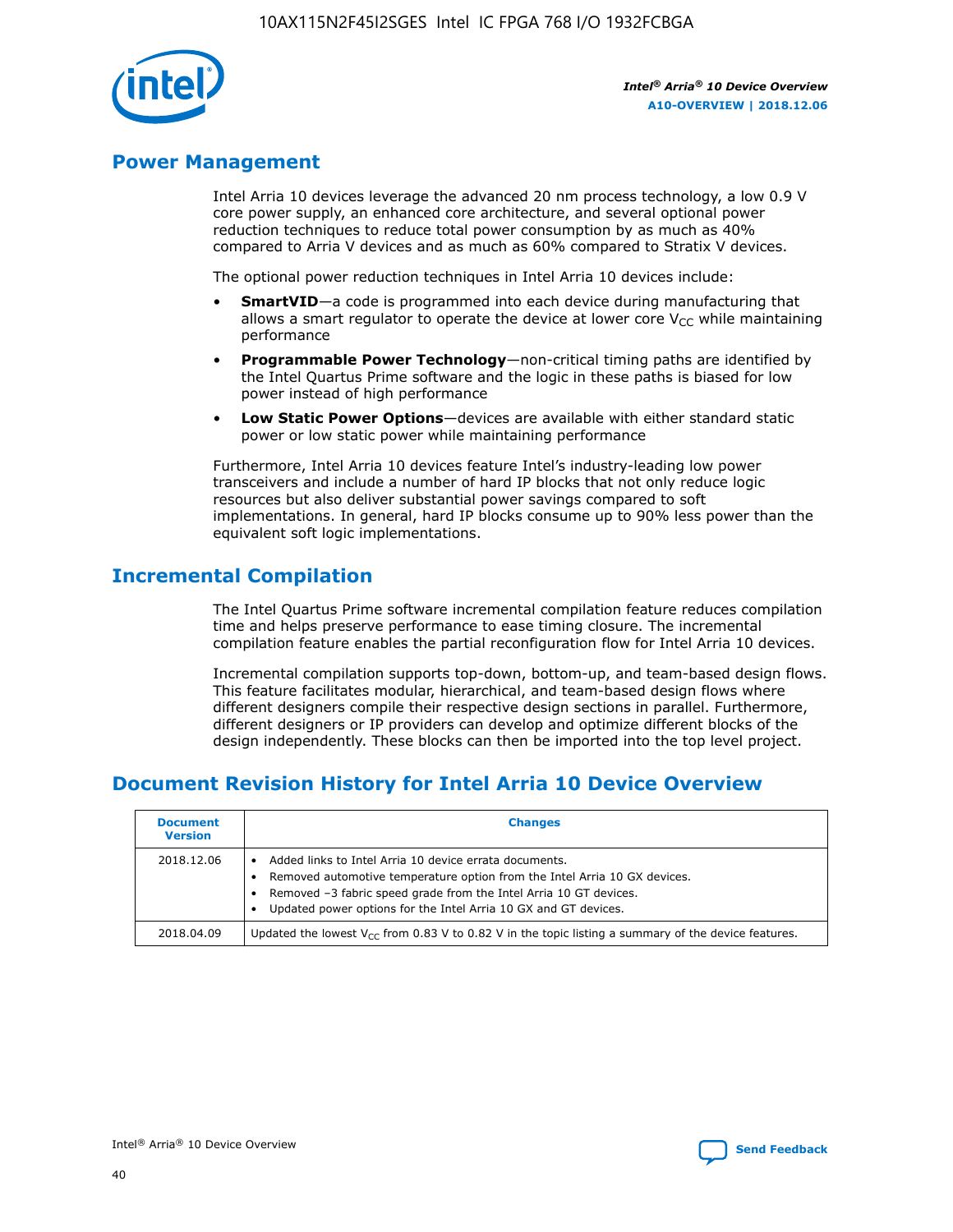

| <b>Date</b>    | <b>Version</b> | <b>Changes</b>                                                                                                                                                                                                                                                                                                                                                                                                                                                                                                                                                                                                                                                                                                                                                                                                                                                                                                                                               |
|----------------|----------------|--------------------------------------------------------------------------------------------------------------------------------------------------------------------------------------------------------------------------------------------------------------------------------------------------------------------------------------------------------------------------------------------------------------------------------------------------------------------------------------------------------------------------------------------------------------------------------------------------------------------------------------------------------------------------------------------------------------------------------------------------------------------------------------------------------------------------------------------------------------------------------------------------------------------------------------------------------------|
| January 2018   | 2018.01.17     | Updated the maximum data rate for HPS (Intel Arria 10 SX devices<br>external memory interface DDR3 controller from 2,166 Mbps to 2,133<br>Mbps.<br>Updated maximum frequency supported for half rate QDRII and QDRII<br>+ SRAM to 633 MHz in Memory Standards Supported by the Soft<br>Memory Controller table.<br>Updated transceiver backplane capability to 12.5 Gbps.<br>Removed transceiver speed grade 5 in Sample Ordering Core and<br>Available Options for Intel Arria 10 GX Devices figure.<br>Removed package code 40, low static power, SmartVID, industrial, and<br>military operating temperature support from Sample Ordering Core and<br>Available Options for Intel Arria 10 GT Devices figure.<br>Updated short reach transceiver rate for Intel Arria 10 GT devices to<br>25.8 Gbps.<br>Removed On-Die Instrumentation - EyeQ and Jitter Margin Tool<br>support from PMA Features of the Transceivers in Intel Arria 10 Devices<br>table. |
| September 2017 | 2017.09.20     | Updated the maximum speed of the DDR4 external memory interface from<br>1,333 MHz/2,666 Mbps to 1,200 MHz/2,400 Mbps.                                                                                                                                                                                                                                                                                                                                                                                                                                                                                                                                                                                                                                                                                                                                                                                                                                        |
| July 2017      | 2017.07.13     | Corrected the automotive temperature range in the figure showing the<br>available options for the Intel Arria 10 GX devices from "-40°C to 100°C"<br>to "-40°C to 125°C".                                                                                                                                                                                                                                                                                                                                                                                                                                                                                                                                                                                                                                                                                                                                                                                    |
| July 2017      | 2017.07.06     | Added automotive temperature option to Intel Arria 10 GX device family.                                                                                                                                                                                                                                                                                                                                                                                                                                                                                                                                                                                                                                                                                                                                                                                                                                                                                      |
| May 2017       | 2017.05.08     | Corrected protocol names with "1588" to "IEEE 1588v2".<br>$\bullet$<br>Updated the vertical migration table to remove vertical migration<br>$\bullet$<br>between Intel Arria 10 GX and Intel Arria 10 SX device variants.<br>Removed all "Preliminary" marks.<br>$\bullet$                                                                                                                                                                                                                                                                                                                                                                                                                                                                                                                                                                                                                                                                                   |
| March 2017     | 2017.03.15     | Removed the topic about migration from Intel Arria 10 to Intel Stratix<br>$\bullet$<br>10 devices.<br>Rebranded as Intel.<br>$\bullet$                                                                                                                                                                                                                                                                                                                                                                                                                                                                                                                                                                                                                                                                                                                                                                                                                       |
| October 2016   | 2016.10.31     | Removed package F36 from Intel Arria 10 GX devices.<br>Updated Intel Arria 10 GT sample ordering code and maximum GX<br>$\bullet$<br>transceiver count. Intel Arria 10 GT devices are available only in the<br>SF45 package option with a maximum of 72 transceivers.                                                                                                                                                                                                                                                                                                                                                                                                                                                                                                                                                                                                                                                                                        |
| May 2016       | 2016.05.02     | Updated the FPGA Configuration and HPS Booting topic.<br>$\bullet$<br>Remove V <sub>CC</sub> PowerManager from the Summary of Features, Power<br>Management and Arria 10 Device Variants and packages topics. This<br>feature is no longer supported in Arria 10 devices.<br>Removed LPDDR3 from the Memory Standards Supported by the HPS<br>Hard Memory Controller table in the Memory Standards Supported by<br>Intel Arria 10 Devices topic. This standard is only supported by the<br><b>FPGA</b><br>Removed transceiver speed grade 5 from the Device Variants and<br>Packages topic for Arria 10 GX and SX devices.                                                                                                                                                                                                                                                                                                                                   |
| February 2016  | 2016.02.11     | Changed the maximum Arria 10 GT datarate to 25.8 Gbps and the<br>$\bullet$<br>minimum datarate to 1 Gbps globally.<br>Revised the state for Core clock networks in the Summary of Features<br>$\bullet$<br>topic.<br>Changed the transceiver parameters in the "Summary of Features for<br>$\bullet$<br>Arria 10 Devices" table.<br>Changed the transceiver parameters in the "Maximum Resource Counts<br>for Arria 10 GT Devices" table.<br>Changed the package availability for GT devices in the "Package Plan<br>for Arria 10 GT Devices" table.<br>Changed the package configurations for GT devices in the "Migration"<br>Capability Across Arria 10 Product Lines" figure.<br>continued                                                                                                                                                                                                                                                               |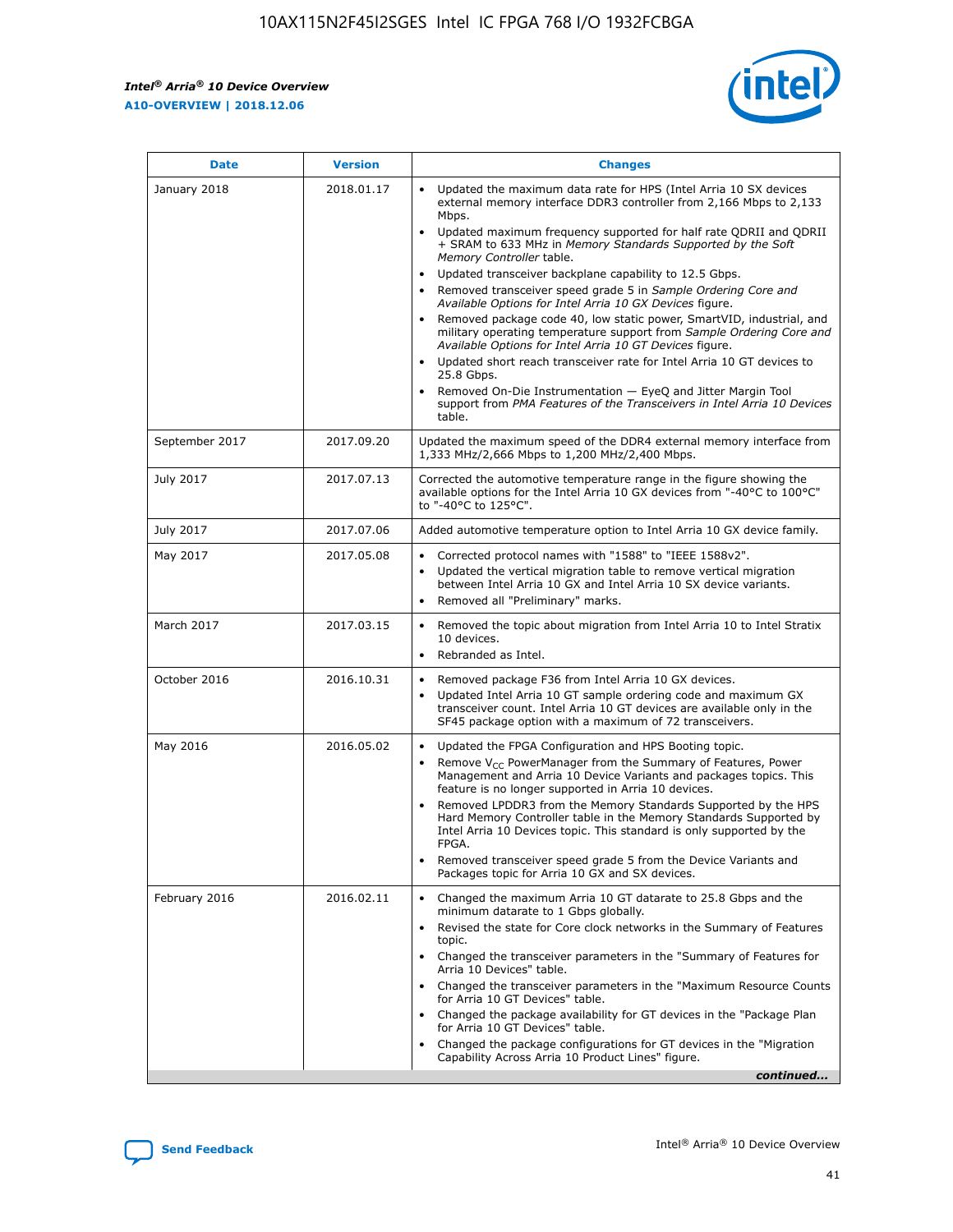

| <b>Date</b>   | <b>Version</b> | <b>Changes</b>                                                                                                                                                               |
|---------------|----------------|------------------------------------------------------------------------------------------------------------------------------------------------------------------------------|
|               |                | • Changed transceiver parameters in the "Low Power Serial Transceivers"<br>section.                                                                                          |
|               |                | • Changed the transceiver descriptions in the "Device Variants for the<br>Arria 10 Device Family" table.                                                                     |
|               |                | Changed the "Sample Ordering Code and Available Options for Arria 10<br>$\bullet$<br>GT Devices" figure.                                                                     |
|               |                | Changed the datarates for GT devices in the "PMA Features" section.                                                                                                          |
|               |                | Changed the datarates for GT devices in the "PCS Features" section.<br>$\bullet$                                                                                             |
| December 2015 | 2015.12.14     | Updated the number of M20K memory blocks for Arria 10 GX 660 from<br>2133 to 2131 and corrected the total RAM bit from 48,448 Kb to<br>48,408 Kb.                            |
|               |                | Corrected the number of DSP blocks for Arria 10 GX 660 from 1688 to<br>1687 in the table listing floating-point arithmetic resources.                                        |
| November 2015 | 2015.11.02     | Updated the maximum resources for Arria 10 GX 220, GX 320, GX 480,<br>$\bullet$<br>GX 660, SX 220, SX 320, SX 480, and SX 660.                                               |
|               |                | • Updated resource count for Arria 10 GX 320, GX 480, GX 660, SX 320,<br>SX 480, a SX 660 devices in Number of Multipliers in Intel Arria 10<br><b>Devices</b> table.        |
|               |                | Updated the available options for Arria 10 GX, GT, and SX.                                                                                                                   |
|               |                | Changed instances of Quartus II to Quartus Prime.<br>$\bullet$                                                                                                               |
| June 2015     | 2015.06.15     | Corrected label for Intel Arria 10 GT product lines in the vertical migration<br>figure.                                                                                     |
| May 2015      | 2015.05.15     | Corrected the DDR3 half rate and quarter rate maximum frequencies in the<br>table that lists the memory standards supported by the Intel Arria 10 hard<br>memory controller. |
| May 2015      | 2015.05.04     | • Added support for 13.5G JESD204b in the Summary of Features table.                                                                                                         |
|               |                | • Added a link to Arria 10 GT Channel Usage in the Arria 10 GT Package<br>Plan topic.                                                                                        |
|               |                | • Added a note to the table, Maximum Resource Counts for Arria 10 GT<br>devices.                                                                                             |
|               |                | • Updated the power requirements of the transceivers in the Low Power<br>Serial Transceivers topic.                                                                          |
| January 2015  | 2015.01.23     | • Added floating point arithmetic features in the Summary of Features<br>table.                                                                                              |
|               |                | • Updated the total embedded memory from 38.38 megabits (Mb) to<br>65.6 Mb.                                                                                                  |
|               |                | • Updated the table that lists the memory standards supported by Intel<br>Arria 10 devices.                                                                                  |
|               |                | Removed support for DDR3U, LPDDR3 SDRAM, RLDRAM 2, and DDR2.                                                                                                                 |
|               |                | Moved RLDRAM 3 support from hard memory controller to soft memory<br>controller. RLDRAM 3 support uses hard PHY with soft memory<br>controller.                              |
|               |                | Added soft memory controller support for QDR IV.<br>٠                                                                                                                        |
|               |                | Updated the maximum resource count table to include the number of<br>hard memory controllers available in each device variant.                                               |
|               |                | Updated the transceiver PCS data rate from 12.5 Gbps to 12 Gbps.<br>$\bullet$                                                                                                |
|               |                | Updated the max clock rate of PS, FPP x8, FPP x16, and Configuration<br>via HPS from 125 MHz to 100 MHz.                                                                     |
|               |                | Added a feature for fractional synthesis PLLs: PLL cascading.                                                                                                                |
|               |                | Updated the HPS programmable general-purpose I/Os from 54 to 62.<br>$\bullet$                                                                                                |
|               |                | continued                                                                                                                                                                    |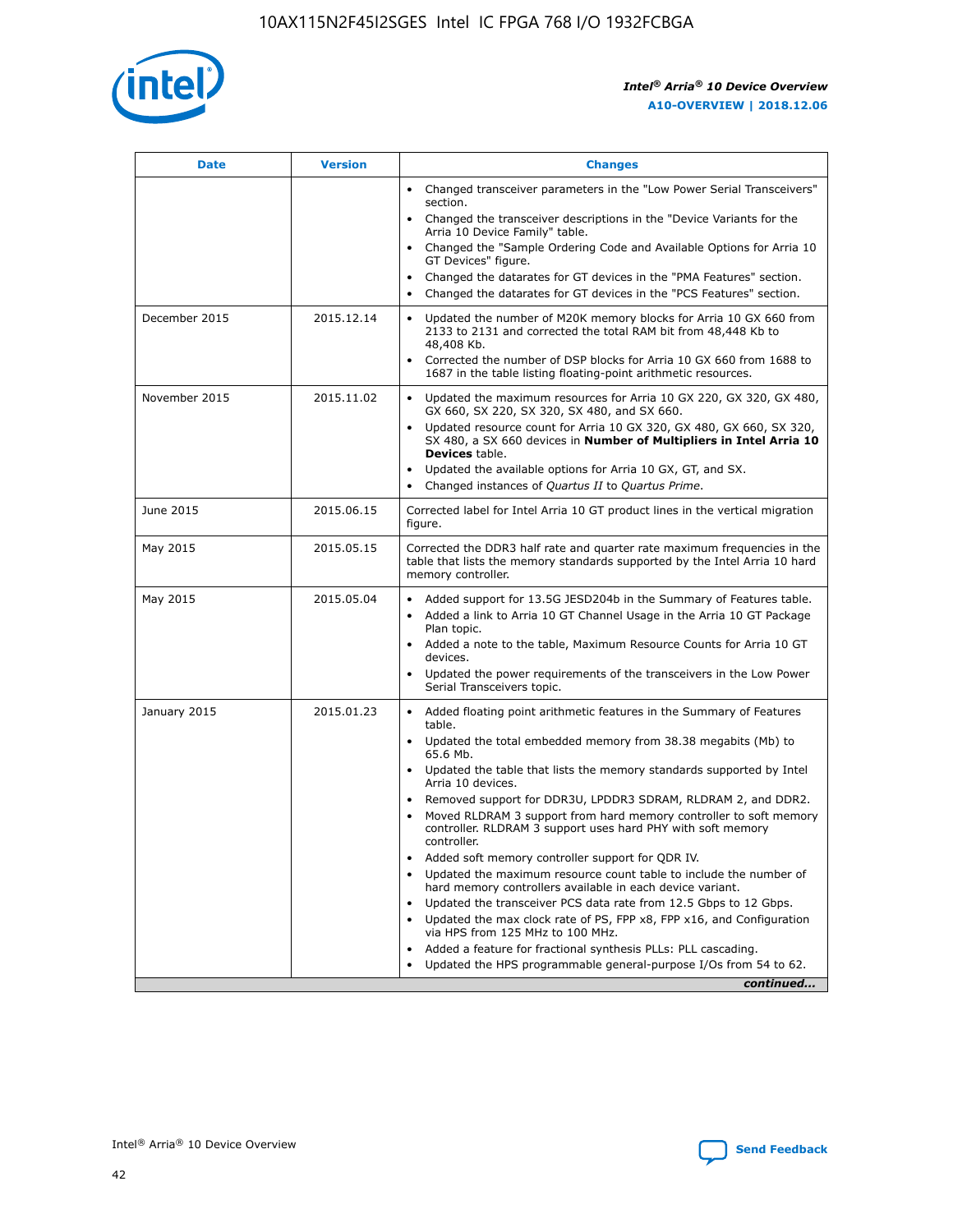r



| <b>Date</b>    | <b>Version</b> | <b>Changes</b>                                                                                                                                                                                                                                                                                                                                                                                                                                                                                                                                      |
|----------------|----------------|-----------------------------------------------------------------------------------------------------------------------------------------------------------------------------------------------------------------------------------------------------------------------------------------------------------------------------------------------------------------------------------------------------------------------------------------------------------------------------------------------------------------------------------------------------|
| September 2014 | 2014.09.30     | Corrected the 3 V I/O and LVDS I/O counts for F35 and F36 packages<br>$\bullet$<br>of Arria 10 GX.<br>Corrected the 3 V I/O, LVDS I/O, and transceiver counts for the NF40<br>$\bullet$<br>package of the Arria GX 570 and 660.<br>Removed 3 V I/O, LVDS I/O, and transceiver counts for the NF40<br>$\bullet$<br>package of the Arria GX 900 and 1150. The NF40 package is not<br>available for Arria 10 GX 900 and 1150.                                                                                                                          |
| August 2014    | 2014.08.18     | Updated Memory (Kb) M20K maximum resources for Arria 10 GX 660<br>devices from 42,660 to 42,620.<br>Added GPIO columns consisting of LVDS I/O Bank and 3V I/O Bank in<br>$\bullet$<br>the Package Plan table.<br>Added how to use memory interface clock frequency higher than 533<br>$\bullet$<br>MHz in the I/O vertical migration.<br>Added information to clarify that RLDRAM3 support uses hard PHY with<br>$\bullet$<br>soft memory controller.<br>Added variable precision DSP blocks support for floating-point<br>$\bullet$<br>arithmetic. |
| June 2014      | 2014.06.19     | Updated number of dedicated I/Os in the HPS block to 17.                                                                                                                                                                                                                                                                                                                                                                                                                                                                                            |
| February 2014  | 2014.02.21     | Updated transceiver speed grade options for GT devices in Figure 2.                                                                                                                                                                                                                                                                                                                                                                                                                                                                                 |
| February 2014  | 2014.02.06     | Updated data rate for Arria 10 GT devices from 28.1 Gbps to 28.3 Gbps.                                                                                                                                                                                                                                                                                                                                                                                                                                                                              |
| December 2013  | 2013.12.10     | Updated the HPS memory standards support from LPDDR2 to LPDDR3.<br>$\bullet$<br>Updated HPS block diagram to include dedicated HPS I/O and FPGA<br>$\bullet$<br>Configuration blocks as well as repositioned SD/SDIO/MMC, DMA, SPI<br>and NAND Flash with ECC blocks.                                                                                                                                                                                                                                                                               |
| December 2013  | 2013.12.02     | Initial release.                                                                                                                                                                                                                                                                                                                                                                                                                                                                                                                                    |